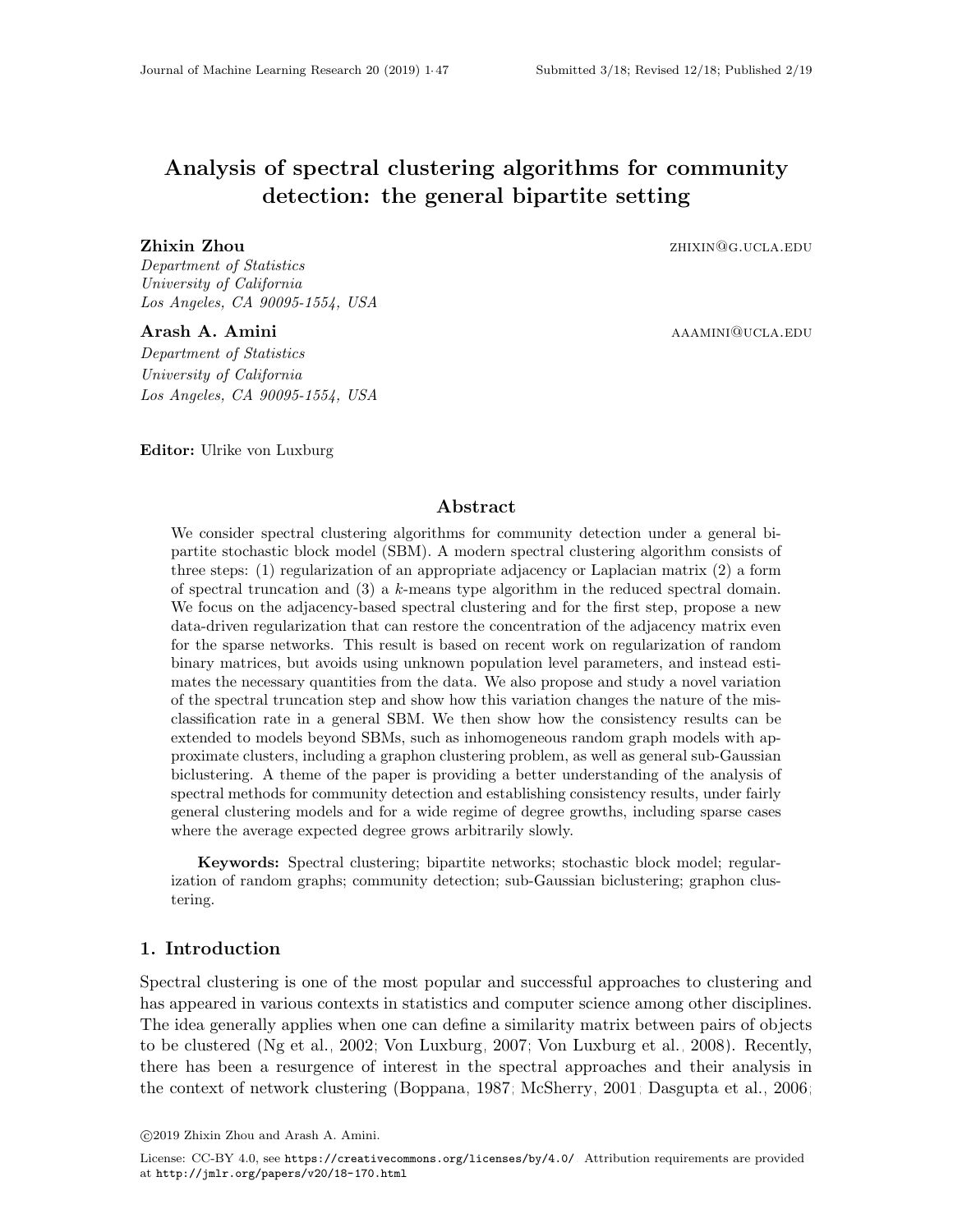[Coja-Oghlan, 2010;](#page-43-1) Tomozei and Massoulié, 2010; [Rohe et al., 2011;](#page-45-3) [Balakrishnan et al.,](#page-43-2) [2011;](#page-43-2) [Chaudhuri et al., 2012;](#page-43-3) [Fishkind et al., 2013;](#page-44-1) [Qin and Rohe, 2013;](#page-45-4) [Joseph and Yu,](#page-44-2) [2013;](#page-44-2) [Krzakala et al., 2013;](#page-44-3) [Lei et al., 2015;](#page-45-5) [Yun and Proutiere, 2014a,](#page-46-3)[b;](#page-46-4) [Binkiewicz et al.,](#page-43-4) [2014;](#page-43-4) [Lyzinski et al., 2014;](#page-45-6) [Chin et al., 2015;](#page-43-5) [Gao et al., 2017\)](#page-44-4). The interest has been partly fueled by the recent activity in understanding statistical network models for clustering and community detection, and in particular by the flurry of theoretical work on the stochastic block model (SBM)—also called the planted partition model—and its variants [\(Abbe, 2017\)](#page-42-0).

There has been significant recent advances in analyzing spectral clustering approaches in SBMs. We start by identifying the main components of the analysis in Section [3,](#page-6-0) and then show how variations can be introduced at each step to obtain improved consistency results and novel algorithms. We will work in the general bipartite setting which has received comparatively less attention, but most results in the paper can be easily extended to the (symmetric) unipartite models (cf. Remark [7\)](#page-10-0). It is worth noting that clustering bipartite SBMs is closely related to the biclustering [\(Hartigan, 1972\)](#page-44-5) and co-clustering [\(Dhillon, 2001;](#page-44-6) [Rohe and Yu, 2012\)](#page-45-7) problems.

A modern spectral clustering algorithm often consists of three steps: (a) the regularization and concentration of the adjacency matrix (or the Laplacian) (b) the spectral truncation step, and  $(c)$  the k-means step. By using variations in each step one obtains different spectral algorithms, which is then reflected in the variations in the consistency results.

The regularization step is fairly recent and is motivated by the observation that proper regularization significantly improves the performance of spectral methods in sparse networks [\(Chaudhuri et al., 2012;](#page-43-3) [Amini et al., 2013;](#page-43-6) [Joseph and Yu, 2013;](#page-44-2) [Le et al., 2015;](#page-45-8) [Chin et al., 2015\)](#page-43-5). In particular, regularization restores the concentration of the adjacency matrix (or the Laplacian) around its expectation in the *sparse regime*, where the average degree of the network is constant or grows very slowly with the number of nodes. In this paper, building on these recent advances, we introduce a novel regularization scheme for the adjacency matrix that is fully data-driven and avoids relying on unknown quantities such as maximum expected degrees (for rows and columns) of the network. This regularization scheme is introduced as Algorithm [1](#page-16-0) in Section [4](#page-14-0) and we show that under a general SBM it achieves the same concentration bound (Theorem [3\)](#page-16-1) as its oracle counterpart.

For the spectral truncation step, we will consider three variations, one of which (Al-gorithm [2\)](#page-18-0) is the common approach of keeping the top k leading eigenvectors as columns of the matrix passed to the  $k$ -means step. In this traditional approach, the spectral truncation can be viewed as obtaining a low-dimensional representation of the data, suitable for an application of simple k-means type algorithms. We also consider a recent variant (Algorithm [3\)](#page-18-1) proposed in [Yun and Proutiere](#page-46-4) [\(2014b\)](#page-46-4) and [Gao et al.](#page-44-4) [\(2017\)](#page-44-4), in which the spectral truncation step acts more as a denoising step. We then propose a third alternative (Algorithm [4](#page-22-0) in Section [5\)](#page-17-0) which combines the benefits of both approaches while improving the computational complexity. One of our novel contributions is to derive consistency results for Algorithms [3](#page-18-1) and [4,](#page-22-0) under a general SBM, showing that the behavior of the two algorithms is the same (but different than Algorithm [2\)](#page-18-0) assuming that the k-means step satisfies a property we refer to as *isometry invariance* (Theorems [5](#page-19-0) and [6\)](#page-22-1).

In the final step of spectral clustering, one runs a  $k$ -means type algorithm on the output of the truncation step. We discuss this step in some detail since it is often mentioned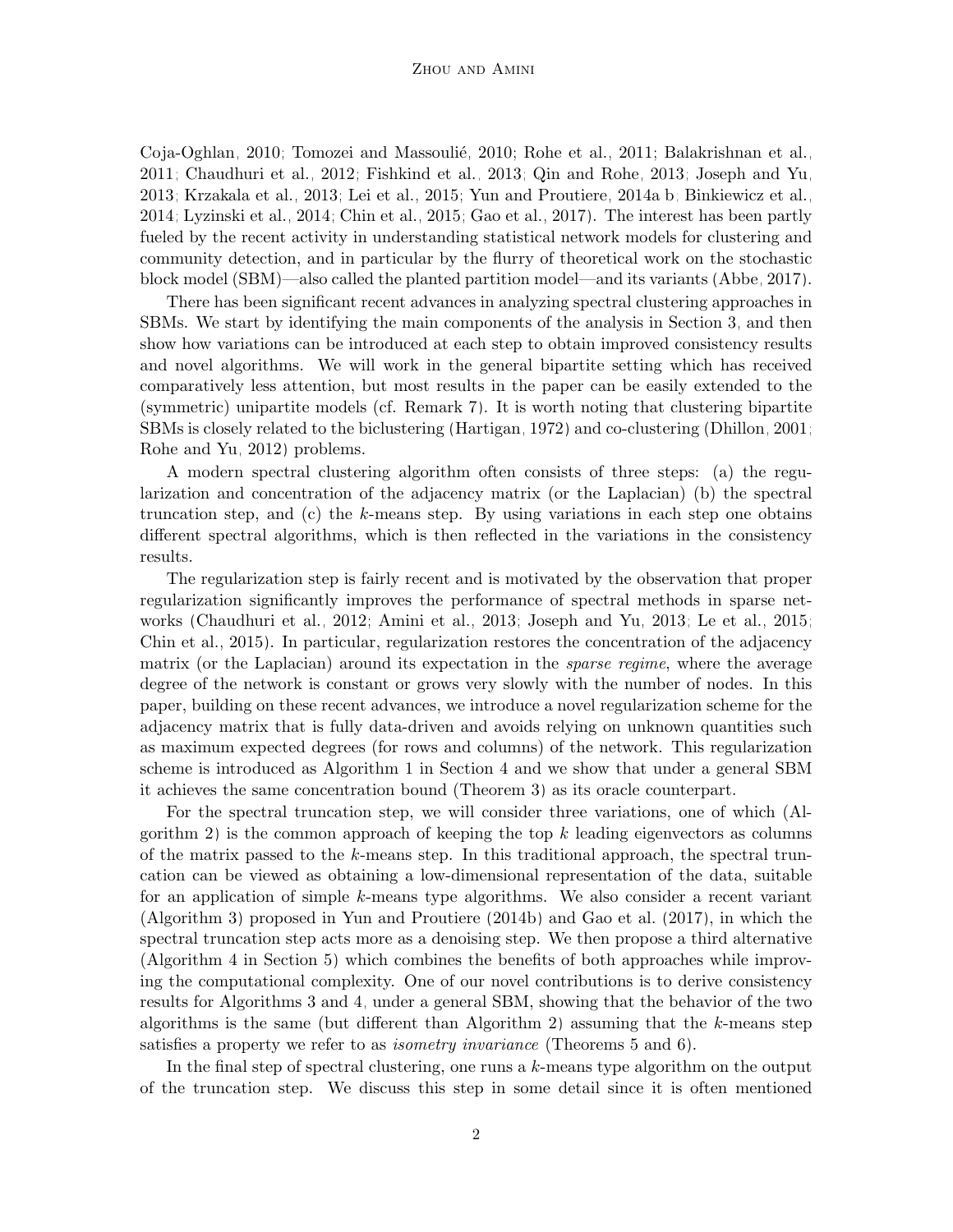briefly in the analyses of spectral clustering, with the exception of a few recent works [\(Lei](#page-45-5) [et al., 2015;](#page-45-5) [Gao et al., 2017,](#page-44-4) [2018\)](#page-44-7). By the k-means step, we do not necessarily mean the solution of the well-known  $k$ -means problem, although, this step is usually implemented by an algorithm that approximately minimizes the k-means objective. We will consider the k-means step in some generality, by introducing the notation of a k-means matrix (cf. Section [3.3\)](#page-11-0). The goal of the final step of spectral clustering is to obtain a  $k$ -means matrix which is close to the output of the truncation step. We characterize sufficient conditions on this approximation so that the overall algorithm produces consistent clustering. Any approach that satisfies these conditions can be used in the k-means step, even if it is not an approximate k-means solver.

Most of the above ideas extend beyond SBMs and, in Section [6,](#page-24-0) we consider various extensions. We first consider some unique aspects of the bipartite setting, for example, the possibility of having clusters only on one side of the network, or having more clusters on one side than the rank of the expected adjacency matrix. We then show how the results extend to general sub-Gaussian biclustering (Section [6.3\)](#page-25-0) and general inhomogeneous random graphs with approximate clusters (Section [6.4\)](#page-26-0).

The organization of the rest of the paper is as follows: After introducing some notation in Section [1.1,](#page-3-0) we discuss the general (bipartite) SBM in Section [2.](#page-3-1) An outline of the analysis is given in Section [3,](#page-6-0) which also provides the high-level intuition of why the spectral clustering works in SBMs and what each step will achieve in terms of guarantees on its output. This section provides a typical blueprint theorem on consistency (Theorem [1](#page-7-0) in Section [3.1\)](#page-6-1) which serves as a prelude to later consistency results. The rest of Section [3](#page-6-0) provides the details of the last two steps of the analysis sketched in Section [3.1.](#page-6-1) The regularization and concentration (the first step) is detailed in Section [4](#page-14-0) where we also introduce our datadriven regularization. We then give explicit algorithms and their corresponding consistency results in Section [5.](#page-17-0) Extensions of the results are discussed in Section [6.](#page-24-0) Some simulations showing the effectiveness of the regularization are provided in Section [7.](#page-29-0)

**Related work.** There are numerous papers discussing aspect of spectral clustering and its analysis. Our paper is mostly inspired by recent developments in the field, especially by the consistency results of [Lei et al.](#page-45-5) [\(2015\)](#page-45-5), [Yun and Proutiere](#page-46-3) [\(2014a\)](#page-46-3), [Chin et al.](#page-43-5) [\(2015\)](#page-43-5), [Gao](#page-44-4) [et al.](#page-44-4) [\(2017\)](#page-44-4) and concentration results for the regularized adjacency (and Laplacian) matrices such as [Le et al.](#page-45-8) [\(2015\)](#page-45-8) and [Bandeira et al.](#page-43-7) [\(2016\)](#page-43-7). Theorem [4](#page-17-1) on the consistency of the typical adjacency-based spectral clustering algorithm—which we will call SC-1—is generally known [\(Lei et al., 2015;](#page-45-5) [Gao et al., 2017\)](#page-44-4), though our version is slightly more general; see Remark [5.](#page-9-0) The spectral algorithm SC-RR is proposed and analyzed in [Yun](#page-46-4) [and Proutiere](#page-46-4) [\(2014b\)](#page-46-4), [Gao et al.](#page-44-4) [\(2017\)](#page-44-4) and [Gao et al.](#page-44-7) [\(2018\)](#page-44-7) for special cases of the SBM (and its degree-corrected version); the new consistency result we give for SC-RR is for the general SBM and reveals the contrast with SC-1. Previous analyses did not reveal this difference due to focusing on the special case; see Examples [1](#page-19-1) and [2](#page-20-0) in Section [5](#page-17-0) for details. We also propose the new SC-RRE which has the same performance as SC-RR (assuming a proper k-means step) but is much more computationally efficient. The results that we prove for SC-RR and SC-RRE can be recast in terms of the mean parameters of the SBM (in contrast to SC-1), as demonstrated in Corollary [4](#page-23-0) of Section [5.3.](#page-23-1) For an application of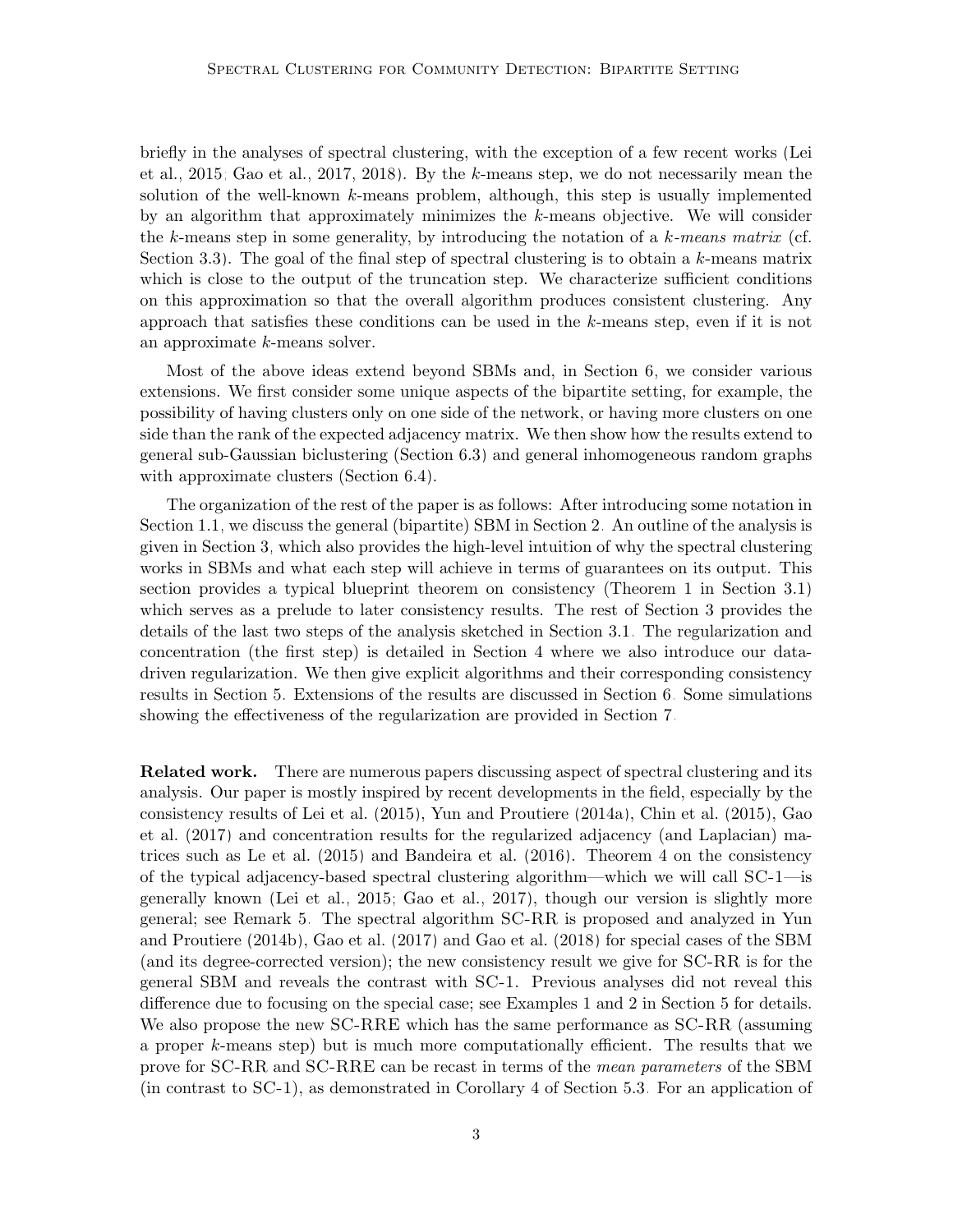this result, we refer to our work on optimal bipartite network clustering [\(Zhou and Amini,](#page-46-5) [2018\)](#page-46-5).

#### <span id="page-3-0"></span>1.1. Notation

**Orthogonal matrices.** We write  $\mathbb{O}^{n \times k}$  for the set of  $n \times k$  matrices with orthonormal columns. The condition  $k \leq n$  is implicit in defining  $\mathbb{O}^{n \times k}$ . The case  $\mathbb{O}^{n \times n}$  is the set of orthogonal matrices, though with some abuse of terminology we also refer to matrices in  $\mathbb{O}^{n\times k}$  as orthogonal even if  $k < n$ . Thus,  $Z \in \mathbb{O}^{n\times k}$  iff  $Z^T Z = I_k$ . We also note that  $Z \in \mathbb{O}^{n \times k_1}$  and  $U \in \mathbb{O}^{k_1 \times k}$  implies  $ZU \in \mathbb{O}^{n \times k}$ . The following holds:

<span id="page-3-4"></span><span id="page-3-2"></span>
$$
||Ux||_2 = ||x||_2, \quad \forall x \in \mathbb{R}^k, U \in \mathbb{O}^{k_1 \times k}, \tag{1}
$$

for any  $k_1 \geq k$ . On the other hand,

$$
||U^T x||_2 \le ||x||_2, \quad \forall x \in \mathbb{R}^{k_1}, \ U \in \mathbb{O}^{k_1 \times k}, \tag{2}
$$

where equality holds for all  $x \in \mathbb{R}^{k_1}$ , iff  $k_1 = k$ . To see [\(2\)](#page-3-2), let  $u_1, \ldots, u_k \in \mathbb{R}^{k_1}$  be the columns of  $U$ , constituting an orthonormal sequence which can be completed to an orthonormal basis by adding say  $u_{k+1}, \ldots, u_{k_1}$ . Then,  $||U^T x||_2^2 = \sum_{j=1}^k \langle u_j, x \rangle^2 \le \sum_{j=1}^{k_1} \langle u_j, x \rangle^2 =$  $||x||_2^2.$ 

Membership matrices and misclassification. We let  $\mathbb{H}^{n \times k}$  denote the set of *hard* cluster labels:  $\{0, 1\}$ -valued  $n \times k$  matrices where each row has exactly a single 1. A matrix  $Z \in \mathbb{H}^{n \times k}$  is also called a membership matrix, where row i is interpreted as the membership of node i to one of k clusters (or communities). Here we implicitly assume that we have a network on nodes in  $[n] = \{1, \ldots, n\}$ , and there is a latent partition of  $[n]$  into k clusters. In this sense,  $Z_{ik} = 1$  iff node i belongs to cluster k. Given, two membership matrices  $Z, Z' \in \mathbb{H}^{n \times k}$ , we can consider the average misclassification rate between them, which we denote as  $\overline{\text{ Mis}}(Z, Z')$ : Letting  $z_i^T$  and  $(z_i')^T$  denote the *i*th row of Z and Z' respectively, we have

<span id="page-3-3"></span>
$$
\overline{\text{ Mis}}(Z, Z') := \min_{Q} \frac{1}{n} \sum_{i=1}^{n} 1\{z_i \neq Q z'_i\}
$$
\n(3)

where the minimum is taken over  $k \times k$  permutations matrices Q. We also let  $\text{Mis}_r(Z, Z')$  be the misclassification rate between the two, over the rth cluster of Z, that is,  $\text{Mis}_r(Z, Z') =$ 1  $\frac{1}{n_r}\sum_{i:\,z_i=r}1\{z_i\neq Q^*z'_i\}$  where  $n_r=\sum_{i=1}^n1\{z_i=r\}$  is the size of the rth cluster of Z, and  $Q^*$  is the optimal permutation in [\(3\)](#page-3-3). Note that in contrast to  $\overline{\text{ Mis}}$ , Mis<sub>r</sub> is not symmetric in its two arguments. We also write  $\text{Mis}_{\infty} := \max_{r} \text{Mis}_{r}$ . These definitions can be extended to misclassification rates between k-means matrices introduced in Section [3.3.](#page-11-0)

# <span id="page-3-1"></span>2. Stochastic Block Model

We consider the general, not necessarily symmetric, Stochastic Block Model (SBM) with bi-adjacency matrix  $A \in \{0,1\}^{n_1 \times n_2}$ . We assume throughout that  $n_2 \geq n_1$ , without loss of generality. We have membership matrices  $Z_r \in \mathbb{H}^{n_r \times k_r}$  for each of the two sides  $r = 1, 2,$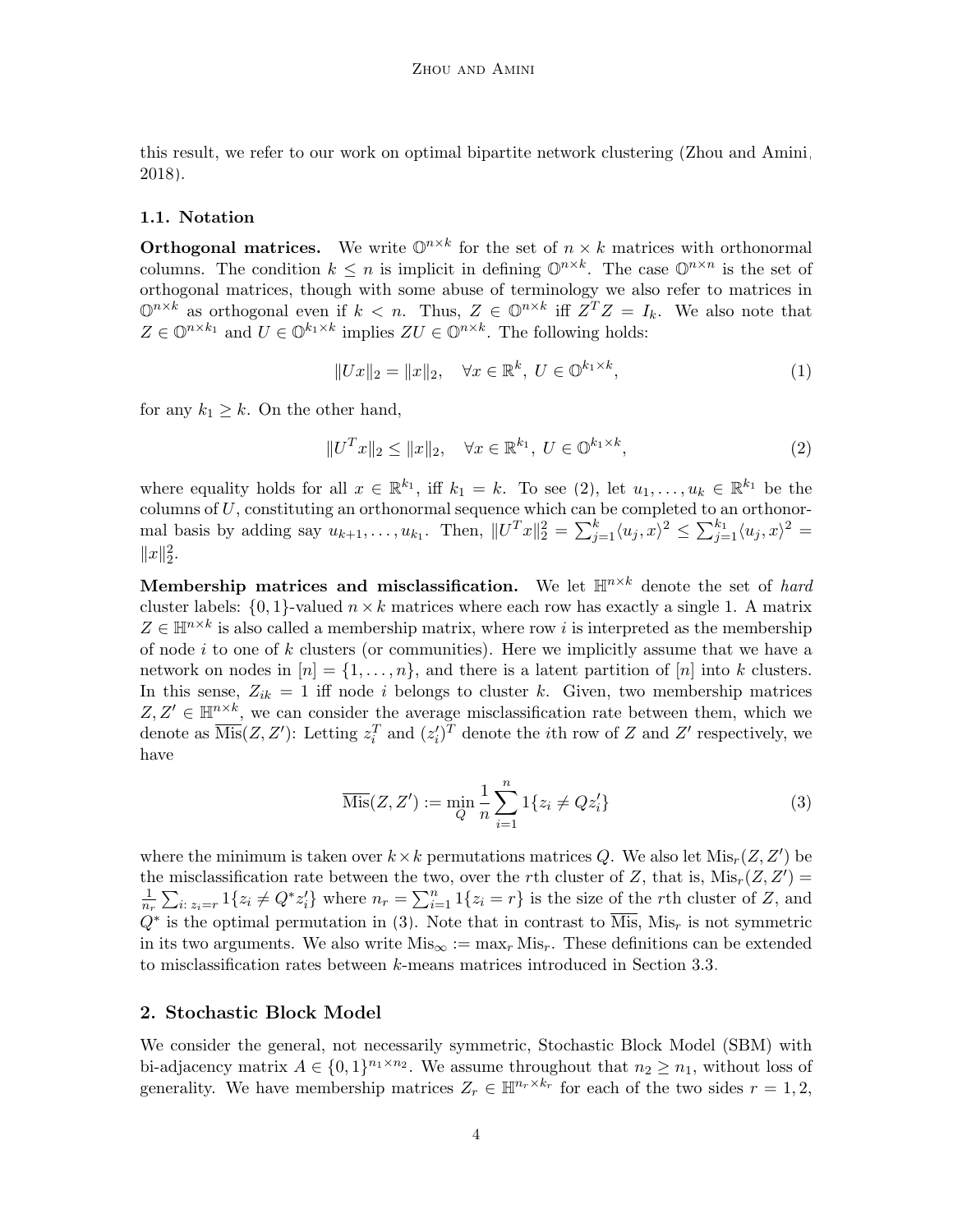where  $k_r \leq n_r$  denotes the number of communities on side r. Each element of A is an independent draw from a Bernoulli variable, and

<span id="page-4-2"></span><span id="page-4-0"></span>
$$
P := \mathbb{E}[A] = Z_1 B Z_2^T, \quad B = \frac{\Psi}{\sqrt{n_1 n_2}} \tag{4}
$$

where  $B \in [0,1]^{k_1 \times k_2}$  is the connectivity— or the edge probability—matrix, and  $\Psi$  is a rescaled version. We also use the notation

$$
A \sim \text{Ber}(P) \iff A_{ij} \sim \text{Ber}(P_{ij}), \text{ independent across } (i, j) \in [n_1] \times [n_2].
$$
 (5)

Classical SBM which we refer to as *symmetric SBM* corresponds to the following modifications:

- (a) A is assumed to be symmetric: Only the upper diagonal elements are drawn independently and the bottom half is filled symmetrically. For simplicity, we allow for self-loops, i.e., draw the diagonal elements from the same model. This will have a negligible effect in the arguments.
- (b)  $n_1 = n_2 = n, k_1 = k_2 = k, Z_1 = Z_2 = Z$ .
- $(c)$  B is assumed symmetric.

We note that [\(4\)](#page-4-0) still holds over all the elements. Directed SBM is also a special case, where (b) is assumed but not (a) or (c). That is,  $A$  is not assumed to be symmetric and all the entries are independently drawn, while  $B$  may or may not be symmetric.

We refer to P as the *mean matrix* and note that it is of rank at most  $k := min\{k_1, k_2\}$ . Often  $k \ll n_1, n_2$ , that is P is a low-rank matrix which is the key in why spectral clustering works well for SBMs. However, the case where either  $k_1 \gtrsim n_1$  or  $k_2 \gtrsim n_2$  is allowed. (Here,  $k_1 \gtrsim n_1$  means  $k_1 \geq cn_1$  for some universal constant  $c > 0$ .) An extreme example of such setup can be found in Section [6.1.](#page-24-1)

We let  $N_r = \text{diag}(n_{r1},...,n_{rk_r})$  for  $r = 1,2$  where  $n_{rj}$  is the size of the jth cluster of  $Z_r$ ; that is,  $N_r$  is a diagonal matrix whose diagonal elements are the sizes of the clusters on side r. We also consider the normalized version of  $N_r$ ,

$$
\bar{N}_r := N_r/n_r = \text{diag}(\pi_{r1}, \dots, \pi_{rk_r}),\tag{6}
$$

collecting the cluster proportions  $\pi_{rj} := n_{rj}/n_r$ . Let us define

$$
\bar{B} := N_1^{1/2} B N_2^{1/2} = \bar{N}_1^{1/2} \Psi \bar{N}_2^{1/2}.
$$

<span id="page-4-1"></span>For sparse graphs, we expect  $\bar{N}_r$  and  $\Psi$  to remain stable as  $n_r \to \infty$ , hence  $\bar{B}$  remains stable; in contrast, the entries of B itself vanish under scaling [\(4\)](#page-4-0). See Remark [2](#page-5-0) below for details. Throughout the paper, barred parameters refer to quantities that remain stable or slowly vary with  $n_r \to \infty$ . The following lemma is key in understanding spectral clustering for SBMs: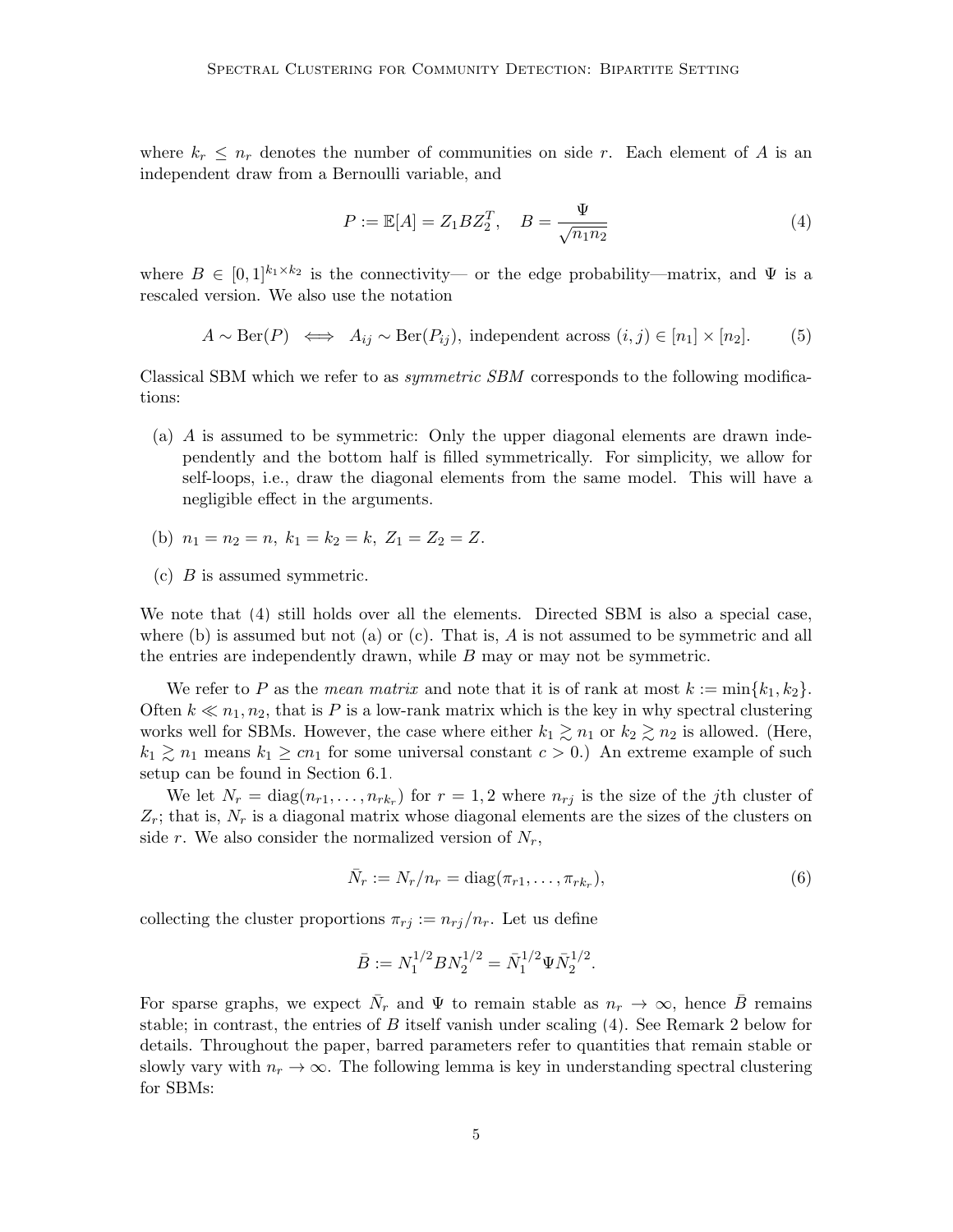**Lemma 1** Assume that  $\bar{B} = U_{\psi} \Sigma V_{\psi}^T$  is the reduced SVD of  $\bar{B}$ , where  $U_{\psi} \in \mathbb{O}^{k_1 \times k}$ ,  $V_{\psi} \in$  $\mathbb{O}^{k_2 \times k}$ ,  $\Sigma = \text{diag}(\sigma_1, \ldots, \sigma_k)$ , and  $k = \min\{k_1, k_2\}$ . Then,

<span id="page-5-1"></span>
$$
P = (\bar{Z}_1 U_\psi) \Sigma (\bar{Z}_2 V_\psi)^T
$$
\n<sup>(7)</sup>

is the reduced SVD of P where  $\bar{Z}_r := Z_r N_r^{-1/2}$  is itself an orthogonal matrix,  $\bar{Z}_r^T \bar{Z}_r = I_{k_r}$ .

**Proof** We first show that  $Z_r^T Z_r = N_r$  which then implies that  $\bar{Z}_r$  is orthogonal. Let  $z_{ri}^T$ be the *i*th row of  $Z_r$  and note that  $Z_r^T Z_r = \sum_{i=1}^n z_{ri} z_{ri}^T$ . Since  $z_{ri} \in \mathbb{H}^{1 \times k_r}$ , each  $z_{ri} z_{ri}^T$  is a diagonal matrix with a single 1 on the diagonal at the position determined by the cluster assignment of node *i* on side *r*. Now, a little algebra on [\(4\)](#page-4-0) shows that  $P = \bar{Z}_1 \bar{B} \bar{Z}_2^T$ , hence [\(7\)](#page-5-1) holds. Since  $\bar{Z}_r \in \mathbb{O}^{n_r \times k_r}$ , we have  $\bar{Z}_1 U_{\psi} \in \mathbb{O}^{n_1 \times k}$  and  $\bar{Z}_2 V_{\psi} \in \mathbb{O}^{n_2 \times k}$  showing that  $(7)$  is in fact a (reduced) SVD of P.

When dealing with the symmetric SBM, we will drop the subscript  $r$  from all the relevant quantities; for example, we write  $N = N_1 = N_2$ ,  $\bar{Z} = \bar{Z}_1 = \bar{Z}_2$ ,  $\pi_j = \pi_{1j} = \pi_{2j}$ , and so on.

**Remark [1](#page-4-1) (Reduced versus truncated)** The term reduced SVD in Lemma 1 (also known as compact SVD) means that we reduce the orthogonal matrices in a full SVD by removing the columns corresponding to zero singular values. The number of columns of the resulting matrices will be equal to the rank of the underlying matrix (i.e., both  $\bar{Z}_1 U_{\psi}$  and  $\bar{Z}_2 V_{\psi}$  will have  $k = \min\{k_1, k_2\}$  columns in the case of P). Hence, a reduced SVD is still an exact SVD. Later, we will use the term truncated SVD to refer to an "approximation" of the original matrix by a lower rank matrix obtained by further removing columns corresponding to small nonzero singular values (starting from a reduced SVD). Hence, a truncated SVD is only an approximation of the original matrix.

<span id="page-5-0"></span>**Remark 2 (Scaling and sparsity)** As can be seen from the above discussion, the nor-malization in [\(4\)](#page-4-0) is natural for studying spectral clustering. In the symmetric case, where  $n_1 = n_2 = n$ , the normalization reduces to  $B = \Psi/n$ , which is often assumed when studying sparse SBMs by requiring that either  $\|\Psi\|_{\infty}$  is  $O(1)$  or grows slowly with n. To see why this implies a sparse network, note that the expected average degree of the symmetric SBM (under this scaling) is

$$
\frac{1}{n}1^T P 1 = \frac{1}{n}1^T N B N 1 = 1^T \bar{N} \Psi \bar{N} 1 = \sum_{i,j=1}^k \pi_i \pi_j \Psi_{ij} =: d_{av}
$$

using  $1_n^T Z = 1_k^T N$ . (Here and elsewhere, 1 is the vector of all ones of an appropriate dimension; we write  $1_n$  if we want to emphasize the dimension n.) Thus, the growth of the average expected degree,  $d_{av}$ , is the same as  $\Psi$ , and as long as  $\Psi$  is  $O(1)$  or grows very slowly with n, the network is sparse. Alternatively, we can view the expected density of the network (the expected number of edges divided by the total number of possible edges) as a measure of sparsity. For the symmetric case, the expected density is  $(\frac{1}{2})$  $\frac{1}{2} 1^T P 1$ / $\binom{n}{2}$  $\binom{n}{2} \sim d_{av}/n$ and is  $O(n^{-1})$  if  $d_{av} = O(1)$ . Similar observations hold in the general bipartite case if we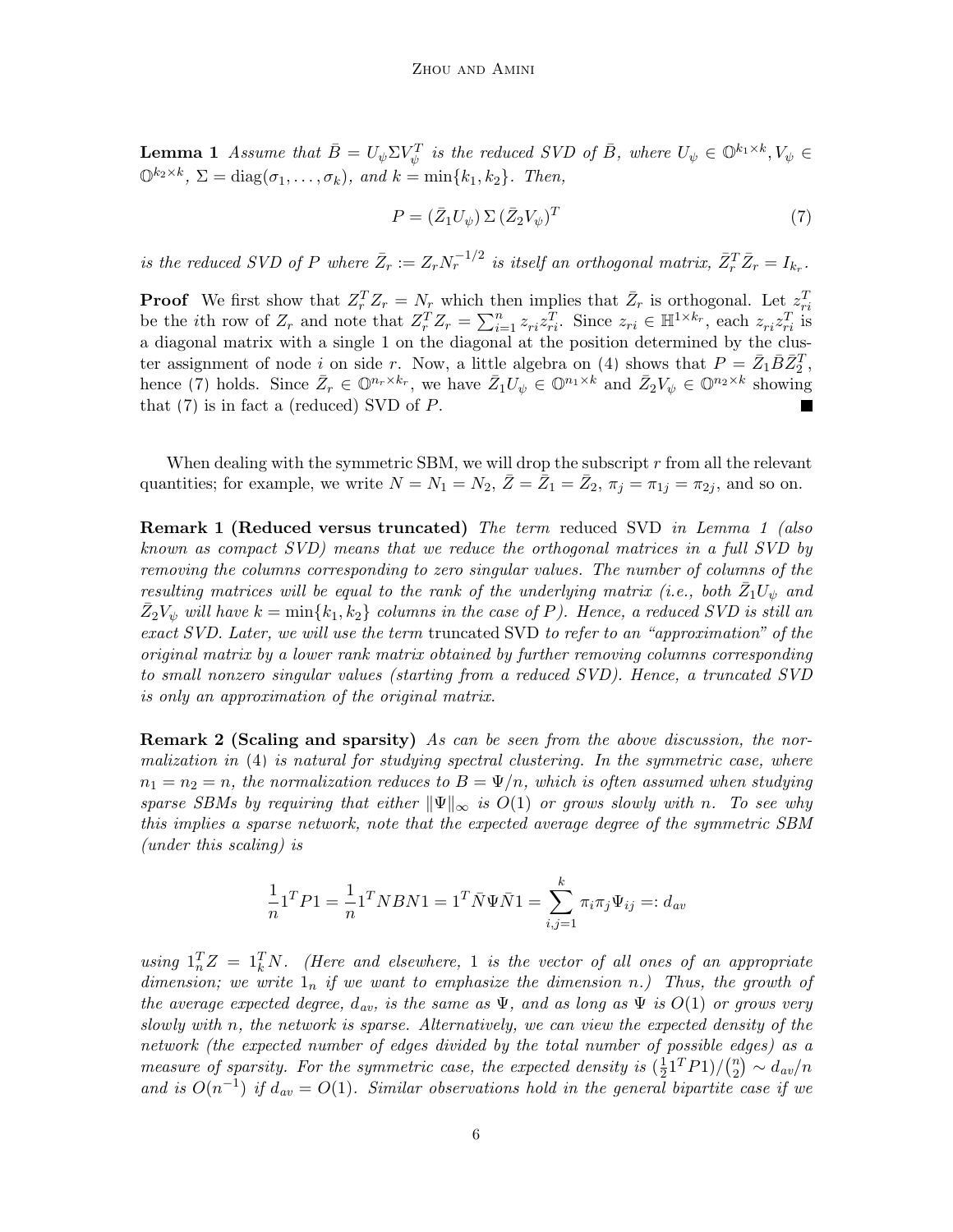let  $n = \sqrt{n_1 n_2}$ , the geometric mean of the dimensions. The expected density of the bipartite network under the scaling of [\(4\)](#page-4-0) is

$$
\frac{1^T P1}{n^2} = \frac{1}{n^2} 1^T N_1 B N_2 1 = \frac{1}{n} 1^T \bar{N}_1 \Psi \bar{N}_2 1 = \frac{d_{av}}{n}, \quad (n = \sqrt{n_1 n_2})
$$

where  $d_{av} := 1^T \bar{N}_1 \Psi \bar{N}_2 1 = \sum_{i,j} \pi_{1i} \pi_{2j} \Psi_{ij}$  can be thought of as the analog of the expected average degree in the bipartite case. As long as  $\|\Psi\|_{\infty}$  grows slowly relative to  $n = \sqrt{n_1 n_2}$ , the bipartite network is sparse.

# <span id="page-6-0"></span>3. Analysis steps

Throughout, we focus on recovering the row clusters. Everything that we discuss goes through, with obvious modifications, for recovering the column clusters. Recalling the decomposition [\(7\)](#page-5-1), the idea of spectral clustering in the context of SBMs is that  $\bar{Z}_1 U_{\psi}$  has enough information for recovering the clusters and can be obtained by computing a reduced SVD of P. In particular, applying a k-means type clustering on the rows of  $\bar{Z_1}U_{\psi}$  should recover the cluster labels. On the other hand, the actual random adjacency matrix, A, is concentrated around the mean matrix  $P$ , after proper regularization if need be. We denote this potentially *regularized version as*  $A_{re}$ . Then, by the spectral perturbation theory, if we compute a reduced SVD of  $A_{\text{re}} = \hat{Z}_1 \hat{\Sigma} \hat{Z}_2^T$  where  $\hat{Z}_r \in \mathbb{O}^{n_r \times k}$ ,  $r = 1, 2$  and  $\hat{\Sigma}$  is diagonal, we can conclude that  $\hat{Z}_1$  concentrates around  $\bar{Z}_1 U_{\psi}$ . Hence, applying a continuous k-means algorithm on  $\hat{Z}_1$  should be able to recover the labels with a small error.

#### <span id="page-6-1"></span>3.1. Analysis sketch

Let us sketch the argument above in more details. A typical approach in proving consistency of spectral clustering consists of the following steps:

1. We replace A with a properly regularized version  $A_{\text{re}}$ . We provide the details for one such regularization in Theorem [2](#page-14-1) (Section [4\)](#page-14-0). However, the only property we require of the regularized version is that it concentrates, with high probability, around the mean of A, at the following rate (assuming  $n_2 \geq n_1$ ):

$$
\|A_{\text{re}} - \mathbb{E}[A]\|_{\text{op}} \le C\sqrt{d}, \quad \text{where} \quad d = \sqrt{\frac{n_2}{n_1}} \|\Psi\|_{\infty}.
$$
 (8)

Here and throughout  $\|\cdot\|_{\text{op}}$  is the  $\ell_2 \to \ell_2$  operator norm and  $\|\Psi\|_{\infty} = \max_{ij} \Psi_{ij}$ .

2. We pass from  $A_{\text{re}}$  and  $P = \mathbb{E}[A]$  to their (symmetrically) dilated versions  $A_{\text{re}}^{\dagger}$  and  $P^{\dagger}$ . The symmetric dilation operator will be given in [\(13\)](#page-9-1) (Section [3.2\)](#page-9-2) and allows us to use spectral perturbation bounds for symmetric matrices. A typical final result of this step is

<span id="page-6-3"></span><span id="page-6-2"></span>
$$
\|\hat{Z}_1 - \bar{Z}_1 U_{\psi} Q\|_F \le \frac{C_2}{\sigma_k} \sqrt{kd}, \quad \text{w.h.p.}
$$
 (9)

for some  $Q \in \mathbb{O}^{k \times k}$ . We recall that  $\|\cdot\|_F$  is the Frobenius norm. Here,  $\sigma_k$  is the smallest nonzero singular value of  $\bar{B}$  as defined in Lemma [1.](#page-4-1) The form of [\(9\)](#page-6-2) will be different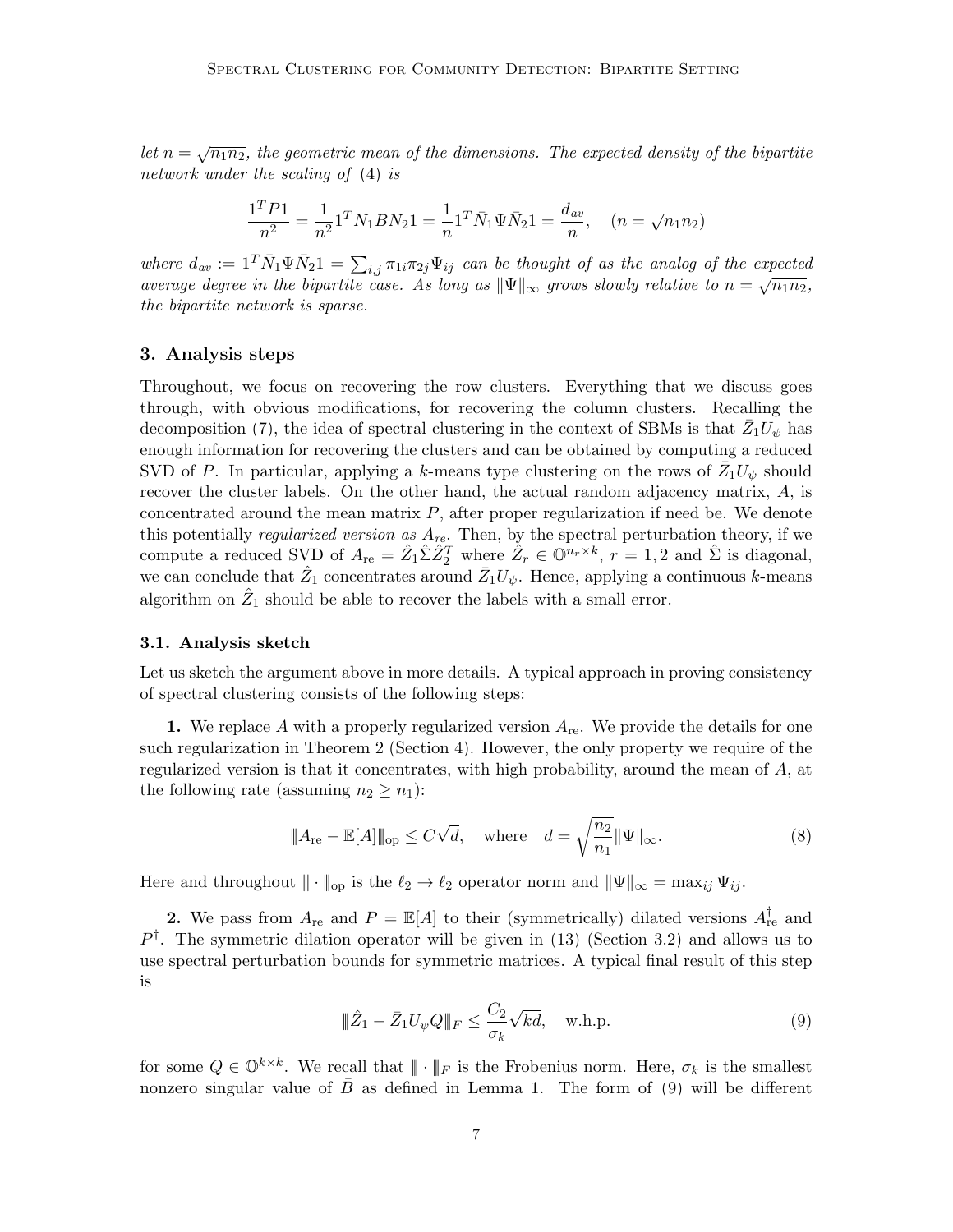if instead of  $\hat{Z}_1$  one considers other objects as the end result of this step; see Section [5](#page-17-0) (e.g.,  $(34)$ ) for instances of such variations. The appearance of Q is inevitable and is a consequence of the necessity of properly aligning the bases of spectral subspaces, before they can be compared in Frobenius norm (cf. Lemma [3\)](#page-10-1). Nevertheless, the growing stack of orthogonal matrices on the RHS of  $\bar{Z}_1$  has little effect on the performance of row-wise k-means, as we discuss shortly.

**3.** The final step is to analyze the effect of applying a k-means algorithm to  $\hat{Z}_1$ . Here, we introduce the concept of a  $k$ -means matrix, one whose rows take at most  $k$  distinct values. (See Section [3.3](#page-11-0) for details). A k-means algorithm  $\mathscr K$  takes a matrix  $\hat X \in \mathbb R^{n \times m}$ and outputs a k-means matrix  $\mathscr{K}(\hat{X}) \in \mathbb{R}^{n \times m}$ . Our focus will be on k-means algorithms with the following property: If  $X^* \in \mathbb{R}^{n \times m}$  is a k-means matrix, then for some constant  $c > 0$ ,

<span id="page-7-1"></span>
$$
\|\hat{X} - X^*\|_F^2 \le \varepsilon^2 \implies \overline{\text{ Mis}}(\mathcal{K}(\hat{X}), X^*) \le c\,\varepsilon^2/(n\delta^2). \tag{10}
$$

where  $\delta^2 = \delta^2(X^*)$  is the minimum center separation of  $X^*$  (cf. Definition [2\)](#page-12-0), and  $\overline{\text{ Mis}}$  is the average misclassification rate between two k-means matrices. For future reference, we refer to property [\(10\)](#page-7-1) as the *local quadratic continuity (LQC)* of algorithm  $\mathscr{K}$ ; see Remark [6](#page-9-3) for the rationale behind the naming. As will become clear in Section [3.3,](#page-11-0) k-means matrices encode both the cluster label information and cluster center information, and these two pieces can be recovered from them in a lossless fashion. Thus, it makes sense to talk about misclassification rate between k-means matrices, by interpreting it as a statement about their underlying label information. In Section [3.3,](#page-11-0) we will discuss k-means algorithms that satisfy [\(10\)](#page-7-1).

The preceding three steps of the analysis follow the three steps of a general spectral clustering algorithm, which we refer to as regularization, spectral truncation and k-means steps, respectively. Recalling the definition of cluster proportions, let us assume for some  $\beta_r \geq 1$ ,

$$
\max_{(t,s):\ t \neq s} \frac{2}{\pi_{rt}^{-1} + \pi_{rs}^{-1}} \le \frac{\beta_r}{k_r}, \quad r = 1, 2. \tag{A1}
$$

The LHS is the maximum harmonic mean of pairs of distinct cluster proportions. For balanced clusters, we have  $\pi_{rt} = 1/k_r$  for all  $t \in [k_r]$  and we can take  $\beta_r = 1$ . In general,  $\beta_r$  measures the deviation of the clusters (on side r) from balancedness. The following is a prototypical consistency theorem for a spectral clustering algorithm:

**Theorem 1 (Prototype SC consistency)** Consider a spectral algorithm with a k-means step satisfying [\(10\)](#page-7-1), and the "usual" spectral truncation step, applied to a regularized biadjacency matrix  $A_{re}$  satisfying concentration bound [\(8\)](#page-6-3). Let  $\mathscr{K}(\hat{Z}_1)$  be the resulting estimate for membership matrix  $Z_1$ , and assume  $k_1 = k =: \min\{k_1, k_2\}$ . Then, under the SBM model of Section [2](#page-3-1) and assuming [\(A1\)](#page-7-1), w.h.p.,

<span id="page-7-0"></span>
$$
\overline{\mathrm{Mis}}(\mathscr{K}(\hat{Z}_1), \bar{Z}_1) \lesssim \beta_1 \Big(\frac{d}{\sigma_k^2}\Big).
$$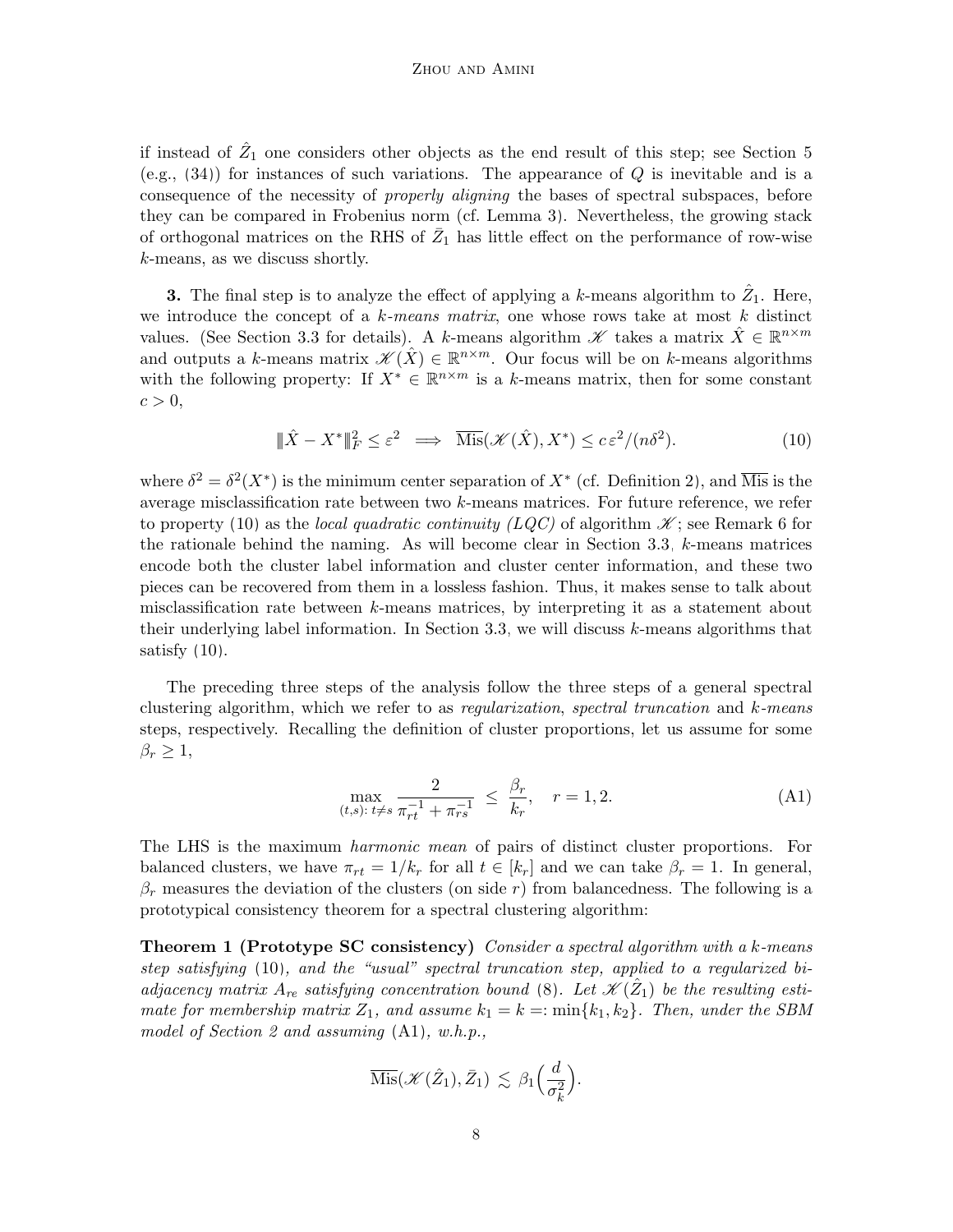Here, and in the sequel, "with high probability", abbreviated w.h.p., means with probability at least  $1 - n^{-c_1}$  for some universal constant  $c_1 > 0$ . The notation  $f \lesssim g$  means  $f \leq c_2 g$ where  $c_2 > 0$  is a universal constant. In addition,  $f \approx g$  means  $f \lesssim g$  and  $g \lesssim f$ .

Proof By assumption, concentration bound [\(8\)](#page-6-3) holds. By Lemma [3](#page-10-1) in Section [3.2,](#page-9-2) [\(8\)](#page-6-3) implies [\(9\)](#page-6-2) for the usual truncation step. Let  $O := U_{\psi}Q$  and  $\varepsilon^2 = C_2^2 k d/\sigma_k^2$  so that (9) reads  $||\hat{Z}_1 - \bar{Z}_1 O||_F \leq \varepsilon^2$ . The k-means step satisfies [\(10\)](#page-7-1) by assumption. Applying (10) with  $\hat{X} = \hat{Z}_1, X^* = \bar{Z}_1 O$  and  $\varepsilon^2$  defined earlier leads to

<span id="page-8-0"></span>
$$
\overline{\mathrm{Mis}}(\mathcal{K}(\hat{Z}_1), \bar{Z}_1) = \overline{\mathrm{Mis}}(\mathcal{K}(\hat{Z}_1), \bar{Z}_1 O) \leq \frac{\varepsilon^2}{n_1 \delta^2}.
$$
\n(11)

It remains to calculate the minimum center separation of  $X^* = \bar{Z}_1 O \in \mathbb{R}^{n_1 \times k}$ , where  $\bar{Z}_1 \in \mathbb{O}^{n_1 \times k_1}$  and  $O := U_{\psi} Q \in \mathbb{O}^{k_1 \times k}$ . We have

$$
\delta^2 = \delta^2(\bar{Z}_1O) = \delta^2(\bar{Z}_1) = \min_{t \neq s} ||n_{1t}^{-1/2}e_t - n_{1s}^{-1/2}e_s||_2^2 = \min_{t \neq s} (n_{1t}^{-1} + n_{1s}^{-1})
$$

where  $e_s \in \mathbb{R}^{k_1}$  is the sth standard basis vector. The second equality uses invariance of  $\delta^2$ to right-multiplication by a square orthogonal matrix. This is a consequence of  $\|u^T O$  $v^T O \|_2 = \| u - v \|_2$  for  $u, v \in \mathbb{R}^{k_1}$  and  $O \in \mathbb{O}^{k_1 \times k}$  when  $k_1 = k$ ; see [\(1\)](#page-3-4). The third equality is from the definition  $\bar{Z}_1 = Z_1 N_1^{-1/2}$  $1^{-1/2}$ . Using  $(A1)$ ,

$$
(n_1\delta^2)^{-1}\leq \max_{t\neq s}~(\pi_{1t}^{-1}+\pi_{1s}^{-1})^{-1}\leq \frac{\beta_1}{2k_1}.
$$

Thus,  $\frac{\varepsilon^2}{n+\delta}$  $\frac{\varepsilon^2}{n_1\delta^2}\lesssim \beta_1\frac{k}{k_1}$ d  $\frac{d}{\sigma_k^2}$  which gives the result in light of [\(11\)](#page-8-0) and assumption  $k_1 = k$ . **The Second Service**  $_{k_1}$ The case  $k_1 > k$  will be discussed in Section [6.2.](#page-24-2) For [\(10\)](#page-7-1) to hold for a k-means algorithm, one usually requires some additional constraints on  $\varepsilon^2/(n\delta^2)$ , ensuring that this quantity is small. We will restate Theorem [1](#page-7-0) with such conditions explicitly once we consider the details of some  $k$ -means algorithms. For now, Theorem [1](#page-7-0) should be thought of as a general blueprint, with specific variations obtained in Section [5](#page-17-0) for various spectral clustering

<span id="page-8-1"></span>algorithms.

**Remark 3** To see that Theorem [1](#page-7-0) is a consistency result, consider the typical case where  $\beta_1 \approx 1$ , and  $\sigma_k \approx d$ , so that  $\overline{\text{ Mis}}(\mathscr{K}(\hat{Z}_1), \bar{Z}_1) = O(d^{-1})$ . Then, as long as  $d \to \infty$ , i.e., the average degree of the network grows with n, assuming  $n_1 \n\times n_2 \n\times n$  (for some n), we have  $\overline{\text{ Mis}}(\mathcal{K}(\hat{Z}_1), \bar{Z}_1) = o(1)$ , i.e., the average misclassification rate vanishes with high probability. One might ask why  $\sigma_k \leq d$  is reasonable. Consider the typical case where  $\Psi =$  $\rho_n \Psi'$  for some constant matrix  $\Psi'$  and a scalar parameter  $\rho_n$  that captures the dependence on n. This setup is common in network modeling [\(Bickel and Chen, 2009\)](#page-43-8). Then,  $d \approx$  $\|\Psi\|_{\infty} = \rho_n \|\Psi'\|_{\infty}$  and  $\sigma_k = \rho_n \sigma'_k$  where  $\sigma'_k$  is defined based on  $\Psi'$  and hence constant. It follows that  $d \asymp \rho_n \asymp \sigma_k$  and  $\overline{\text{ Mis}}(\mathscr{K}(\hat{Z}_1), \bar{Z}_1) = o(\rho_n^{-1})$ . Note that, in general,  $\rho_n$  can grow as fast as  $n$  (cf. [\(4\)](#page-4-0)). More specific examples are given in Section [5.](#page-17-0)

Remark 4 We note that bounds similar to [\(9\)](#page-6-2) appear in the recent literature [\(Abbe et al.,](#page-42-1) [2017;](#page-42-1) [Cape et al., 2018\)](#page-43-9) but for the  $2 \rightarrow \infty$  operator norm, as opposed to the Frobenius norm,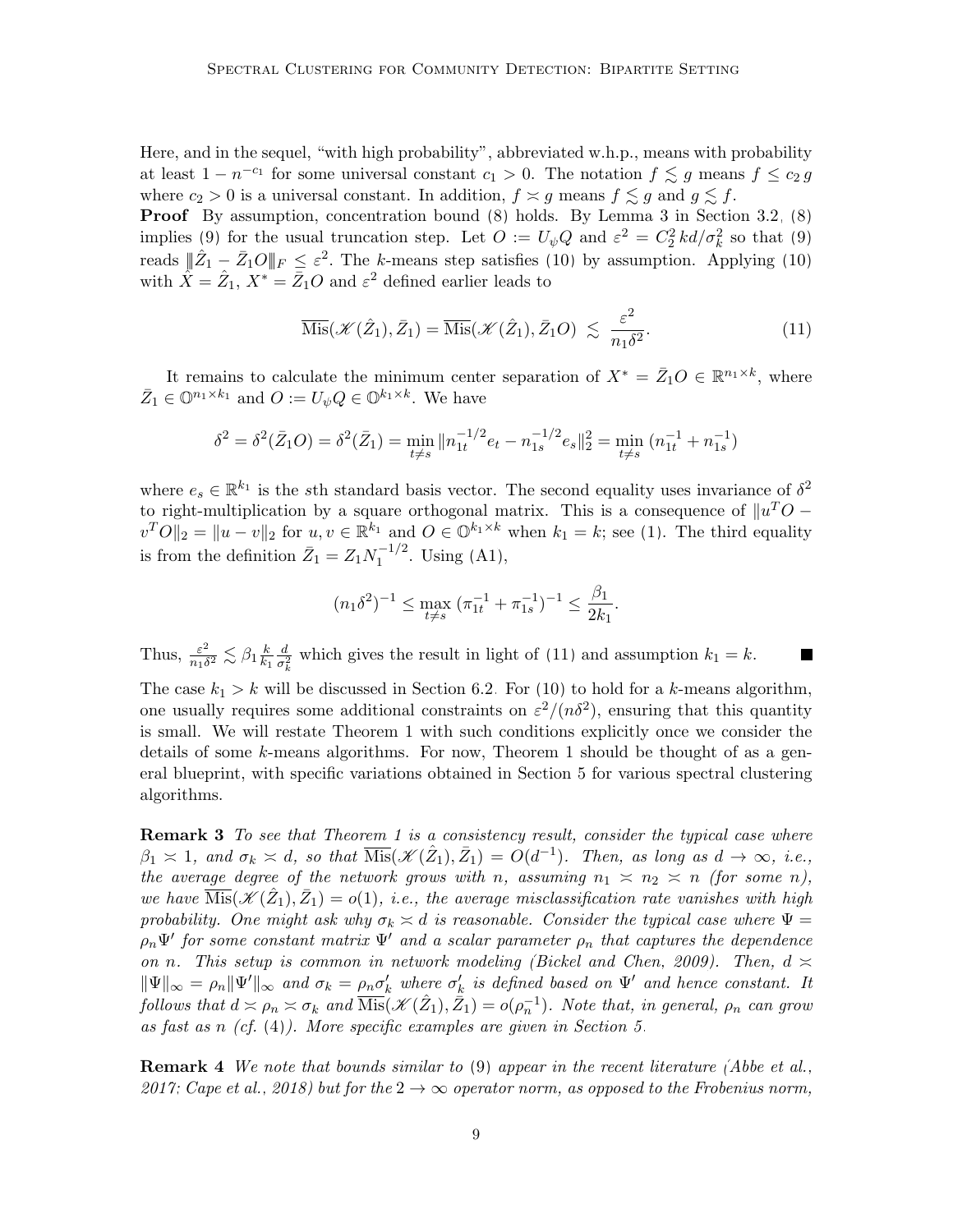assuming that the network is dense enough. These bounds can be used to show that spectral clustering achieves exact recovery when the degree grows as  $\log n$  for the two-community case [\(Abbe et al., 2017\)](#page-42-1). A similar exact recovery result for general K is obtained in [\(Su](#page-45-9) [et al., 2017\)](#page-45-9) assuming a degree growth of  $(\log n)^a$  for sufficiently large a. Whether the  $2 \rightarrow \infty$  bounds can be used to sharpen the misclassification rate of spectral clustering below the log n regime is open.

<span id="page-9-0"></span>**Remark 5** Condition [\(A1\)](#page-7-1) is more relaxed that what is commonly assumed in the literature (though the proof is the same). Stating the condition as a harmonic mean allows one to have similar results as the balanced case when one cluster is large, while others remain more or less balanced. For example, let  $\pi_{r1} = 1 - c$  for some constant  $c \in (0, 1)$ , say  $c = 0.4$ , and let  $\pi_{rt} = c/(k_r - 1)$  for  $t \neq 1$ . Then, we have for  $s \neq t$ 

$$
\frac{2}{\pi_{rt}^{-1} + \pi_{rs}^{-1}} \le 2 \min\{\pi_{rt}, \pi_{rs}\} = \frac{2c}{k_r - 1} \le \frac{4}{k_r}
$$

assuming  $k_r \geq 2$ . Hence [\(A1\)](#page-7-1) holds with  $\beta_r = 4$ . Note that as  $k_r$  is increased, all but one cluster get smaller.

<span id="page-9-3"></span>**Remark 6 (LQC naming)** The rationale behind the naming of  $(10)$  is as follows: Let  $\Delta(X,Y) := \frac{1}{\sqrt{2}}$  $\frac{1}{2\pi}|\!|\!| X - Y |\!|\!|_F$  be the metric induced by the normalized Frobenius norm on the space of  $n \times m$  matrices. Assume that  $X^*$  is a k-means matrix and that k-means matrices are fixed points of algorithm  $\mathscr K$ , hence  $X^* = \mathscr K(X^*)$ . Then, by taking the infimum over  $\varepsilon^2$ , [\(10\)](#page-7-1) can be written as

$$
\overline{\text{ Mis}}\left(\mathcal{K}(\hat{X}), \mathcal{K}(X^*)\right) \le \omega\big(\Delta(\hat{X}, X^*)\big) \tag{12}
$$

where  $\omega(t) = ct^2/\delta^2(X^*)$ , showing that X is continuous w.r.t. the two (pseudo)-metrics, locally at X<sup>\*</sup>, with a quadratic modulus of continuity. Note that this continuity is only required to hold around a k-means matrix  $X^*$  (and not in general). Another reason for the "locality" is that such statements often only hold for sufficiently small  $\Delta(\hat{X}, X^*)$ .

In this rest of this section, we fill in some details of the last two steps of the plan sketched above, deferring Step 1 to Section [4.](#page-14-0)

#### <span id="page-9-2"></span>3.2. SV truncation (Step 2)

We now show how the concentration bound [\(8\)](#page-6-3) implies the deviation bound [\(9\)](#page-6-2) for the usual spectral truncation step. Consider the *symmetric dilation* operator :  $\mathbb{R}^{n_1 \times n_2} \to \mathbb{S}^{n_1+n_2}$ , given by

<span id="page-9-4"></span><span id="page-9-1"></span>
$$
P^{\dagger} := \begin{pmatrix} 0 & P \\ P^T & 0 \end{pmatrix},\tag{13}
$$

where  $\mathbb{S}^n$  is the set of symmetric  $n \times n$  matrices. This operator will be very useful in translating the results between the symmetric and non-symmetric cases. Let us collect some of its properties: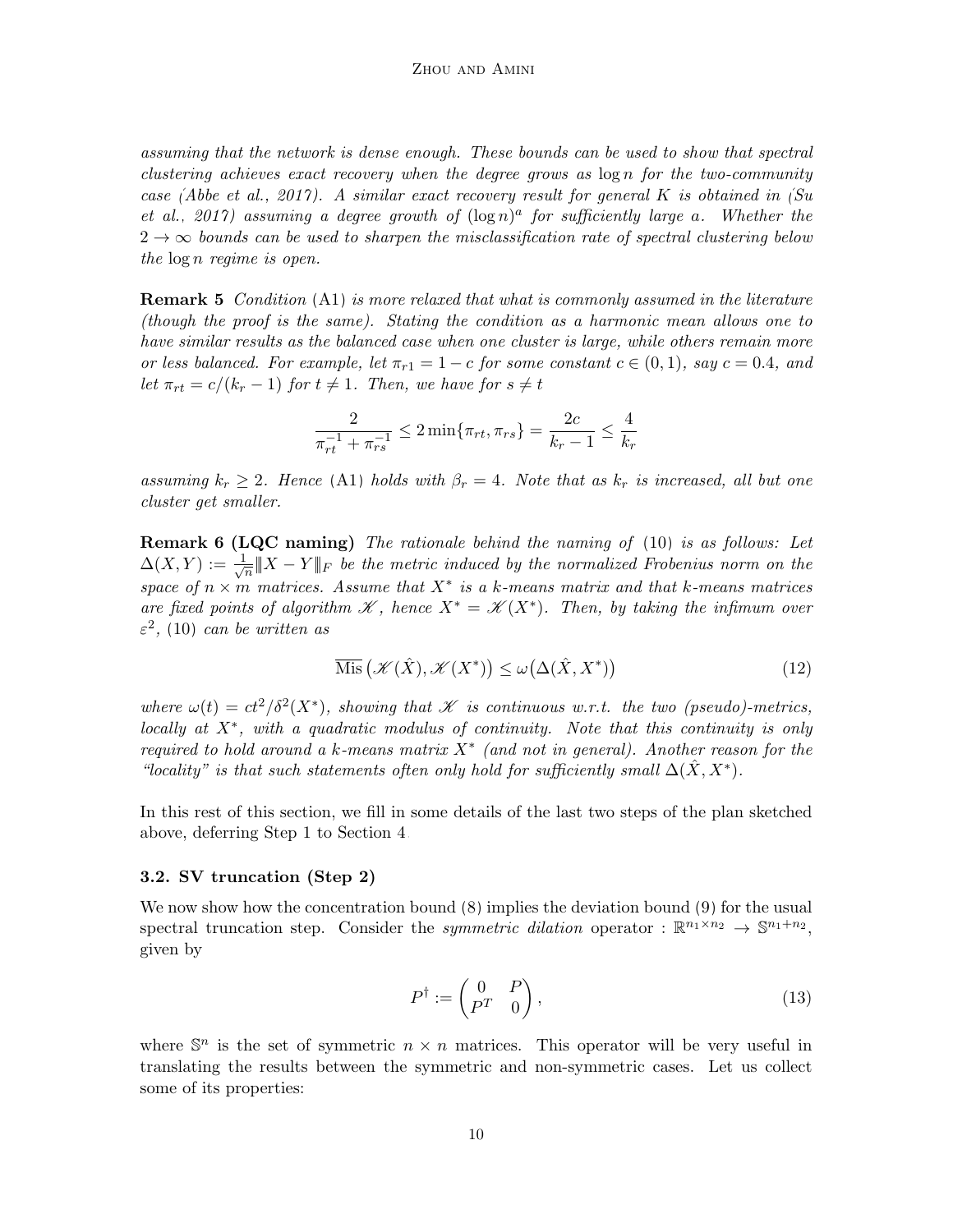**Lemma 2 (Symmetric Dilation)** Let  $P \in \mathbb{R}^{n_1 \times n_2}$  have a reduced SVD given by  $P =$  $U\Sigma V^T$  where  $\Sigma = \text{diag}(\sigma_1, \ldots, \sigma_k)$  is a  $k \times k$  nonnegative diagonal matrix . Then,

(a)  $P^{\dagger}$  has a reduced EVD given by

$$
P^{\dagger} = W \begin{pmatrix} \Sigma & 0 \\ 0 & -\Sigma \end{pmatrix} W^T, \quad W = \frac{1}{\sqrt{2}} \begin{pmatrix} U & U \\ V & -V \end{pmatrix} \in \mathbb{O}^{(n_1 + n_2) \times 2k}.
$$

- (b)  $P \mapsto P^{\dagger}$  is a linear operator with  $||P^{\dagger}|| = ||P||$  and  $||P^{\dagger}||_F =$ √  $2|\!|\!| P |\!|\!|_F.$
- (c) The gap between k top (signed) eigenvalues of  $P^{\dagger}$  and the rest of its spectrum is  $2\sigma_k$ .

**Proof** Part (a) can be verified directly (e.g.  $W^T W = I_{2k}$  follows from  $U^T U = V^T V = I_k$ ) and part (c) follows by noting that  $\sigma_j \geq 0$  for all j. Part (b) also follows directly from part (a), using unitary-invariance of the two norms. **In the Second State** 

In addition, let us define a singular value (SV) truncation operator  $\mathscr{T}_k : \mathbb{R}^{n_1 \times n_2} \to$  $\mathbb{R}^{n_1 \times n_2}$  that takes a matrix A with SVD  $A = \sum_i \sigma_i u_i v_i^T$  to the matrix

<span id="page-10-2"></span>
$$
A^{(k)} := \mathcal{F}_k(A) := \sum_{i=1}^k \sigma_i u_i v_i^T.
$$
 (14)

In other words,  $\mathcal{T}_k$  keeps the largest k singular values (and the corresponding singular vectors) and zeros out the rest. Recall that we order singular values in nonincreasing fashion  $\sigma_1 \geq \sigma_2 \geq \cdots$ . We also refer to [\(14\)](#page-10-2) as the k-truncated SVD of A. Using the dilation and the Davis–Kahan (DK) theorem for symmetric matrices [\(Bhatia, 2013,](#page-43-10) Theorem VII.3.1), we have:

<span id="page-10-1"></span>**Lemma 3** Let  $A_{re}^{(k)} = \hat{Z}_1 \hat{\Sigma} \hat{Z}_2^T$  be the k-truncated SVD of  $A_{re}$  and assume that the concen-tration bound [\(8\)](#page-6-3) holds. Let  $\bar{Z}_1 U_{\psi}$  be given by the reduced SVD of P in [\(7\)](#page-5-1). Then, the deviation bound [\(9\)](#page-6-2) holds for some  $k \times k$  orthogonal matrix Q, and  $C_2 = 2C$ .

Later, in Section [5,](#page-17-0) we introduce an alternative spectral truncation scheme. It is worth comparing the above lemma to Lemma [6](#page-18-3) which establishes a similar result for the alternative truncation.

<span id="page-10-0"></span>**Remark 7 (Symmetric case)** When P is symmetric one can still use the dilation operator. In this case, since P itself is symmetric, it has an eigenvalue decomposition (EVD), say  $P = U\Lambda U^T$ , where  $\Lambda = \text{diag}(\lambda_1, \ldots, \lambda_k)$  is the diagonal matrix of the eigenvalues of P. Since these eigenvalues could be negative, there is a slight modification needed to go from the EVD to the SVD of P. Let  $s_i$  be the sign of  $\lambda_i$  and set  $S = \text{diag}(s_i, i = 1, \ldots, k)$ . Then, it is not hard to see that with  $V = US$  and  $\Sigma = \Lambda S = \text{diag}(|\lambda_i|, i = 1, ..., k)$ , we obtain the SVD  $P = U\Sigma V^T$ . In other words, all the discussion in this section, and in particular Lemma [3](#page-10-1) hold with  $V = US$  and  $\sigma_i = |\lambda_i|$ . The special case of Lemmas [2](#page-9-4) and 3 for the symmetric case appears in [Lei et al.](#page-45-5) [\(2015\)](#page-45-5). These observations combined with the fact that the concentration inequality discussed in Section  $\frac{1}{4}$  holds in the symmetric case leads to the following conclusion: All the results discussed in this paper apply to the symmetric SBM,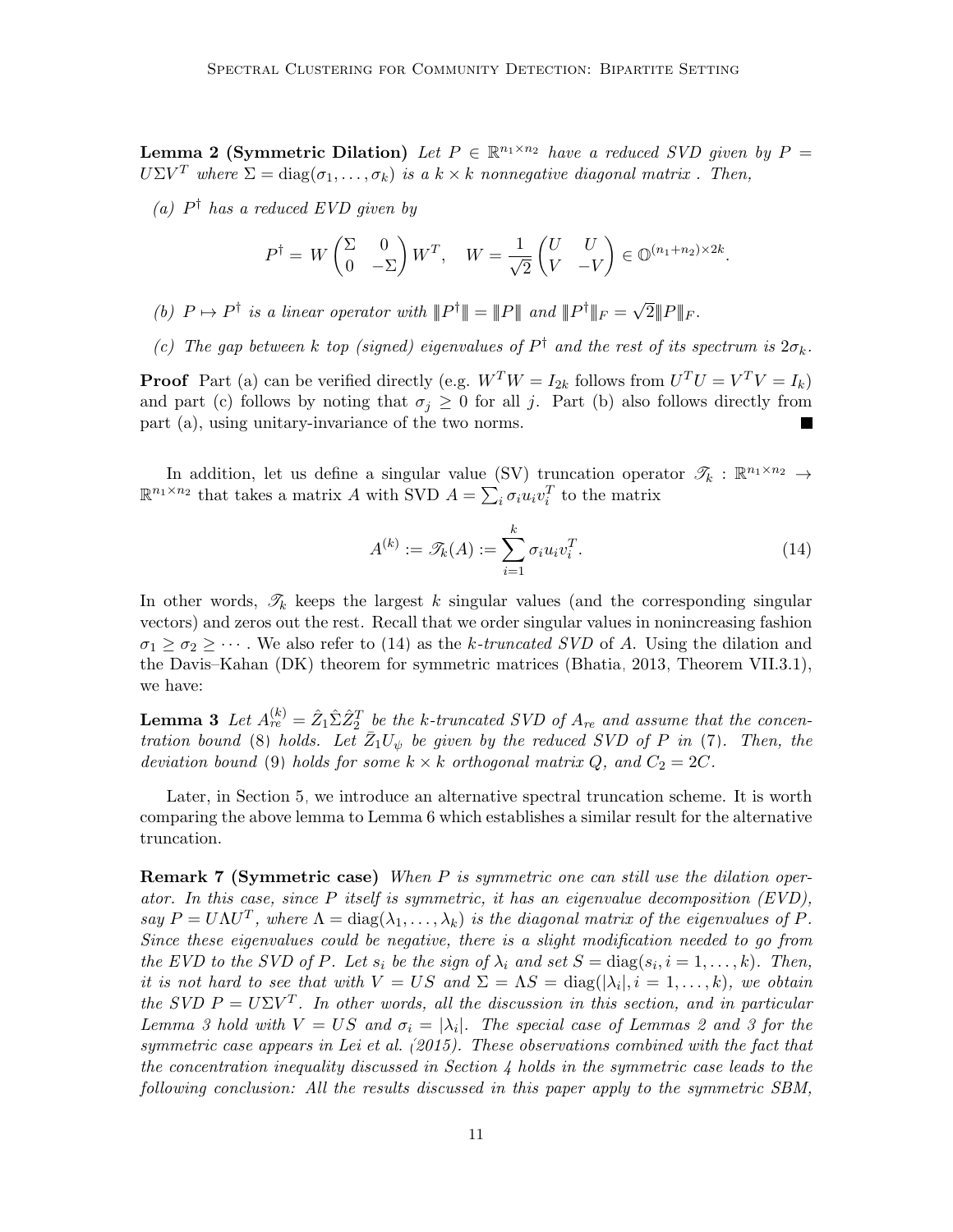for the version of the adjacency-based spectral clustering that sorts the eigenvalues based on their absolute values. This is the most common version of spectral algorithms in use. On the other hand, one gets a different behavior for the algorithm that considers the top  $k$ (signed) eigenvalues. We have borrowed the term "symmetric dilation" from [Tropp](#page-46-6) [\(2015\)](#page-46-6) where these ideas have been successfully used in translating matrix concentration inequalities to the symmetric case.

#### <span id="page-11-0"></span>3.3. k-means algorithms (Step 3)

Let us now give the details of the third and final step of the analysis. We introduce some notations and concepts that help in the discussion of k-means (type) algorithms.

k-means matrices. Recall that  $\mathbb{H}^{n \times k}$  denotes the set of *hard* (cluster) labels: {0,1}valued  $n \times k$  matrices where each row has exactly a single 1. Take  $Z \in \mathbb{H}^{n \times k}$ . A related notion is that of a *cluster* matrix  $Y = ZZ^T \in \{0,1\}^n$  where each entry denotes whether the corresponding pair are in the same cluster. Relative to  $Z, Y$  loses the information about the ordering of the cluster labels. We define the class of  $k$ -means matrices as follows:

<span id="page-11-1"></span>
$$
\mathbb{M}_{n,m}^k := \{ X \in \mathbb{R}^{n \times m} : X \text{ has at most } k \text{ distinct rows} \}
$$
  
= 
$$
\{ ZR : Z \in \mathbb{H}^{n \times k}, R \in \mathbb{R}^{k \times m} \}. \tag{15}
$$

The rows of R, which we denote as  $r_i^T$ , play the role of cluster centers. Let us also denote the rows of X as  $x_i^T$ . The second equality in [\(15\)](#page-11-1) is due to the following correspondence: Any matrix  $X \in \mathbb{M}_{n,m}^k$  uniquely identifies a *cluster* matrix  $Y \in \{0,1\}^{n \times n}$  via,  $Y_{ij} = 1$  iff  $x_i = x_j$ . This in turn "uniquely" identifies a label matrix Z up to k! permutation of the labels. From  $Z$ , we "uniquely" recover  $R$ , with the convention of setting rows of  $R$  for which there is no label equal to zero. (This could happen if  $X$  has fewer than  $k$  distinct rows.)

With these conventions, there is a one-to-one correspondence between  $X \in \mathbb{M}_{n,m}^k$  and  $(Z, R) \in \mathbb{H}^{n \times k} \times \mathbb{R}^{k \times m}$ , up to label permutations. That is,  $(Z, R)$  and  $(ZQ, QR)$  are considered equivalent for any permutation matrix  $Q$ . The correspondence allows us to talk about a (relative) misclassification rate between two k-means matrices: If  $X_1, X_2 \in \mathbb{M}_{n,m}^k$ with membership matrices  $Z_1, Z_2 \in \mathbb{H}^{n \times k}$ , respectively, we set

$$
\overline{\mathrm{Mis}}(X_1, X_2) := \overline{\mathrm{Mis}}(Z_1, Z_2). \tag{16}
$$

k-means as projection. Now consider a general  $\hat{X} \in \mathbb{R}^{n \times m}$ . The classical k-means problem can be thought of as projecting  $\hat{X}$  onto  $\mathbb{M}_{n,m}^k$ , in the sense of finding a nearest member of  $\mathbb{M}_{n,m}^k$  to  $\hat{X}$  in Frobenius norm. Let us write  $d_F(\cdot,\cdot)$  for the distance induced by the Frobenius norm, i.e.,  $d_F(\hat{X}, X) = ||\hat{X} - X||_F$ . The k-means problem is that of solving the following optimization:

$$
d_F(\hat{X}, \mathbb{M}_{n,m}^k) := \min_{X \in \mathbb{M}_{n,m}^k} d_F(\hat{X}, X).
$$
 (17)

The arguments to follow go through for any distance on matrices that has a  $\ell_2$  decomposition over the rows:

<span id="page-11-3"></span><span id="page-11-2"></span>
$$
d_F(\hat{X}, X)^2 = \sum_{i=1}^n d(\hat{x}_i, x_i)^2,
$$
\n(18)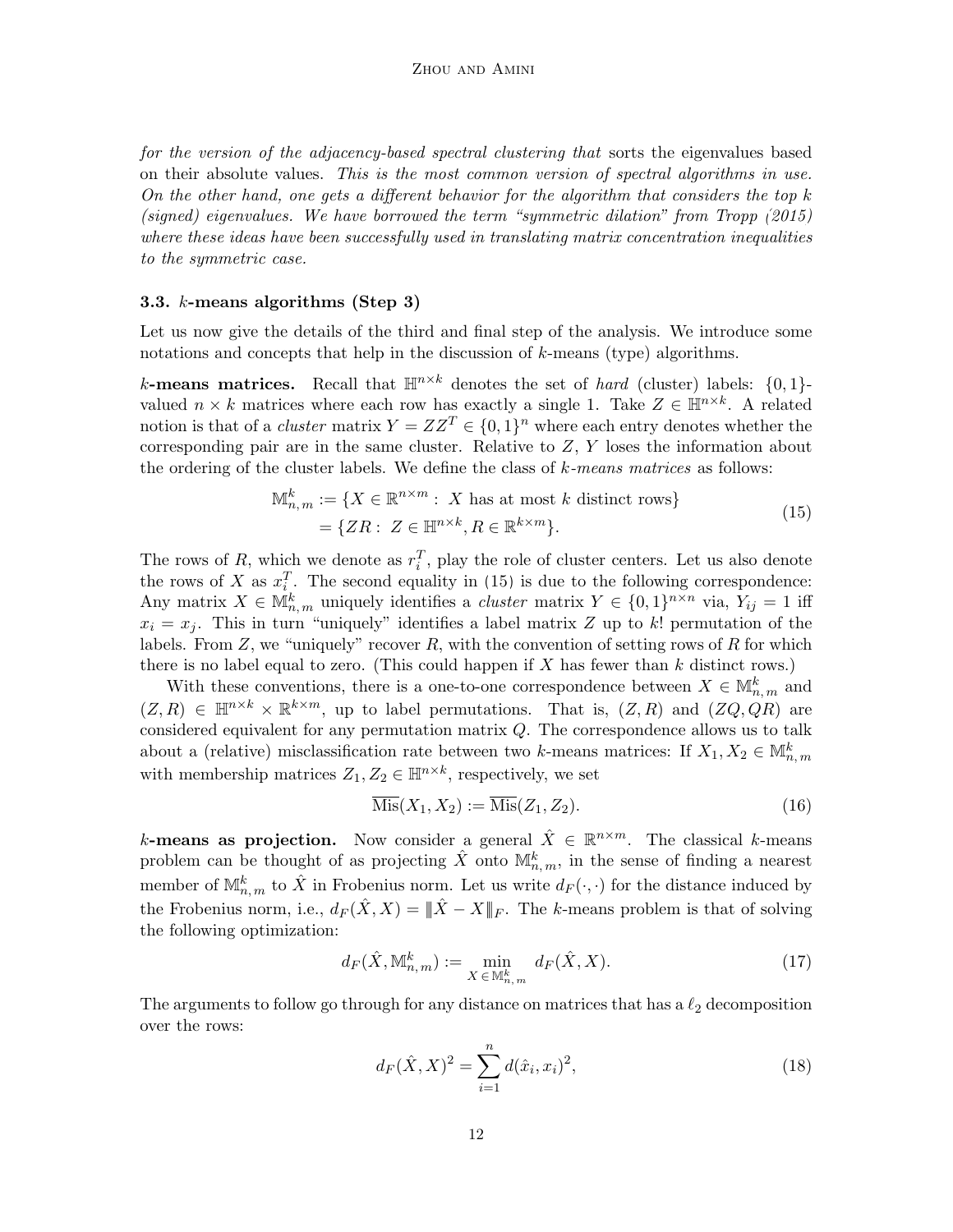where  $x_i^T$  and  $\hat{x}_i^T$  are the rows of X and  $\hat{X}$  respectively, and  $d(\hat{x}_i, x_i)$  is some distance over vectors in  $\mathbb{R}^d$ . For the case of the Frobenius norm:  $d(\hat{x}_i, x_i) = \|\hat{x} - x_i\|_2$ , the usual  $\ell_2$  distance. This is the primary case we are interested in, though the result should be understood for the general case of  $(18)$ . Since solving the k-means problem  $(17)$  is NPhard, one can look for approximate solutions:

**Definition 1** A  $\kappa$ -approximate  $k$ -means solution for  $\hat{X}$  is a matrix  $\widetilde{X} \in \mathbb{M}_{n,m}^k$  that achieves  $\kappa$  times the optimal distance:

<span id="page-12-2"></span><span id="page-12-1"></span>
$$
d_F(\hat{X}, \tilde{X}) \le \kappa \, d_F(\hat{X}, \mathbb{M}^k_{n,m}).\tag{19}
$$

We write  $\mathcal{P}_{\kappa}: \mathbb{R}^{n \times m} \mapsto \mathbb{M}_{n,m}^k$  for the (set-valued) function that maps matrices  $\hat{X}$  to  $\kappa$ approximate solutions  $\widetilde{X}$ .

An equivalent restatement of [\(19\)](#page-12-1) is

$$
d_F(\hat{X}, \tilde{X}) \le \kappa \, d_F(\hat{X}, X), \quad \forall X \in \mathbb{M}_{n,m}^k. \tag{20}
$$

Note that  $\mathcal{P}_{\kappa}(\hat{X}) = \{ \tilde{X} \in \mathbb{M}_{n,m}^k : \ \tilde{X} \text{ satisfies (20)} \}.$  $\mathcal{P}_{\kappa}(\hat{X}) = \{ \tilde{X} \in \mathbb{M}_{n,m}^k : \ \tilde{X} \text{ satisfies (20)} \}.$  $\mathcal{P}_{\kappa}(\hat{X}) = \{ \tilde{X} \in \mathbb{M}_{n,m}^k : \ \tilde{X} \text{ satisfies (20)} \}.$  Our goal is to show that whenever  $\hat{X}$ is close to some  $X^* \in \mathbb{M}_{n,m}^k$ , then any  $\kappa$ -approximate k-means solution based on it, namely  $X \in \mathcal{P}_{\kappa}(\hat{X})$  will be close to  $X^*$  as well. This is done in two steps:

- 1. If the distance  $d_F(X, \tilde{X})$  between two k-means matrices  $X, \tilde{X} \in M_{n,m}^k$  is small, then their relative misclassification rate  $\overline{\text{ Mis}}(X, \widetilde{X})$  is so.
- 2. If a general matrix  $\hat{X} \in \mathbb{R}^{n \times d}$  is close to a k-means matrix  $X \in \mathbb{M}_{n,m}^k$ , then so is its  $\kappa$ -approximate  $k$ -means projection. More specifically,

<span id="page-12-4"></span>
$$
d_F(\tilde{X}, X) \le (1 + \kappa) d_F(\hat{X}, X), \quad \forall \tilde{X} \in \mathcal{P}_{\kappa}(\hat{X}), \tag{21}
$$

which follows from the triangle inequality  $d_F(\tilde{X}, X) \leq d_F(\tilde{X}, \hat{X}) + d_F(\hat{X}, X)$  and [\(20\)](#page-12-2).

Combining the two steps (taking  $X = X^*$ ), we will have the result.

Let us now give the details of the first step above. For this result, we need the key notion of center separation. k-means matrices have more information that just a membership assignment. They also contain an encoding of the relative positions of the clusters, and hence the minimal pairwise distance between them, which is key in establishing a misclassification rate.

<span id="page-12-0"></span>**Definition 2 (Center separation)** For any  $X \in \mathbb{M}_{n,m}^k$ , let us denote its centers, i.e. distinct rows, as  $\{q_r(X), r \in [k]\}$ , and let

<span id="page-12-3"></span>
$$
\delta_r(X) = \min_{\ell: \ell \neq r} d(q_\ell(X), q_r(X)), \quad \delta_\wedge(X) = \min_r \delta_r(X). \tag{22}
$$

In addition, let  $n_r(X)$  be the number of nodes in cluster r according to X, and  $n_{\wedge}(X) =$  $\min_{x} n_r(X)$ , the minimum cluster size.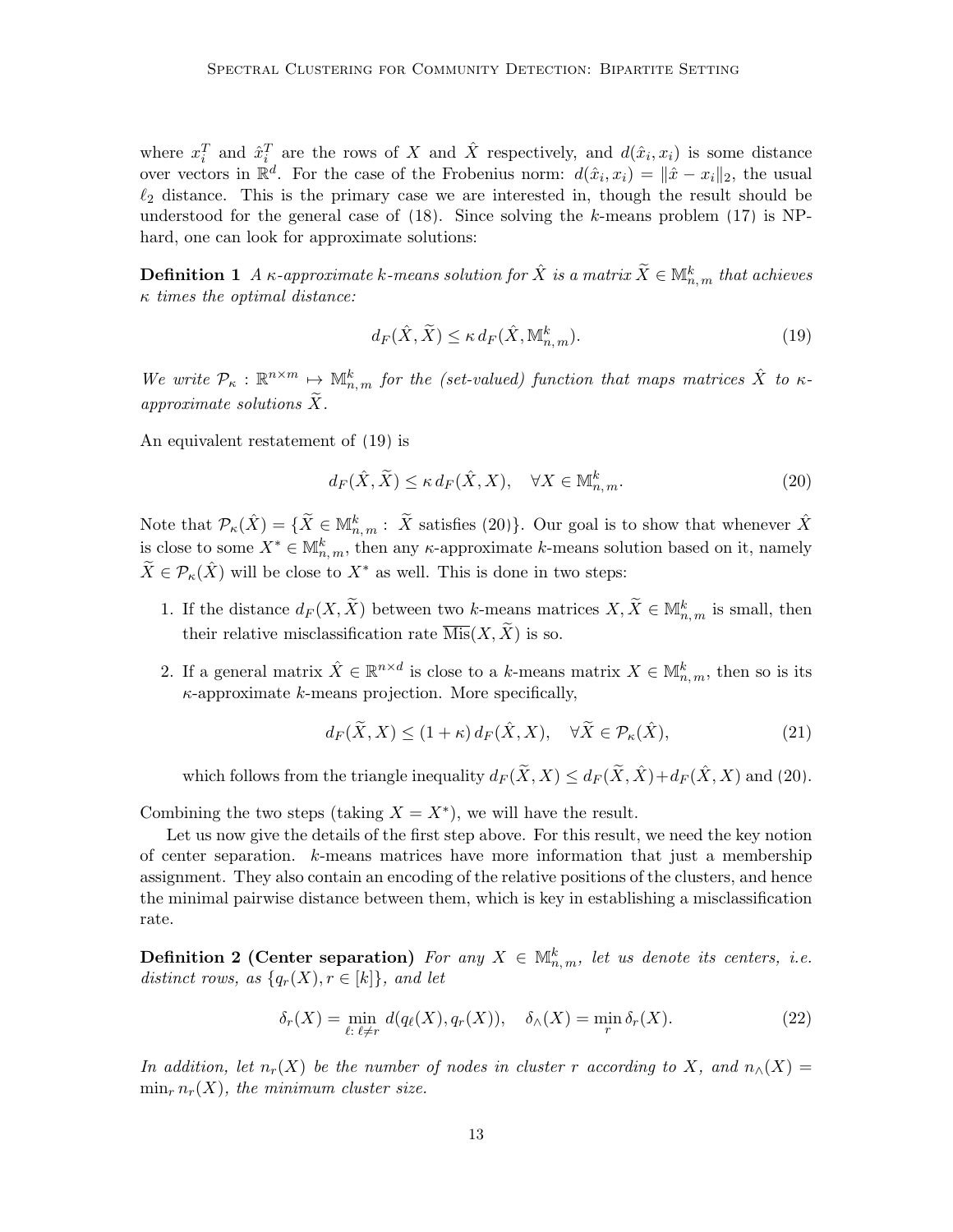If X has  $m < k$ , the convention would be to let  $q_k(X) = 0$  for  $k = m+1, \ldots, k$ . We usually do not work with these degenerate cases. Implicit in the above definition is an enumeration of the clusters of X. We note that definition of  $\delta_r = \delta_r(X)$  in [\(22\)](#page-12-3) implies

<span id="page-13-4"></span>
$$
d(q_{\ell}(X), q_r(X)) \ge \max\{\delta_{\ell}, \delta_r\}, \quad \forall (r, \ell) : r \ne \ell. \tag{23}
$$

We are now ready to show that that any algorithm that computes a  $\kappa$ -approximate solu-tion to the k-means problem [\(17\)](#page-11-3) (where  $\kappa$  is some constant) satisfies the LQC property [\(10\)](#page-7-1) needed in the last step of the analysis sketched in Section [3.1.](#page-6-1) Recall that  $Mis_r(X; X)$  is the misclassification rate over the rth cluster of  $X$  (Section [1.1\)](#page-3-0).

<span id="page-13-0"></span>**Proposition 1** Let  $X, \widetilde{X} \in \mathbb{M}_{n,m}^k$  be two k-means matrices, and write  $n_r = n_r(X)$ ,  $n_\wedge =$  $n_{\wedge}(X)$  and  $\delta_r = \delta_r(X)$ . Assume that  $d_F(X, \widetilde{X}) \leq \varepsilon$  and

- (a) X has exactly k nonempty clusters, and
- (b)  $c_r^{-2} \varepsilon^2/(\delta_r^2 n_r) < 1$  for  $r \in [k]$ , and constants  $c_r > 0$  such that  $c_r + c_\ell \leq 1$ ,  $r \neq \ell$ .

Then,  $\widetilde{X}$  has exactly k clusters and

<span id="page-13-1"></span>
$$
\text{Mis}_r(X; \tilde{X}) \le \frac{c_r^{-2} \varepsilon^2}{n_r \delta_r^2}, \quad \forall r \in [k]. \tag{24}
$$

In particular, under the conditions of Proposition [1](#page-13-0) with  $c_r = 1/2$ , we have

$$
\text{Mis}_{\infty}(X,\widetilde{X}) \le \frac{4\,\varepsilon^2}{\min_r n_r \delta_r^2} \le \frac{4\,\varepsilon^2}{n_\wedge \delta_\wedge^2}, \qquad \overline{\text{Mis}}(X,\widetilde{X}) \le \frac{4\,\varepsilon^2}{n\,\delta_\wedge^2}.
$$

where the second one follows from the identity  $\overline{\text{Mis}}(X, \tilde{X}) = \sum_{r=1}^{k} (n_r/n) \text{ Mis}_r(X, \tilde{X})$ . Combining Proposition [1](#page-13-0) with [\(21\)](#page-12-4), we obtain the following corollary:

Corollary 1 Let  $X^* \in \mathbb{M}_{n,m}^k$  be a k-means matrix, and write  $n_r = n_r(X^*)$ ,  $n_\wedge = n_\wedge(X^*)$ and  $\delta_r = \delta_r(X^*)$ . Assume that  $\hat{X} \in \mathbb{R}^{n \times m}$  is such that  $d_F(X^*, \hat{X}) \leq \varepsilon$  and

(a)  $X^*$  has exactly k nonempty clusters, and

(b) 
$$
c_r^{-2} (1+\kappa)^2 \varepsilon^2 / (\delta_r^2 n_r) < 1
$$
 for  $r \in [k]$ , and constants  $c_r > 0$  such that  $c_r + c_\ell \le 1$ ,  $r \ne \ell$ .  
Then, any  $\widetilde{X} \in \mathcal{P}_\kappa(\hat{X})$  has exactly k clusters and

$$
\text{Mis}_r(X^*; \mathcal{P}_\kappa(\hat{X})) \le \frac{c_r^{-2} (1 + \kappa)^2 \varepsilon^2}{n_r \delta_r^2}, \quad \forall r \in [k]. \tag{25}
$$

As before,  $Mis_r(X^*, \mathcal{P}_{\kappa}(\hat{X}))$  should be interpreted as  $\max_{\widetilde{X} \in \mathcal{P}_{\kappa}(\hat{X})} Mis_r(X^*, \widetilde{X})$ , that is, the result hold for any  $\kappa$ -approximate k-means solution for  $\hat{X}$ . In particular, under the conditions of Corollary [1](#page-13-1) with  $c_r = 1/2$ , we have

<span id="page-13-2"></span>
$$
\overline{\mathrm{Mis}}(X^*, \mathcal{P}_\kappa(\hat{X})) \le 4(1+\kappa)^2 \frac{\varepsilon^2}{n \,\delta_\wedge^2}.\tag{26}
$$

<span id="page-13-3"></span>A similar bound holds for  $Mis_{\infty}$ . Note that [\(26\)](#page-13-2) is of the desired form needed in [\(10\)](#page-7-1).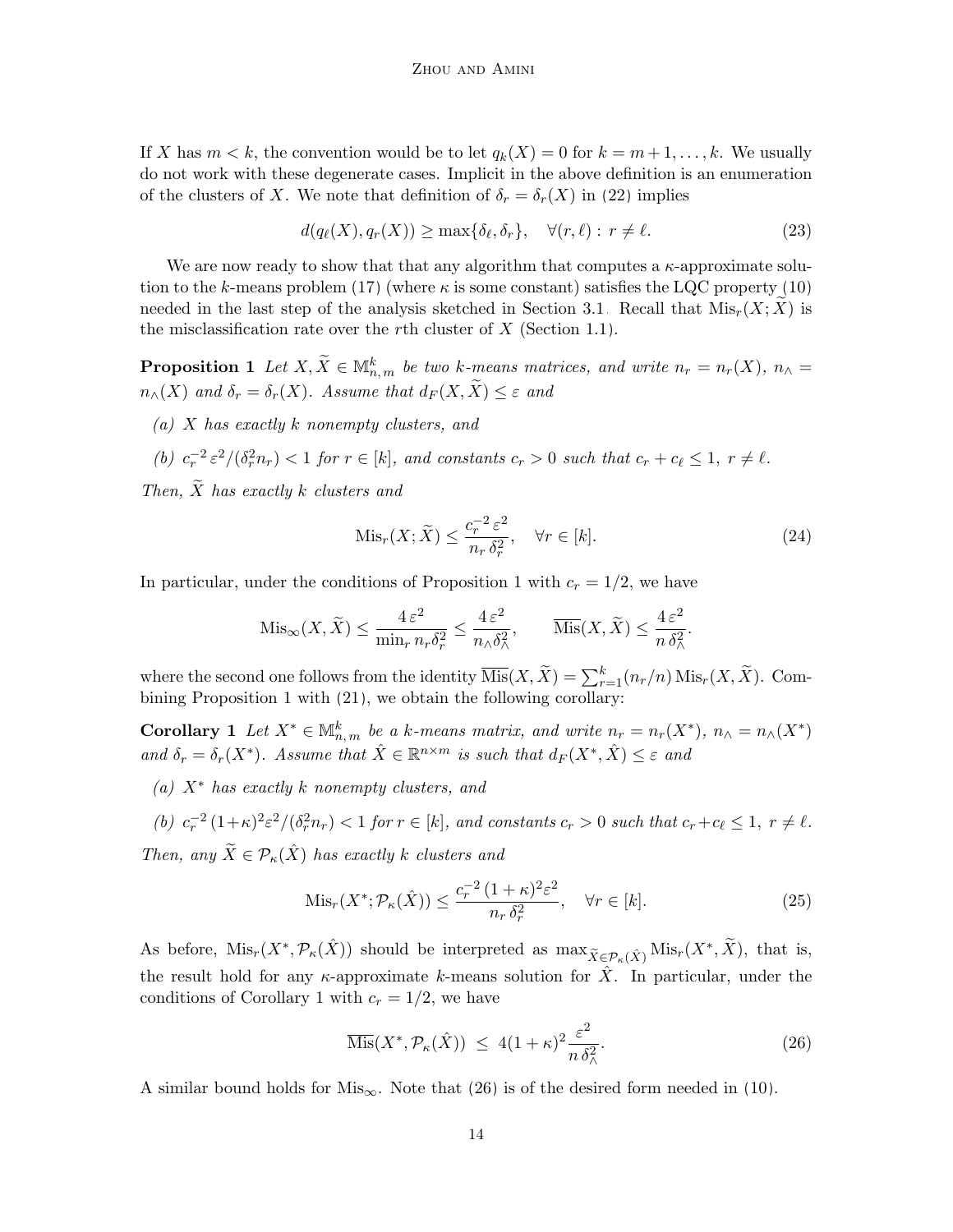Remark 8 Corollary [1](#page-13-1) shows that any constant-factor approximation to the k-means problem [\(17\)](#page-11-3) satisfies the LCQ property [\(10\)](#page-7-1). Such approximations can be computed in polynomial time; see for example [Kumar et al.](#page-44-8) [\(2004\)](#page-44-8). One can also use Lloyd's algorithm with kmeans++ initialization to get a  $\kappa \leq \log k$  approximation [\(Arthur and Vassilvitskii, 2007\)](#page-43-11). Both [Kumar et al.](#page-44-8) [\(2004\)](#page-44-8) and [Arthur and Vassilvitskii](#page-43-11) [\(2007\)](#page-43-11) give constant probability approximations, hence if such algorithms are used in our subsequent results, "w.h.p." should be interpreted as with high constant probability (rather than  $1 - o(1)$ ). Recently [Lu and](#page-45-10) [Zhou](#page-45-10) [\(2016\)](#page-45-10) has shown that Lloyd's algorithm with random initialization can achieve near optimal misclassification rate in certain random models. Their analysis is complementary to ours in that we establish and use the  $LQC$  property [\(10\)](#page-7-1) which uniformly holds for any input matrix  $X$  and we do not consider specific algorithms. The core ideas of our analysis in this section are borrowed from [Lei et al.](#page-45-5) [\(2015\)](#page-45-5) and [Jin](#page-44-9) [\(2015\)](#page-44-9). It is worth noting that there are other algorithms that turn a general matrix into a k-means matrix, without trying to approximate the k-means problem [\(17\)](#page-11-3), and still satisfy the LQC. We will give one such example, Algorithm [6,](#page-40-0) in Appendix [B.](#page-39-0) Interestingly, in contrast to the  $k$ -means approximation algorithms, the  $LQC$  guarantee for Algorithm [6](#page-40-0) is not probabilistic.

#### <span id="page-14-0"></span>4. Regularization and concentration

Here, we provide the details of Step 1, namely, the concentration of the regularized adjacency matrix. We start by a slight generalization of the results of [Le et al.](#page-45-11) [\(2017\)](#page-45-11) to the rectangular case:

<span id="page-14-1"></span>**Theorem 2** Assume  $n_1 \leq n_2$  and let  $A \in \{0,1\}^{n_1 \times n_2}$  have independent Bernoulli entries with mean  $\mathbb{E}[A_{ij}] = p_{ij}$ . Take  $d \geq \max_{ij} n_2 p_{ij}$ . Pick any subsets  $\mathcal{I}_1 \subset [n_1]$  and  $\mathcal{I}_2 \subset [n_2]$ such that

<span id="page-14-2"></span>
$$
|\mathcal{I}_1| \le 10n_2/d, \quad and \quad |\mathcal{I}_2| \le 10n_2/d \tag{27}
$$

and fix some  $d' > 0$ . Define a regularized adjacency matrix  $A_{re}$  as follows:

- (a) Set  $[A_{re}]_{ij} = A_{ij}$  for all  $(i, j) \in \mathcal{I}_1^c \times \mathcal{I}_2^c$ .
- (b) Set  $[A_{re}]_{ij}$  arbitrarily when  $i \in \mathcal{I}_1$  or  $j \in \mathcal{I}_2$ , but subject to the constraints  $\|[A_{re}]_{i*}\|_1 \leq$  $d'$  and  $\|[A_{re}]_{*j}\|_1 \leq d'$  for all  $i \in \mathcal{I}_1$  and  $j \in \mathcal{I}_2$ .

Then, for any  $r \geq 1$ , with probability at least  $1-n_2^{-r}$ , the new adjacency matrix  $A_{re}$  satisfies

$$
||A_{re} - \mathbb{E}[A]||_{op} \le C_2 r^{3/2} (\sqrt{d} + \sqrt{d'}).
$$
 (28)

The same result holds if in step (b) one uses  $\ell_2$  norm instead of  $\ell_1$ .

Theorem [2](#page-14-1) follows directly from the non-symmetric (i.e., directed) version of [\(Le et al.,](#page-45-11) [2017,](#page-45-11) Theorem 2.1), by padding A with rows of zeros to get a square  $n_2 \times n_2$  matrix. The result then follows by the same argument as in [\(Le et al., 2017,](#page-45-11) Theorem 2.1). The term "arbitrary" in the statement of the theorem includes any reduction even if the scheme is stochastic and depends on  $A$  itself. This feature will be key in developing data-driven schemes.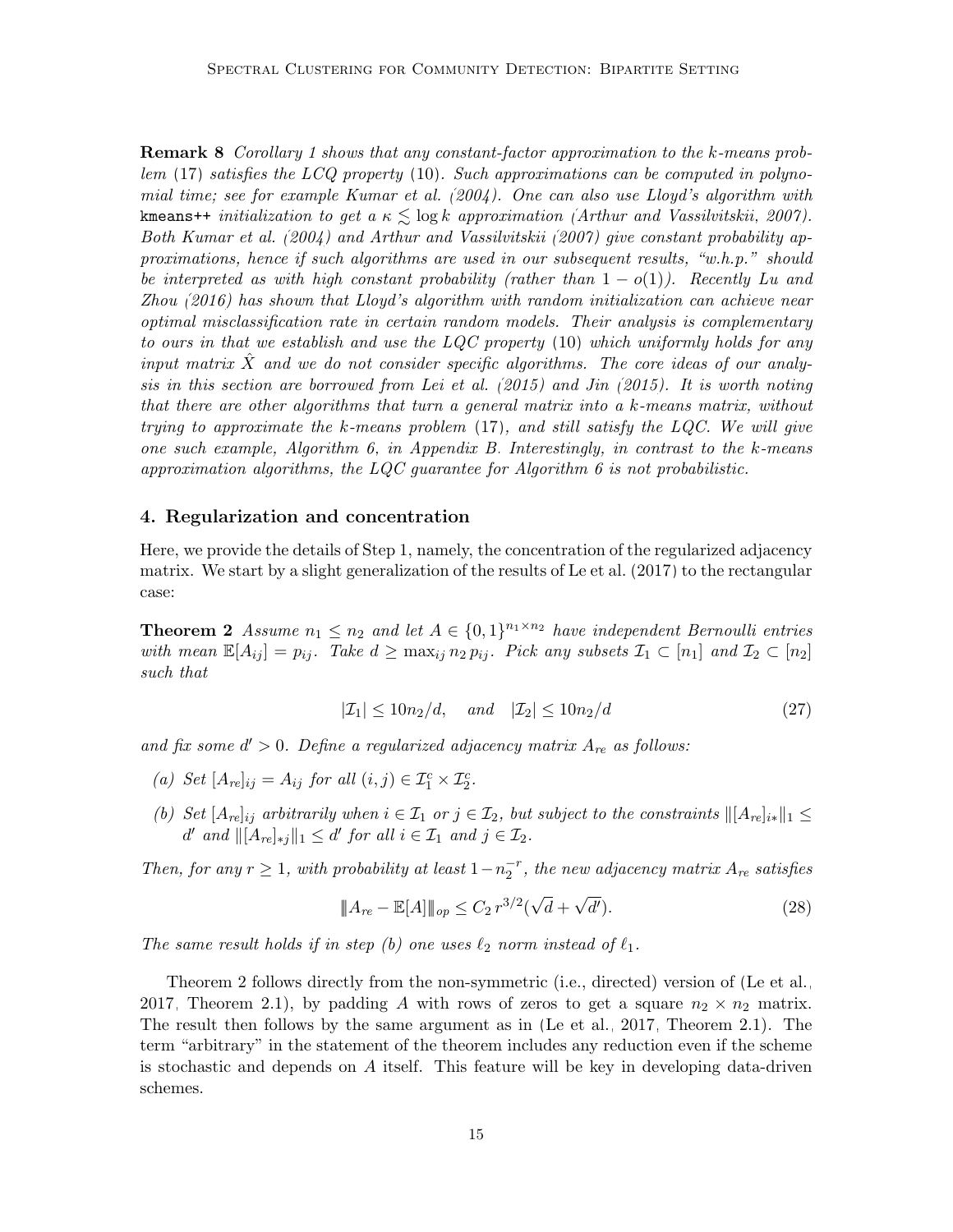To apply Theorem [2,](#page-14-1) take  $\mathcal{I}_1 = \{i \in [n_1] : \sum_j A_{ij} > 2d\}$  and  $\mathcal{I}_2 = \{j \in [n_2] : \sum_i A_{ij} > 2d\}$  $2d$ , i.e., the set of rows and columns with degrees larger than 2d. It is not hard to see that if d is any upper bound on the expected row and column degrees, then the sizes of these sets satisfy [\(27\)](#page-14-2) with high probability. This follows, for example, from the same argument as that leading to [\(64\)](#page-32-0) in Appendix [A.2.](#page-31-0) Recalling the scaling of the connectivity matrix in [\(4\)](#page-4-0), taking  $d = n_2||P||_{\infty}$  gives an upper bound on the expected row and column degrees, assuming  $n_2 \geq n_1$ . Thus, we can apply Theorem [2](#page-14-1) with  $d' = d = \sqrt{n_2/n_1} ||\Psi||_{\infty} = n_2 ||P||_{\infty}$ , to obtain the desired concentration bound [\(8\)](#page-6-3). Note that this concentration result does not require  $d = n_2||P||_{\infty}$  to satisfy any lower bound (such as  $d = \Omega(\log n_2)$ ). See Remarks [9](#page-17-2) and [10](#page-22-2) for the significance of this fact.

A disadvantage of the regularization scheme described in Theorem [2](#page-14-1) is the required knowledge of a good upper bound on  $d = n_2||P||_{\infty}$ . In the next section, under a SBM with some mild regularity assumptions, we develop a fully data-driven scheme with the same guarantees as those of Theorem [2.](#page-14-1)

#### <span id="page-15-4"></span>4.1. Data-driven regularization

We now describe a regularization scheme that is data-driven and does not require the knowledge of d as in Theorem [2.](#page-14-1) Let us write  $D_i = \sum_{j=1}^{n_2} A_{ij}$  for the degree of node i on side 1 and  $\overline{D} = \frac{1}{n_1}$  $\frac{1}{n_1} \sum_{i=1}^{n_1} D_i$  for the average degree on side 1. Consider the following order statistics for the degree sequence:

<span id="page-15-3"></span><span id="page-15-0"></span>
$$
D_{(1)} \ge D_{(2)} \ge \cdots \ge D_{(n_1)}.\tag{29}
$$

The idea is that under a block model, we can achieve concentration [\(8\)](#page-6-3) by reducing the row degrees that are roughly above  $D_{(\alpha)}$  for  $\alpha = \lfloor n_1/D \rfloor$  (and similarly for the columns). The overall scheme is described in Algorithm [1.](#page-16-0) The algorithm has a tuning parameter  $\tau$ ; however, we will show that taking  $\tau = 3$  is enough. This constant is for convenience and has no special meaning. Note that the regularization described in Step [6](#page-15-0) is a special case of that in Step [5;](#page-15-0) it is equivalent to first reducing the row degrees by setting  $[A_{re}]_{i*} \leftarrow A_{i*}d_1/D_i$  for  $i \in \widehat{\mathcal{I}}_1$  followed by reducing the column degrees  $[A_{\text{re}}]_{*j} \leftarrow [A_{\text{re}}]_{*j} \widehat{d}_2/D_j$  for  $j \in \widehat{\mathcal{I}}_2$ , or vice versa. Alternatively, we can replace the  $\ell_1$  norm constraints in Step [5](#page-15-0) with  $\ell_2$  norm version and replace Step [6](#page-15-0) with  $[A_{\text{re}}]_{ij} = A_{ij} \sqrt{w_i w'_j}$  for all  $i \in [n_1], j \in [n_2]$ .

Let  $p_{ij} = \mathbb{E}[A_{ij}]$  and define  $d_i := \mathbb{E}[D_i] = \sum_j p_{ij}$  and

<span id="page-15-2"></span>
$$
\bar{d} = \frac{1}{n_1} \sum_{i=1}^{n} d_i, \quad d_{\text{max}} := \max_{i} d_i, \quad d := n_2 \cdot \max_{i,j} p_{ij}.
$$
 (30)

Note that  $\bar{d} \leq d_{\text{max}} \leq d$  and we have  $\bar{d} = \mathbb{E}[\overline{D}]$ , that is, the expected average degree of the network (on side 1). We need the following mild regularity assumption:

<span id="page-15-1"></span>(A2) Consider the SBM model given by [\(4\)](#page-4-0) and [\(5\)](#page-4-2) with  $n_1 \leq n_2$ . Assume further that for some  $\beta \geq 1$ , and for all  $t \in [k_1]$  and  $s \in [k_2]$ ,

$$
n_{1t} \ge \frac{n_1}{\beta k_1}, \quad n_{2s} \ge \frac{n_2}{\beta k_2}, \quad \text{and} \quad \left(\frac{n_2}{n_1}\right)^2 \max\{8\beta k_1, 8\beta k_2, 90\} \le \bar{d} \le \frac{1}{2}n_1. \tag{31}
$$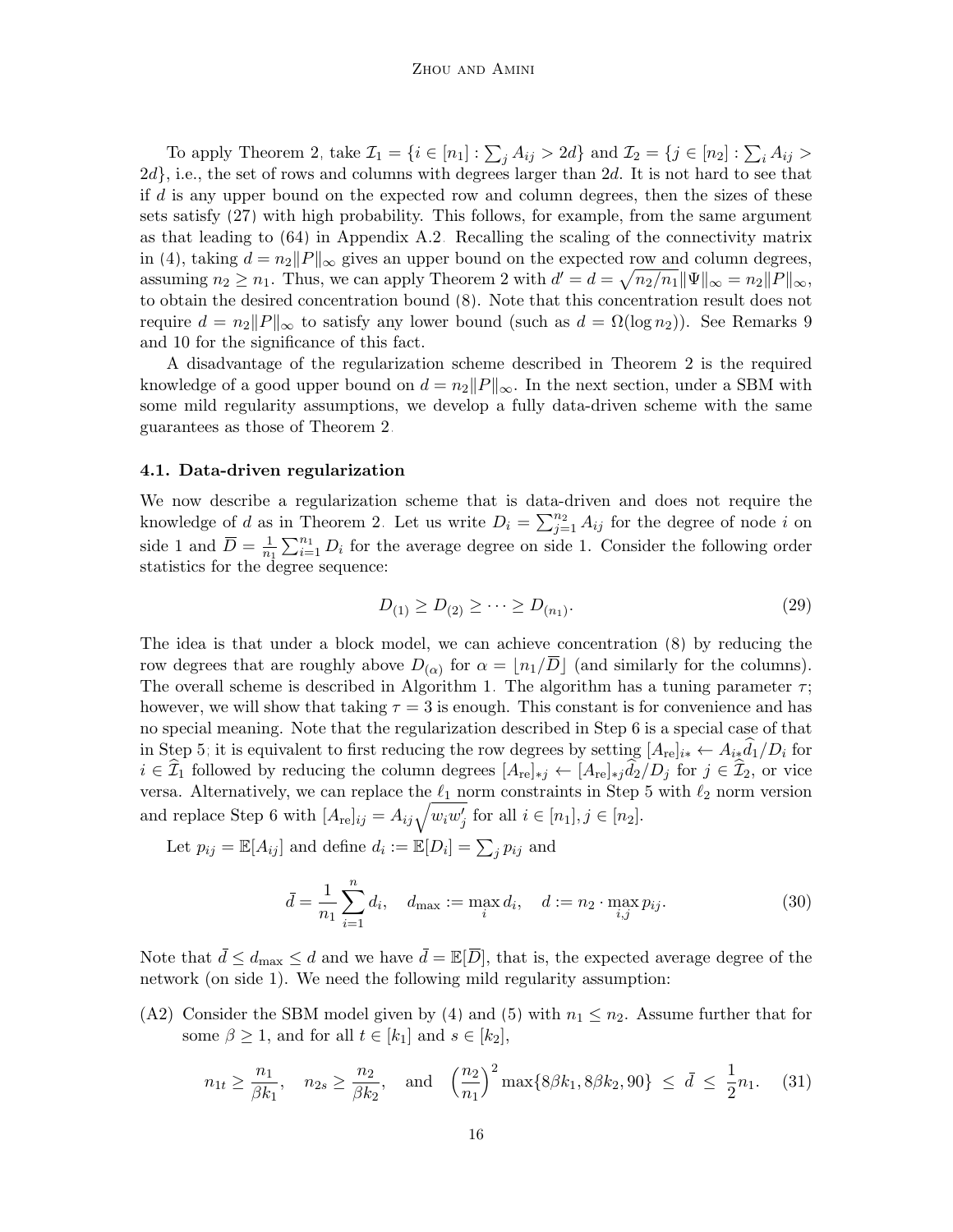<span id="page-16-0"></span>

|  |  | Algorithm 1 Data-driven adjacency regularization |
|--|--|--------------------------------------------------|
|  |  |                                                  |

**Input:** Adjacency matrix  $A \in \mathbb{R}^{n_1 \times n_2}$  and regularization parameter  $\tau$ . (Default:  $\tau = 3$ ) **Output:** Regularized adjacency matrix  $A_{\text{re}} \in \mathbb{R}^{n_1 \times n_2}$ .

- 1: Form the degree sequence  $D_i = \sum_{j=1}^{n_2} A_{ij}$  for  $i = 1, ..., n$  and the corresponding order statistics:  $D_{(1)} \ge D_{(2)} \ge \cdots \ge D_{(n_1)}$ .
- 2: Let  $\overline{D} = \frac{1}{n}$  $\frac{1}{n_1} \sum_{i=1}^{n_1} D_i$  and  $\alpha = \lfloor n_1/\overline{D} \rfloor$ .
- 3: Set  $\widehat{d}_1 = \tau D_{(\alpha)}$  and  $\widehat{\mathcal{I}}_1 = \{i : D_i \geq \widehat{d}_1\}.$
- 4: Repeat Steps [1–3](#page-15-0) on  $A<sup>T</sup>$  to get  $\widehat{I}_2$  and  $\widehat{d}_2$ , and let  $D'_j$  be the corresponding degrees (i.e., column degrees in the original matrix A).
- 5: Set  $[A_{\text{re}}]_{ij} = A_{ij}$  for all  $(i, j) \in \hat{\mathcal{I}}_1^c \times \hat{\mathcal{I}}_2^c$ , and set  $[A_{\text{re}}]_{ij}$  arbitrarily when  $i \in \hat{\mathcal{I}}_1$  or  $j \in \hat{\mathcal{I}}_2$ , but subject to:  $\|[A_{\text{re}}]_{i*}\|_1 \leq \hat{d}_1$  for all  $i \in \hat{\mathcal{I}}_1$  and  $\|[A_{\text{re}}]_{*j}\|_1 \leq \hat{d}_2$  for all  $j \in \hat{\mathcal{I}}_2$ .
- 6: For example,  $[A_{\text{re}}]_{ij} = A_{ij} w_i w_j'$  for all  $(i, j) \in [n_1] \times [n_2]$ , where  $w_i = \frac{d_1}{D_i} \wedge 1$  and  $w_j' = \frac{d_2}{D_j'} \wedge 1$  satisfies the conditions in Step [5.](#page-15-0)

The next key lemma shows that  $D_{(\alpha)}$  is a good proxy for  $d_{\text{max}}$  and d under a SBM:

**Lemma 4** Let  $\alpha = |n_1/\overline{D}|$  where  $\overline{D}$  is the average degree on side 1 as defined earlier. Under assumption [\(A2\),](#page-15-1) the following hold, with probability at least  $1-3e^{-n_1/80}-e^{-n_1/(\beta k_2)}$ ,

<span id="page-16-2"></span>(a)  $d_{\text{max}}/2 \leq D_{(\alpha)} \leq 3d_{\text{max}}/2$ .

(b) 
$$
|i: D_i > 3D_{(\alpha)}| \le 10n_1/d.
$$

Conditions in [\(31\)](#page-15-2) are quite mild: The first and second require that the clusters associated with the maximum degree are not too small. In the balanced case, where all clusters are of equal size, we have  $n_{rt} = n_r/k_r$  (for all  $t \in [k_r]$  and  $r = 1, 2$ ) hence the condition is satisfied with  $\beta = 1$ . In general,  $\beta$  measures deviations from balancedness. Note that [\(A1\)](#page-7-1) and the first two conditions in [\(31\)](#page-15-2) do not imply each other. The last condition in [\(31\)](#page-15-2) is satisfied if  $\bar{d} \to \infty$  slower than  $n_1$  and faster than  $\max\{k_1, k_2\}$  (assuming  $\beta = O(1)$  and  $n_1 \asymp n_2$ ).

A result similar to Lemma [4](#page-16-2) holds for the column degrees with appropriate modifications: Let  $D'_j = \sum_i A_{ij}$  be the column degrees with expectation  $d'_j = \sum_i p_{ij}$ , and define the corresponding average  $\bar{d}' = \frac{1}{n}$  $\frac{1}{n_2}\sum_j d'_j$  and  $d'_{\text{max}} = \max_j d'_j$ . We, however, keep d as defined in [\(30\)](#page-15-3).

<span id="page-16-3"></span>**Lemma 5** Let  $\alpha' = \lfloor n_2/\overline{D'} \rfloor$  where  $\overline{D}'$  is the average degree on side 2 as defined earlier. Under assumption [\(A2\),](#page-15-1) the following hold, with probability at least  $1-3e^{-n_2/80}-e^{-n_1/(\beta k_1)}$ ,

- (a)  $d'_{\text{max}}/2 \le D'_{(\alpha')}\le 3d'_{\text{max}}/2$ .
- (b)  $|j: D'_j > 3D'_{(\alpha')}| \leq 10n_2/d$ .

<span id="page-16-1"></span>Equipped with Lemmas [4](#page-16-2) and [5,](#page-16-3) we have the following for Algorithm [1:](#page-16-0)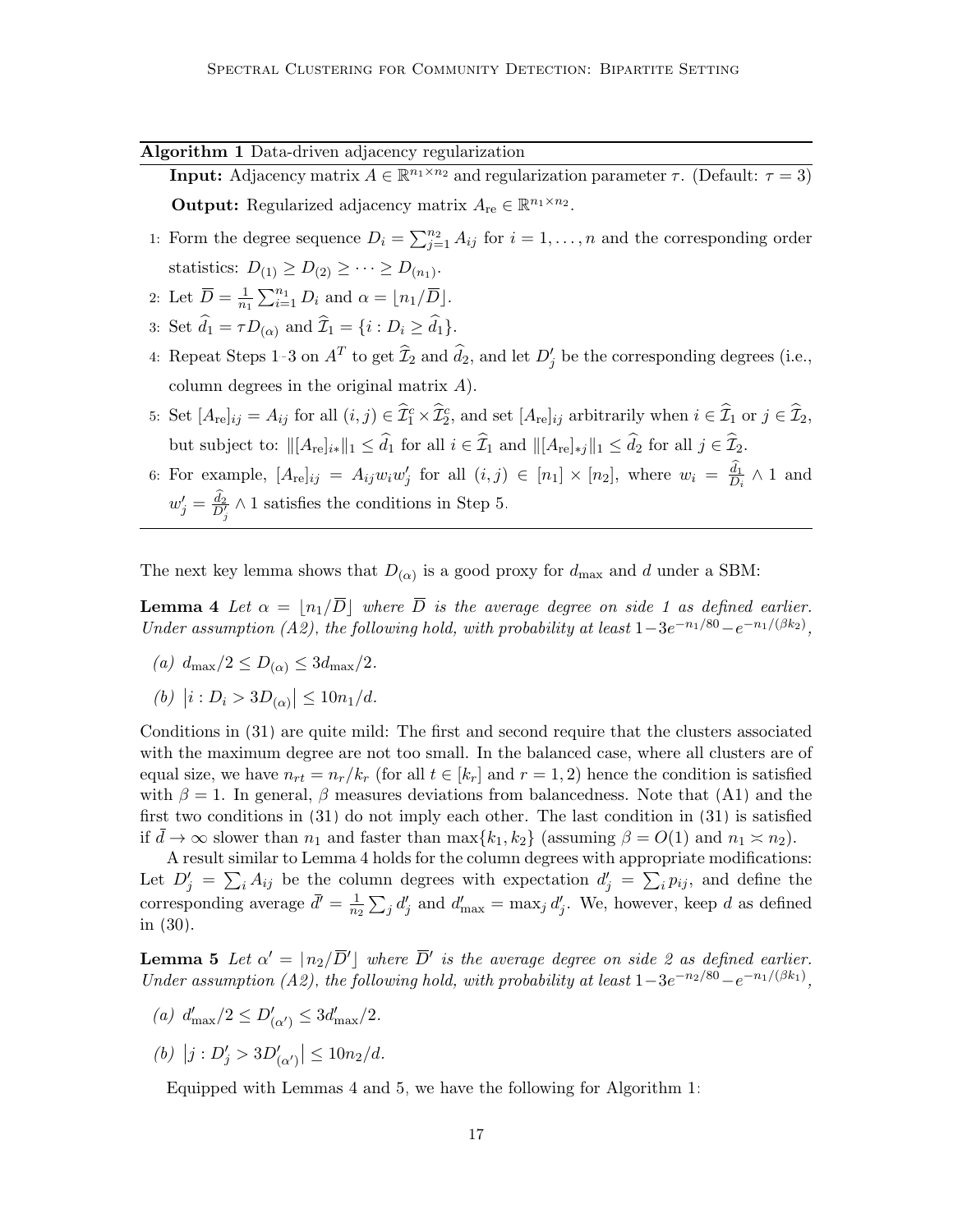**Theorem 3** Assume that  $A \in \mathbb{R}^{n_1 \times n_2}$  is generated from the SBM model satisfying [\(A2\).](#page-15-1) Then, for any  $r \ge 1$ , with probability at least  $1 - n_2^{-r} - 6e^{-n_1/80} - 2e^{-n_1/\beta \max\{k_1, k_2\}}$ , the regularized output  $A_{re}$  of Algorithm [1](#page-16-0) (with  $\tau = 3$ ) satisfies

<span id="page-17-3"></span>
$$
||A_{re} - \mathbb{E}[A]||_{op} \le C_3 r^{3/2} \sqrt{d},
$$
\n(32)

where d is as in [\(30\)](#page-15-3) and  $C_3 > 0$  is a universal constant.

**Proof** [Proof of Theorem [3\]](#page-16-1) Recall the definitions of  $\hat{\mathcal{I}}_r$  and  $\hat{d}_r$  (r = 1, 2) in Algorithm [1.](#page-16-0) On the union of the events described in Lemmas [4](#page-16-2) and [5,](#page-16-3) both  $|\widehat{\mathcal{I}}_1|$  and  $|\widehat{\mathcal{I}}_2|$  are bounded by  $10n_2/d$  (since  $n_1 \leq n_2$ ),  $\hat{d}_1 = 3D_{(\alpha)} \leq 9d_{\text{max}}/2$  and  $\hat{d}_2 = 3D'_{(\alpha')} \leq 9d'_{\text{max}}/2$ . Since  $d_{\max} \leq n_2 ||P||_{\infty} = d$  and  $d'_{\max} \leq n_1 ||P||_{\infty} \leq d$ , we can apply Theorem [2](#page-14-1) with  $d' = 9d/2$ completing the proof. **The State** 

Theorem [3](#page-16-1) thus provides the same concentration guarantee as in Theorem [2](#page-14-1) without the knowledge of d. See Appendix [A.2](#page-31-0) for the proof of the two lemmas of this section.

<span id="page-17-2"></span>**Remark 9 (Comparison with existing work)** Results of the form  $(8)$  hold for A itself without any regularization if one further assumes that  $d \gtrsim \log n_2$ . These result are often derived for the symmetric case; see for example Tomozei and Massoulié [\(2010\)](#page-45-2), [Lei et al.](#page-45-5) [\(2015\)](#page-45-5) and [Chen and Xu](#page-43-12) [\(2016\)](#page-43-12); or [Bandeira et al.](#page-43-7) [\(2016\)](#page-43-7) for the more general result with  $d = \max_i \sum_j p_{ij}$ . In order to break the  $\log n_2$  barrier on the degrees, one has to resort to some form of regularization. When d is given, the general regularization for the adjacency matrix is to either to remove the high degree nodes as in [Chin et al.](#page-43-5) [\(2015\)](#page-43-5) or reduce their effect as in [Le et al.](#page-45-11) [\(2017\)](#page-45-11) and Theorem [2](#page-14-1) above. In contrast, there is little work on datadriven regularization for the adjacency matrix. One such algorithm was investigated in [Gao](#page-44-4) [et al.](#page-44-4) [\(2017\)](#page-44-4) for the special case of the SPBB model—discussed in Example [1](#page-19-1) (Section [5\)](#page-17-0) under the assumption  $a = O(b)$ . The algorithm truncates the degrees to a multiple of the average degree, i.e.,  $d_1 = C\overline{D}$  for some large  $C > 0$ . A possible choice of  $C = 5$  is given in [Yun and Proutiere](#page-46-3) [\(2014a\)](#page-46-3) assuming that the expected degrees of the nodes are similar.

In contrast to existing results, our data-driven regularization holds for a general SBM and only requires the mild assumptions in  $(A2)$  while preserving the same upper bound  $(32)$ that holds with the knowledge of d. In particular, we do not require  $\min_{k\ell} \Psi_{k\ell} \asymp \max_{k\ell} \Psi_{k\ell}$ (which is what  $a = O(b)$  means in the SPBB model). Algorithm [1](#page-16-0) enables effective and provable regularization without knowing any parameters.

# <span id="page-17-0"></span>5. Consistency results

We now state our various consistency results. The proofs are deferred to Appendix [A.4.](#page-35-0) We start with a refinement of Theorem [1](#page-7-0) for the specific algorithm SC-1 given in Algorithm [2.](#page-18-0)

<span id="page-17-1"></span>**Theorem 4** Consider the spectral algorithm SC-1 given in Algorithm [2.](#page-18-0) Assume  $k_1 =$  $k =: \min\{k_1, k_2\}$ , and for a sufficiently small  $C > 0$ ,

$$
kd\,\sigma_k^{-2} \le C(1+\kappa)^{-2}.
$$

Then, under the SBM model satisfying [\(A2\),](#page-15-1) w.h.p.,

$$
\overline{\mathrm{Mis}}(\mathcal{P}_{\kappa}(\hat{Z}_1), \bar{Z}_1) \leq (1+\kappa)^2 \beta_1 \Big(\frac{d}{\sigma_k^2}\Big).
$$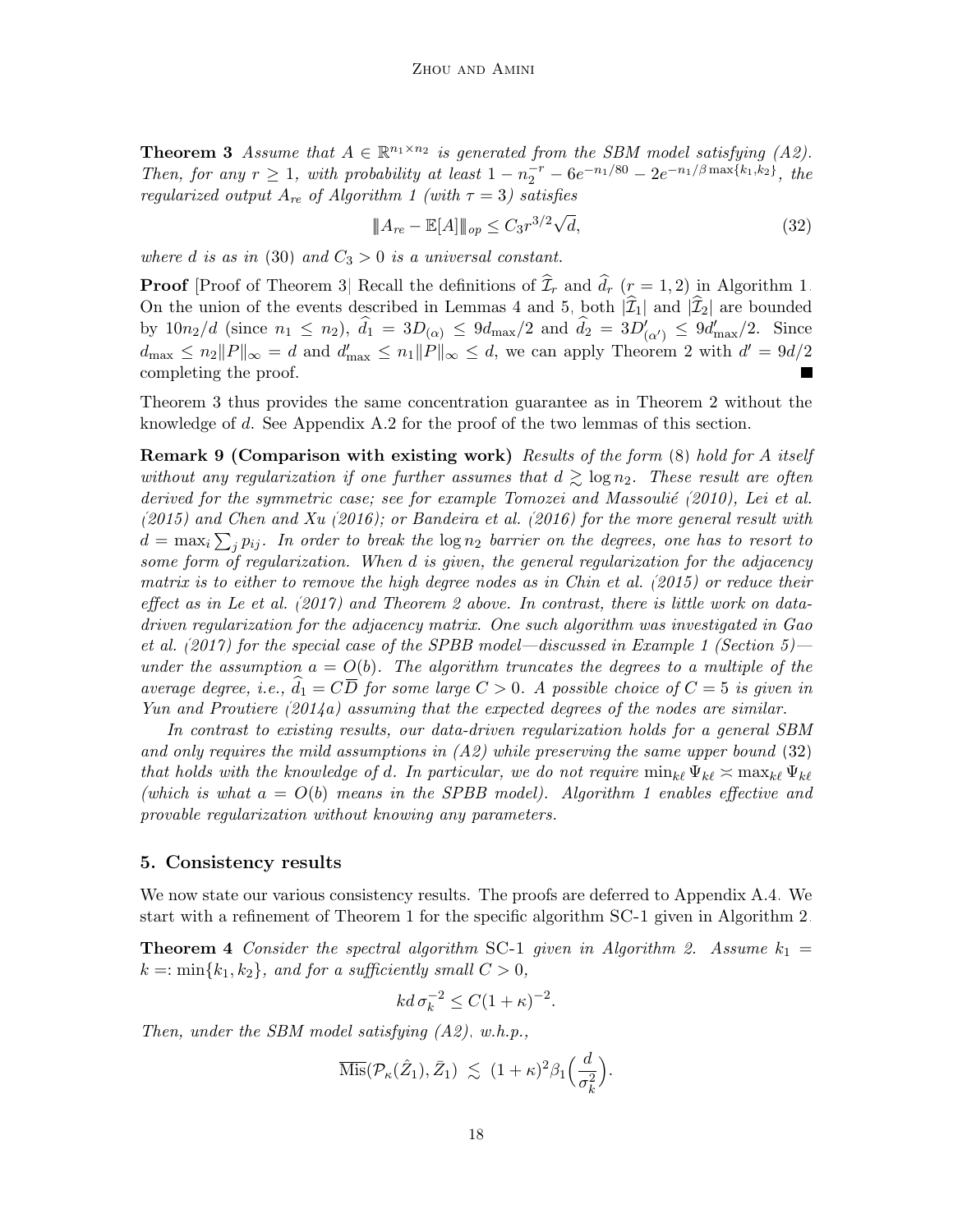<span id="page-18-0"></span>Algorithm 2 SC-1

- 1: Apply regularization Algorithm [1](#page-16-0) to  $A$  to obtain  $A_{\text{re}}$ .
- 2: Obtain the k-truncated SVD of  $A_{\text{re}}$  as  $A_{\text{re}}^{(k)} = \hat{Z}_1 \hat{\Sigma} \hat{Z}_2^T$ . See [\(14\)](#page-10-2).
- 3: Output an element of  $\mathcal{P}_{\kappa}(\hat{Z}_1)$ , i.e., a  $\kappa$ -approximate k-means solution for input  $\hat{Z}_1$ .

<span id="page-18-1"></span>Algorithm 3 SC-RR

- 1: Apply regularization Algorithm [1](#page-16-0) to A to obtain  $A_{\text{re}}$ .
- 2: Obtain the best rank k approximation of  $A_{\text{re}}$ , that is,  $A_{\text{re}}^{(k)} = \mathcal{I}_k(A_{\text{re}})$ . See [\(14\)](#page-10-2).
- 3: Output an element of  $\mathcal{P}_{\kappa}(A_{\text{re}}^{(k)})$ , i.e., a  $\kappa$ -approximate k-means solution for input  $A_{\text{re}}^{(k)}$ .

where  $\beta_1$  is given in [\(A1\)](#page-7-1) and d is defined in [\(8\)](#page-6-3).

One can take  $\kappa$  to be a fixed small constant say 1.5, since there are  $\kappa$ -approximate kmeans algorithms for any  $\kappa > 1$ . In that case,  $(1 + \kappa)^2$  can be absorbed into other constants, and the bound in Theorem [4](#page-17-1) is qualitatively similar to Theorem [1.](#page-7-0)

#### 5.1. Reduced-rank SC

Theorem [4](#page-17-1) implicitly assumes  $\sigma_k > 0$ , otherwise the bound is vacuous. This assumption is clearly violated if B is rank deficient (or equivalently, P has rank less than  $k$ ). A variant of SC suggested in [Yun and Proutiere](#page-46-3) [\(2014a\)](#page-46-3) and [Gao et al.](#page-44-7) [\(2018\)](#page-44-7) can resolve this issue. The idea is to use the entire rank k approximation of  $A_{\text{re}}$ , and not just the singular vector matrix  $\hat{Z}_1$ , as the input to the k-means step. This approach, which we call reduced-rank SC, or SC-RR, is detailed in Algorithm [3.](#page-18-1) Recall the SV truncation operator  $\mathscr{T}_k$  given in [\(14\)](#page-10-2). It is well-known that  $\mathcal{T}_k$  maps every matrix to its best rank-k approximation in Frobenius norm, i.e.,

$$
\mathcal{T}_{k}(A_{\text{re}}) = \min\left\{ \|R - A_{\text{re}}\|_{F} : \text{rank}(R) \le k \right\}
$$

with the approximation error satisfying

<span id="page-18-4"></span>
$$
\|\mathcal{I}_k(A_{\rm re}) - A_{\rm re}\|_{\rm op} = \sigma_{k+1}(A_{\rm re}).\tag{33}
$$

SC-RR uses this best rank-k approximation as a denoised version of  $A_{re}$  and runs a kmeans algorithm on its rows. To analyze SC-RR, we need to replace bound [\(9\)](#page-6-2) in Step 2 with an appropriate modification. The following lemma replaces Lemma [3](#page-10-1) and provides the necessary bound in this case.

<span id="page-18-3"></span>**Lemma 6** Let  $A_{re}^{(k)} = \mathcal{T}_{k}(A_{re})$  be the k-truncated SVD of  $A_{re}$  and assume that the concentration bound [\(8\)](#page-6-3) holds. Then,

<span id="page-18-2"></span>
$$
\|A_{re}^{(k)} - P\|_{F} \le C\sqrt{8\,kd}.\tag{34}
$$

Comparing with [\(9\)](#page-6-2), we observe that [\(34\)](#page-18-2) provides an improvement by removing the dependence on the singular value gap  $\sigma_k$ . However, we note that in terms of the relative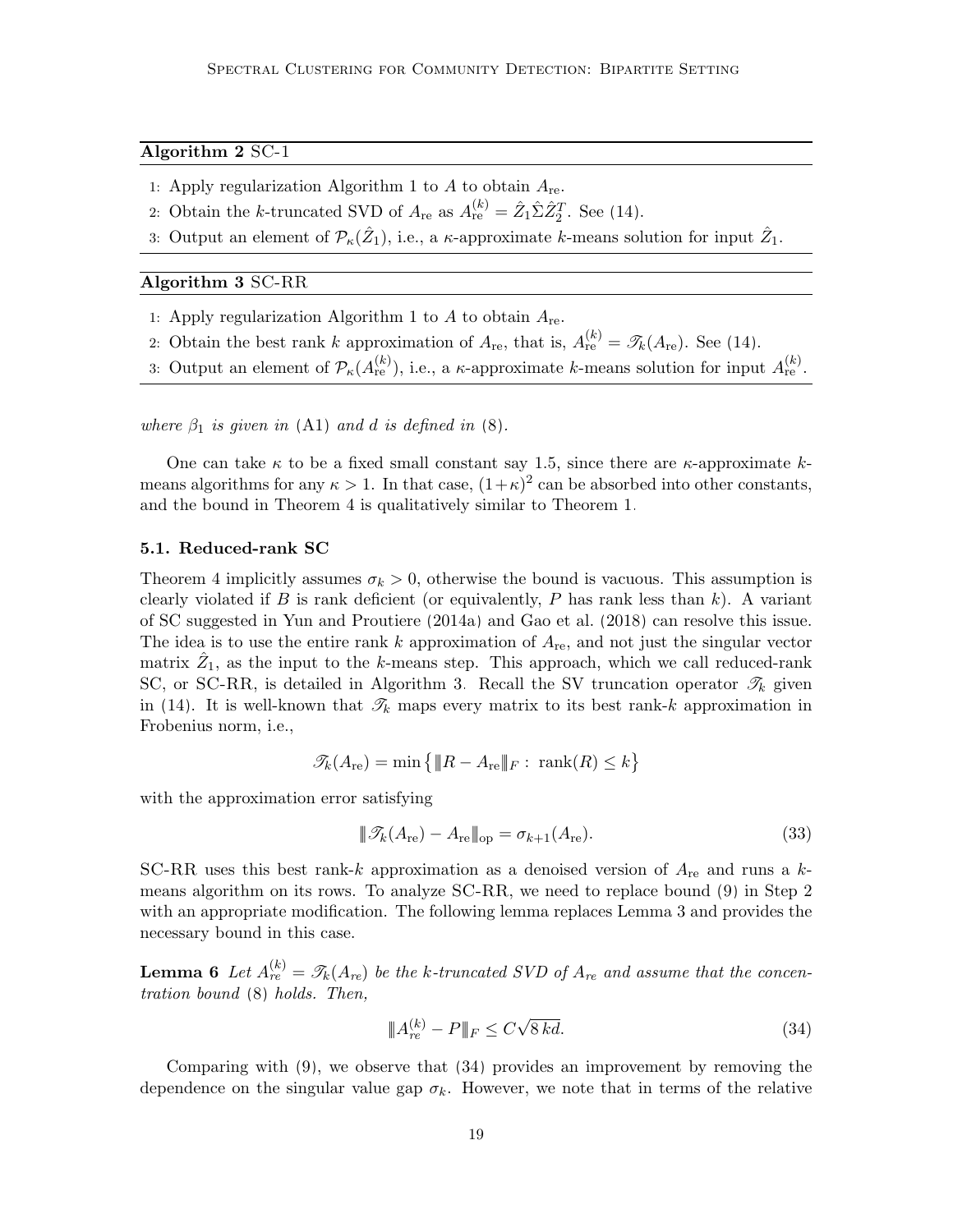error, i.e.,  $||A_{\text{re}}^{(k)} - P||_F / ||P||_F$  this may or may not be an improvement. There are cases where  $||P||_F \approx \sqrt{k\sigma_k}$ , in which case the relative error predicted by [\(34\)](#page-18-2) is  $O(\sqrt{d/\sigma_k})$ , similar to the relative error bound based on [\(9\)](#page-6-2) (since  $\|\bar{Z}_1U_\psi Q\|_F = \sqrt{k}$ ); see Example [1](#page-19-1) below.

Following through the three-step analysis of Section [3.1,](#page-6-1) with [\(9\)](#page-6-2) replaced with [\(34\)](#page-18-2), we obtain a qualitatively different bound on the misclassification error of Algorithm [3.](#page-18-1) The key is that center separation of  $P$  treated as a  $k$ -means matrix is different from that of  $\bar{Z}_1 U_{\psi} Q$ . Note that P is indeed a valid k-means matrix according to Definition [\(15\)](#page-11-1); in fact,  $P \in \mathbb{M}_{n_1, n_2}^{k_1}$ . Similarly,  $P^T \in \mathbb{M}_{n_2, n_1}^{k_2}$ . Let us define

$$
\Psi_{1,\wedge}^{2} := \min_{(s,t): \, s \neq t} \sum_{\ell=1}^{k_2} \pi_{2\ell} (\Psi_{s\ell} - \Psi_{t\ell})^2,\tag{35}
$$

$$
\widetilde{\Psi}_{1,\wedge}^{2} := \min_{(s,t): \, s \neq t} \left[ \pi_{1t} \sum_{\ell=1}^{k_2} \pi_{2\ell} (\Psi_{s\ell} - \Psi_{t\ell})^2 \right]. \tag{36}
$$

<span id="page-19-0"></span>Theorem 5 Consider the spectral algorithm SC-RR given in Algorithm [3.](#page-18-1) Assume that for a sufficiently small  $C_1 > 0$ ,

<span id="page-19-3"></span><span id="page-19-2"></span>
$$
kd\,\widetilde{\Psi}_{1,\wedge}^{-2} \le C_1(1+\kappa)^{-2}.\tag{37}
$$

Then, under the SBM model satisfying  $(A2)$ , with d as defined in  $(8)$ , w.h.p.,

$$
\overline{\mathrm{Mis}}(\mathcal{P}_\kappa(A_{re}^{(k)}), P) \leq C_1^{-1} (1+\kappa)^2 \Big(\frac{kd}{\Psi_{1,\wedge}^2}\Big).
$$

As is clear from the proof, one can take  $C_1 = 1/(32C^2)$  where C is the constant in concentration bound [\(8\)](#page-6-3). Condition [\(37\)](#page-19-2) can be replaced with the stronger assumption

<span id="page-19-1"></span>
$$
kd\,(\pi_{1,\wedge}\Psi_{1,\wedge}^2)^{-1}\leq C_1(1+\kappa)^{-2}\tag{38}
$$

a where  $\pi_{1,\wedge} := \min_{t \in [k_1]} \pi_{1t}$ , since  $\widetilde{\Psi}_{1,\wedge}^2 \geq \pi_{1,\wedge} \Psi_{1,\wedge}^2$ .

Although the bounds of Theorems [4](#page-17-1) and [5](#page-19-0) are different, surprisingly, in the case of the planted partition model, they give the same result as the next example shows.

Example 1 (Planted partition model, symmetric case) Let us consider the simplest symmetric SBM, the symmetric balanced planted partition (SBPP) model, and consider the consequences of Theorems [4](#page-17-1) and [5](#page-19-0) in this case. Recall that in the symmetric case we drop index r from  $k_r$ ,  $n_r$ ,  $n_{rj}$ ,  $\bar{N}_r$ ,  $\beta_r$ ,  $\Psi_{r,\wedge}$  and so on. SBPP is characterized by the following assumptions:

<span id="page-19-4"></span>
$$
\Psi = bE_k + (a - b)I_k, \ \ a \ge b, \ \ \pi_j = n_j/n = \frac{1}{k}, \ \forall j \in [k].
$$

Here,  $E_k \in \mathbb{R}^{k \times k}$  is the all ones matrix and balanced refers to all the communities being of equal size, leading to cluster proportions  $\pi_j = 1/k$ . In particular,  $\beta = 1$ , as defined in [\(A1\)](#page-7-1). We have  $\bar{B}=\bar{N}^{1/2}\Psi \bar{N}^{1/2}=\Psi/k$ , recalling  $\bar{N}=\text{diag}(\pi_j)$ . Hence, the smallest singular value of  $\bar{B}$  is  $\sigma_k = (a - b)/k$ . Theorem [4](#page-17-1) gives the following result: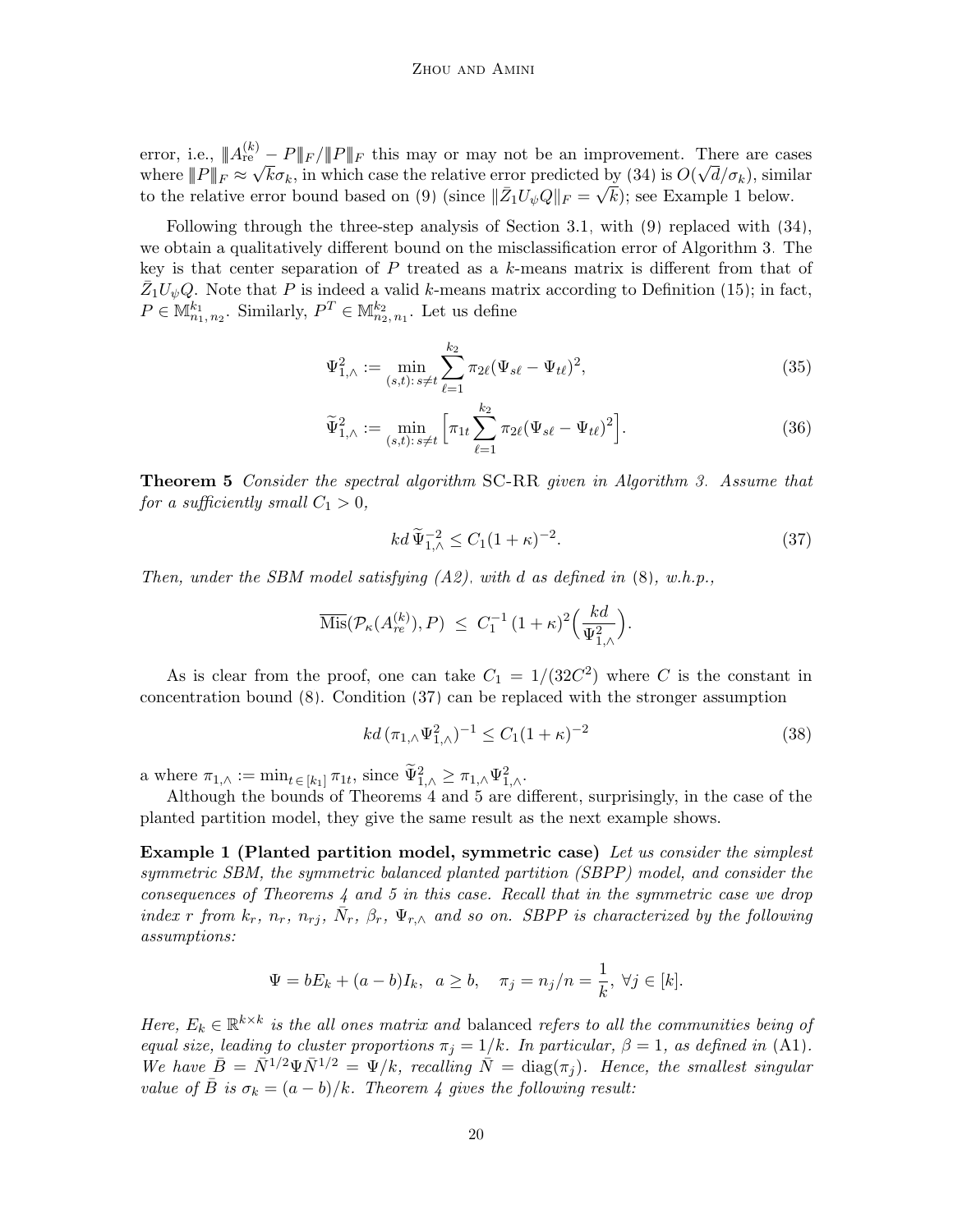<span id="page-20-3"></span>

Figure 1: An example of the performance boost of SC-RR (or SC-RRE) relative to SC-1. The data is generated from the bipartite version of Example [2](#page-20-0) with  $n_2 = 2n_1 = 1000$ ,  $k_1 = k_2 = 4$ ,  $\pi_{r\ell} = n_r/k_r$  for all  $\ell \in [k_r]$ ,  $r = 1, 2$ , and  $\Psi = 2bE_4 + \text{diag}(16, 16, 16, 2)$  similar to [\(39\)](#page-20-1). The key is the significant difference in the two smallest diagonal elements of Ψ. The plot shows the normalized mutual information (a measure of cluster quality) between the output of the two spectral clustering algorithms and the true clusters, as b varies. Only row clusters are considered. The plot shows a significant improvement for  $SC-RR(E)$  relative to  $SC-1$  over a range of b. As b increases, the relative difference between  $\Psi_{33}$  and  $\Psi_{44}$  reduces and the model approaches that of Example [1,](#page-19-1) leading to similar performances for both algorithms as expected. It is interesting to note that the monotone nature of the performance of  $SC-RR(E)$  as a function of b and the non-monotone nature of that of SC-1 is reflected in the upper bounds [\(40\)](#page-21-0) and [\(41\)](#page-21-1).

**Corollary** 2 Under the SBPP model, as long as  $k^3a/(a-b)^2$  is sufficiently small, SC-1 has average misclassification error of  $O(k^2a/(a-b)^2)$  with high probability.

Now consider SC-RR. Using definitions [\(35\)](#page-19-3), we have  $k\widetilde{\Psi}^2_{\wedge} = \Psi^2_{\wedge} = 2(a-b)^2/k$ . Then, Theorem [5](#page-19-0) gives the exact same result for SC-RR:

Corollary 3 Corollary [2](#page-19-4) holds with SC-1 replaced with SC-RR.

Results of Corollary [2](#page-19-4) and [3](#page-20-2) are consistency results as long as  $k^2 a/(a-b)^2 = o(1)$ . A typical example is when  $k = O(1)$ ,  $a = a_0 f_n$ ,  $b = b_0 f_n$ ,  $a_0 \approx 1$  and  $b_0 \approx 1$  for some  $f_n \to \infty$  as  $n \to \infty$ . Then, SC-1 and SC-RR are both consistent at a rate  $O(f_n^{-1})$ .

Let us now give an example where SC-1 and SC-RR behave differently.

**Example 2** Consider the symmetric balanced SBM, with

<span id="page-20-2"></span><span id="page-20-1"></span><span id="page-20-0"></span>
$$
\Psi = bE_k + \text{diag}(\alpha_1, \dots, \alpha_k), \quad \pi_j = n_j/n = \frac{1}{k}, \forall j \in [k].
$$
\n(39)

As in Example [1,](#page-19-1) we have dropped the index r determining the side of network in the bipartite case. Let us assume that  $\alpha_1 \geq \alpha_2 \geq \cdots \geq \alpha_k \geq 0$ . We have

$$
k\widetilde{\Psi}_{\wedge}^{2} = \Psi_{\wedge}^{2} = k^{-1} \min_{s \neq t} \sum_{\ell} (\Psi_{s\ell} - \Psi_{t\ell})^{2} = k^{-1} (\alpha_{k-1}^{2} + \alpha_{k}^{2}).
$$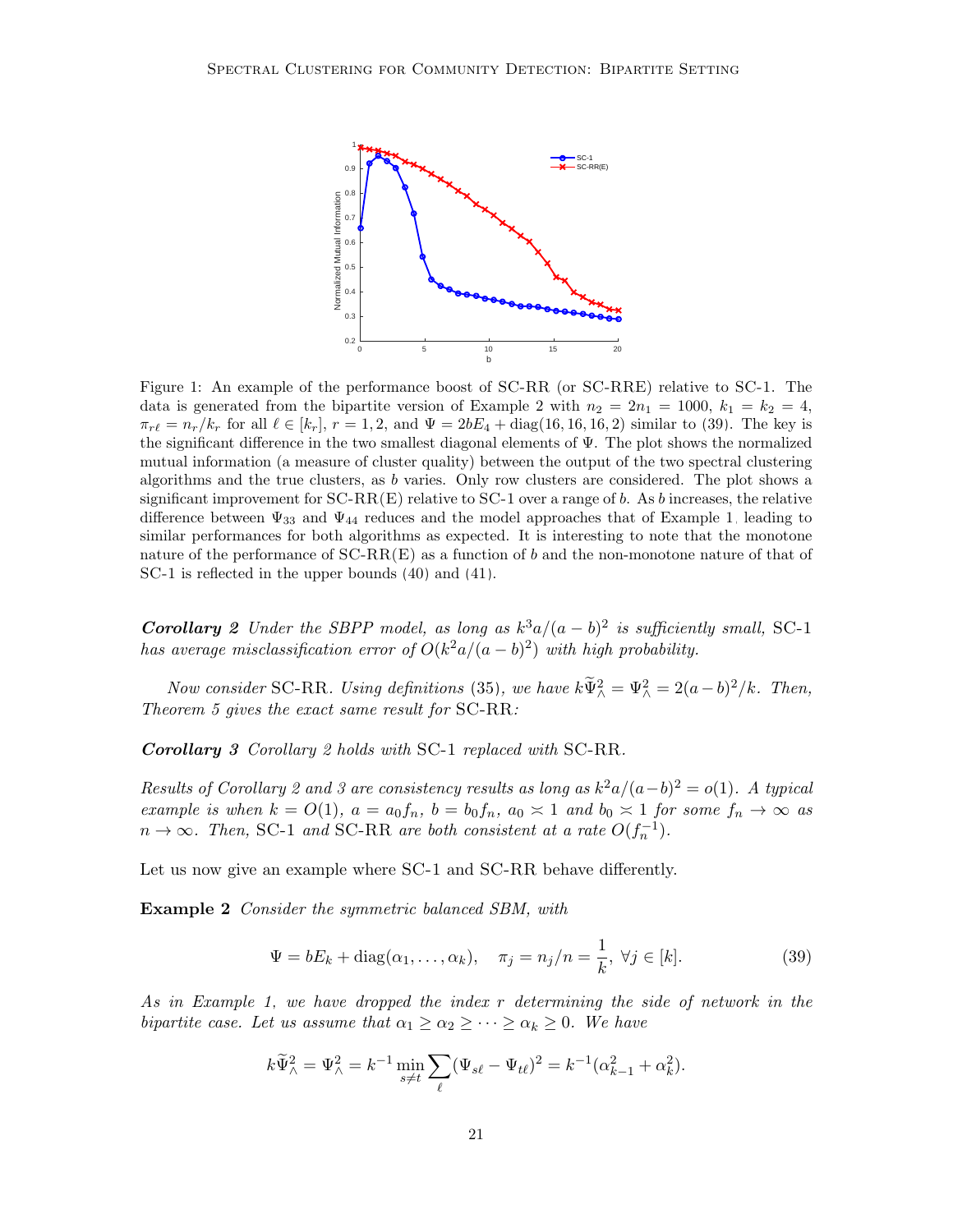Thus, Theorem [5](#page-19-0) gives the following: With  $\rho$  defined as follows:

<span id="page-21-0"></span>
$$
\rho := k^2 \frac{\alpha_1 + b}{\alpha_{k-1}^2 + \alpha_k^2},\tag{40}
$$

as long as kρ is sufficiently small, SC-RR has average misclassification error  $O(\rho)$  with high probability.

To determine the performance of SC-1, we need to estimate  $\sigma_k$ , the smallest singular value of  $\bar{B}=\bar{N}^{1/2}\Psi\bar{N}^{1/2}=\Psi/k$ . Since  $\Psi$  is obtained by a rank-one perturbation of a diagonal matrix, it is well-known that when  $\{\alpha_t\}$  are distinct, the eigenvalues of  $\Psi$  are obtained by solving  $\sum_{t=1}^{k} 1/(\alpha_t - \lambda) = -1/b$ ; the case where some of the  $\{\alpha_t\}$  are repeated can be reasoned by the taking the limit of the general case. By plotting  $\lambda \mapsto \sum_{t=1}^{k} 1/(\alpha_t - \lambda)$ and looking at the intersection with  $\lambda \mapsto -1/b$ , one can see that the smallest eigenvalue of  $\Psi$ , equivalently its smallest singular value, is in  $[\alpha_k, \alpha_{k-1}]$ , and can be made arbitrarily close to  $\alpha_k$  by letting  $b \to 0$ . Letting  $\alpha_k + \varepsilon_k(\alpha; b)$  denote this smallest singular value, we have  $0 \leq \varepsilon_k(\alpha; b) \to 0$  as  $b \to 0$ .

It follows that  $\sigma_k = \sigma_k(\bar{B}) = k^{-1}(\alpha_k + \varepsilon_k(\alpha; b))$ . Theorem [4](#page-17-1) gives the following: With  $\rho$ defined as

<span id="page-21-1"></span>
$$
\rho := k^2 \frac{\alpha_1 + b}{(\alpha_k + \varepsilon_k(\alpha; b))^2},\tag{41}
$$

as long as kρ is sufficiently small, SC-1 has average misclassification error  $O(\rho)$  with high probability.

Comparing [\(41\)](#page-21-1) with [\(40\)](#page-21-0), the ratio of the two bounds is  $(\alpha_{k-1}^2 + \alpha_k^2)/(\alpha_k + \varepsilon_k(\alpha; b))^2 \rightarrow$  $1 + (\alpha_{k-1}/\alpha_k)^2$  as  $b \to 0$ . This ratio could be arbitrarily large depending on the relative sizes of  $\alpha_k$  and  $\alpha_{k-1}$ . Thus, when the bounds give an accurate estimate of the misclassification rates of SC-1 and SC-RR, we observe that SC-RR has a clear advantage. This is empirically verified in Figure [1,](#page-20-3) for moderately dense cases. (In the very sparse case, the difference is not very much empirically.) In general, we expect SC-RR to perform better when there is a large gap between  $\sigma_k$  and  $\sigma_{k-1}$ , the two smallest nonzero singular values of  $B.$ 

**Example 3 (Rank-deficient connectivity)** Consider an extreme case where  $\Psi$  is rank one:  $\Psi = uv^T$  for some  $u, v \in \mathbb{R}^k_+$ , where again for simplicity we have assumed  $k_1 =$  $k_2 = k > 1$ . Also assume  $n_1 \approx n_2 = n$  and  $\pi_{rj} = 1/k$  for  $j \in [k]$  and  $r = 1, 2, i.e.,$  the clusters are balanced. In this case,  $B = \Psi/k$  and  $\sigma_k = 0$ , hence Theorem [4](#page-17-1) does not provide any guarantees for SC-1. However, Theorem [3](#page-18-1) is still valid. We have  $k\widetilde{\Psi}^2_{1,\wedge} = \Psi^2_{1,\wedge} =$  $\|k^{-1}\|v\|_2^2 \min_{s\neq t}(u_s-u_t)^2$  and  $d\lesssim \|\Psi\|_{\infty}\leq \|u\|_{\infty}\|v\|_{\infty}$ . It follows from Theorem [3](#page-18-1) that SC-RR has average misclassification rate bounded as

$$
O\Big(\frac{k^2\|u\|_{\infty}\|v\|_{\infty}}{\|v\|_2^2 \min_{s \neq t} (u_s - u_t)^2}\Big)
$$

whenever k times the above is sufficiently small. This is a consistency result assuming that the coordinates of u are different, all the elements of u and v are growing at the same rate and  $k = O(1)$ .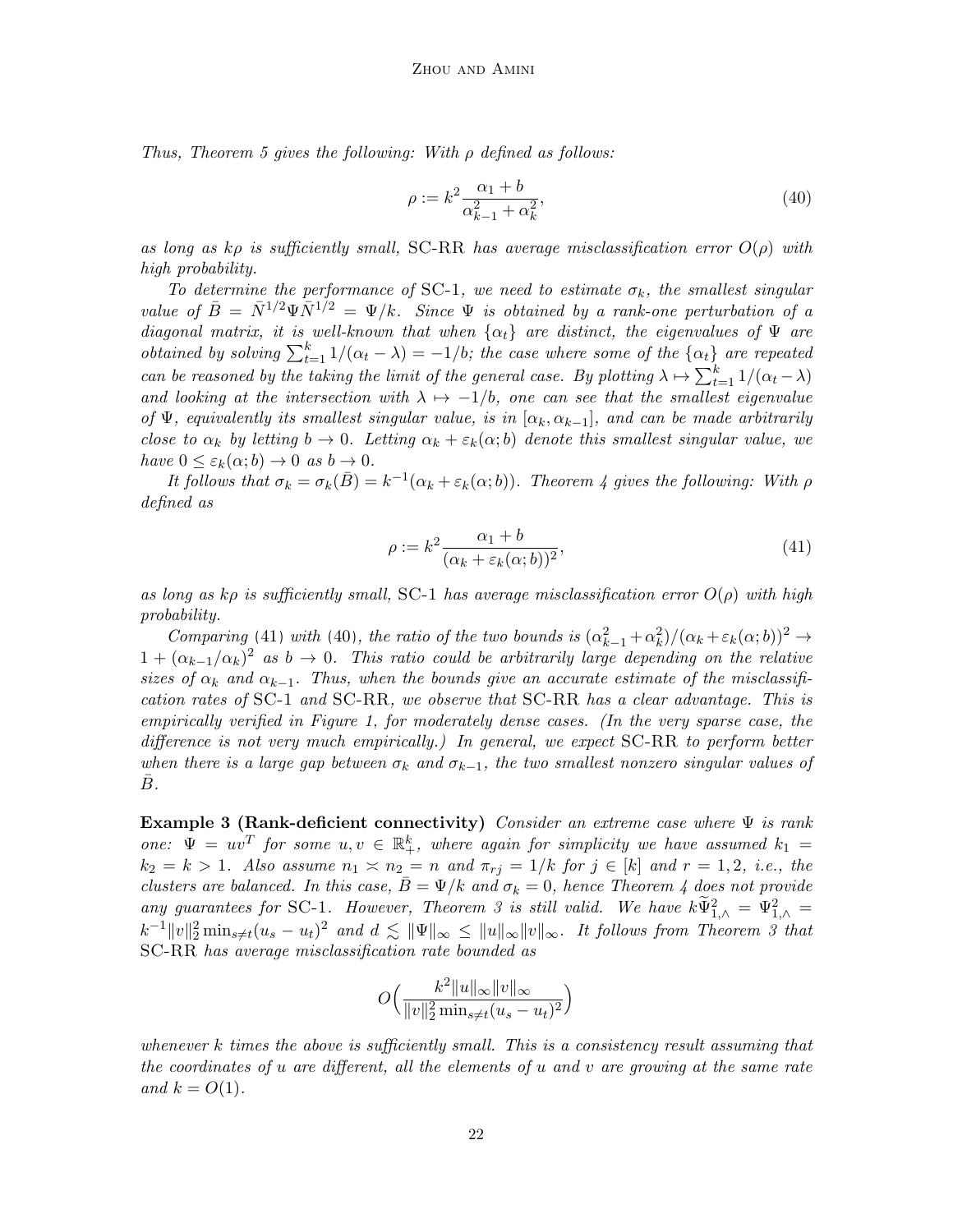# <span id="page-22-0"></span>Algorithm 4 SC-RRE

- 1: Apply degree regularization Algorithm [1](#page-16-0) to  $A$  to obtain  $A_{\text{re}}$ .
- 2: Obtain  $A_{\rm re}^{(k)} = \hat{Z}_1 \hat{\Sigma} \hat{Z}_2^T$ , the k-truncated SVD of  $A_{\rm re}$ .
- 3: Output  $\mathscr{K}(\hat{Z}_1\hat{\Sigma})$  where  $\mathscr{K}$  is an isometry-invariant  $\kappa$ -approximate  $k$ -means algorithm.

#### 5.2. Efficient reduced-rank SC

The SC-RR algorithm discussed above has the disadvantage of running a k-means algorithm on vectors in  $\mathbb{R}^n$  (the rows of  $A_{\text{re}}^{(k)}$ , or in the ideal case the rows of P). We now introduce a variant of this algorithm that has the same performance as SC-RR in terms of misclassification rate, while computationally is as efficient as SC-1. This approach which we call efficient reduced-rank spectral clustering, SC-RRE, is detailed in Algorithm [4.](#page-22-0) The efficiency comes from running the k-means step on vectors in  $\mathbb{R}^k$  which is usually a much smaller space than  $\mathbb{R}^n$  ( $k \ll n$  in applications).

For the k-means step in SC-RRE, we need a k-means (type) algorithm  $\mathscr K$  that only uses the pairwise distances between the data points. We call such k-means algorithms isometry-invariant:

**Definition 3** A k-means (type) algorithm  $\mathcal{K}$  is isometry-invariant if for any two matrices  $X^{(r)} \in \mathbb{R}^{n \times d_r}, r = 1, 2$ , with the same pairwise distances among points—i.e.,  $d(x_i^{(1)})$  $\binom{11}{i}, x_j^{(1)}$  $j^{(1)}$ ) =  $d(x_i^{(2)}$  $\binom{2}{i}, x_j^{(2)}$  $j^{(2)}$ ) for all distinct  $i, j \in [n]$ , where  $(x_i^{(r)})$  $\binom{(r)}{i}$  is the ith row of  $X^{(r)}$ —one has

$$
\overline{\mathrm{Mis}}(\mathcal{K}(X^{(1)}), \mathcal{K}(X^{(2)})) = 0.
$$

Although the rows of  $\mathscr{K}(X^{(1)})$  and  $\mathscr{K}(X^{(2)})$  lie in spaces of possibly different dimensions, it still makes sense to talk about their relative misclassification rate, since this quantity only depends on the membership information of the k-means matrices and not their center information. We have implicitly assumed that  $d(\cdot, \cdot)$  defines a family of distances over all Euclidean spaces  $\mathbb{R}^d, d = 1, 2, \ldots$  This is obviously true for the common choice  $d(x, y) =$  $||x - y||_2$ . If algorithm X is randomized, we assume that the same source of randomness is used (e.g., the same random initialization) when applying to either of the two cases  $X^{(1)}$ and  $X^{(2)}$ .

The following result guarantees that SC-RRE behaves the same as SC-RR when one uses an isometry-invariant approximate k-means algorithm in the final step.

<span id="page-22-1"></span>Theorem 6 Consider the spectral algorithm SC-RRE given in Algorithm [4.](#page-22-0) Assume that for a sufficiently small  $C_1 > 0$ , [\(37\)](#page-19-2) holds. Then, under the SBM model of Section [2,](#page-3-1) w.h.p.,

$$
\overline{\mathrm{Mis}}(\mathscr{K}(\hat{Z}_1\hat{\Sigma}), P) \leq C_1^{-1} (1+\kappa)^2 \Big(\frac{kd}{\Psi_{1,\wedge}^2}\Big).
$$

<span id="page-22-2"></span>Remark 10 (Comparison with existing results) The existing results hold under different assumptions. Table [1](#page-23-2) provides a summary of some the recent results. The "p vs. q" denotes the assortative case where the diagonal entries of B are above p and off-diagonal entries are below q. The "e.v. dep" denotes whether the consistency result depends on the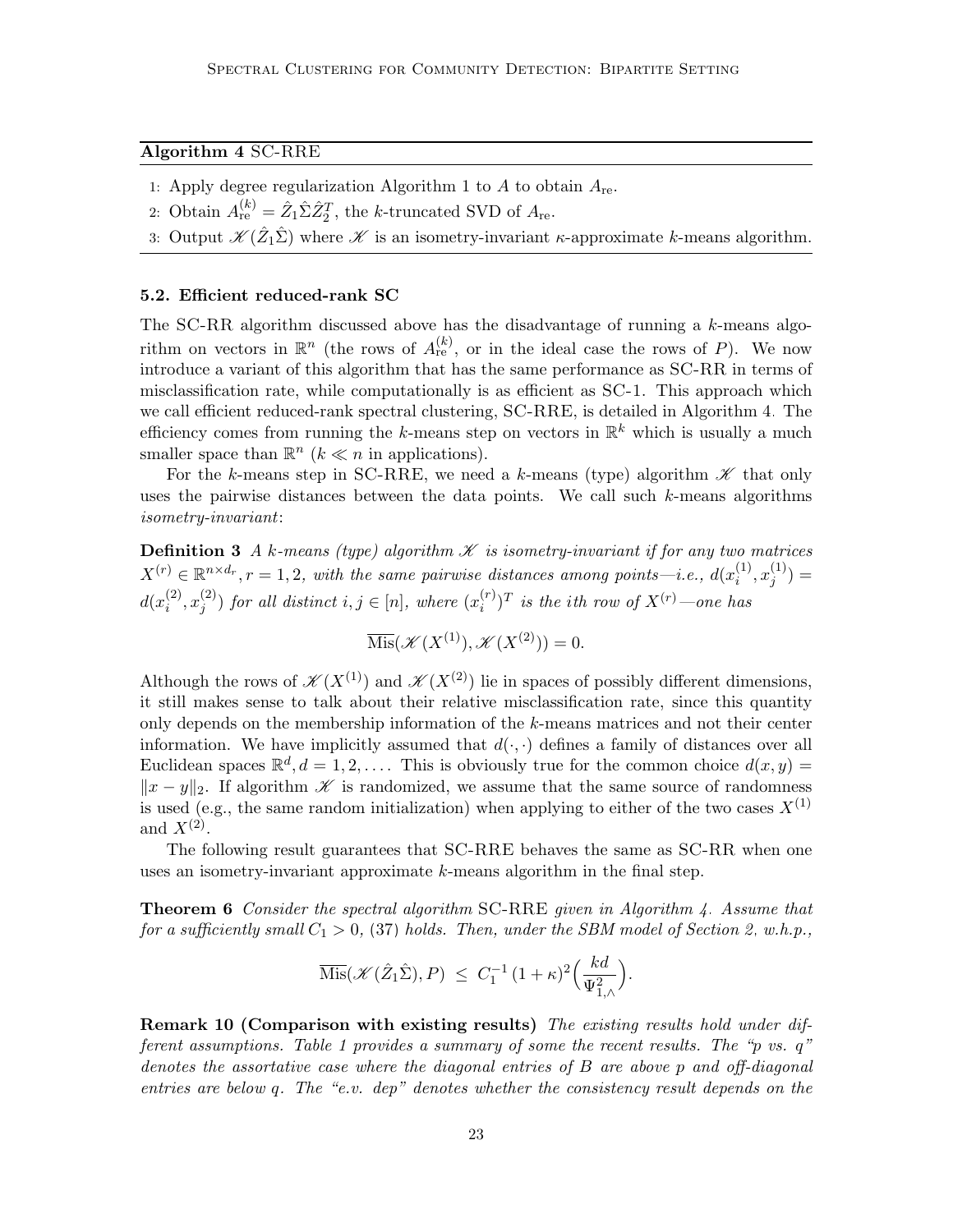<span id="page-23-2"></span>

|                      | min. degree                 | $p$ vs. $q$ | $p = O(q)$  | e.v. dep | given $\Psi$ | $k$ -means     |
|----------------------|-----------------------------|-------------|-------------|----------|--------------|----------------|
| Rohe et al. $(2011)$ | $\Omega(n/\sqrt{\log n})$ . | No.         | Not needed. | Yes.     | No.          | $n \times k$ . |
| Yun et al. $(2014a)$ | Not needed.                 | Yes         | Not needed. | No.      | No.          | $n \times n$ . |
| Lei et al. $(2015)$  | $\Omega(\log n)$ .          | No.         | Not needed. | Yes.     | No.          | $n \times k$ . |
| Chin et al. $(2015)$ | Not needed.                 | Yes.        | Required.   | Yes.     | Yes.         | $n \times k$ . |
| Gao et al. (2017)    | Not needed.                 | Yes.        | Required.   | Yes.     | No.          | $n \times k$ . |
| Gao et al. (2018)    | Not needed.                 | Yes.        | Required.   | No.      | No.          | $n \times n$ . |
| $SC-1$               | Not needed.                 | No.         | Not needed. | Yes.     | No.          | $n \times k$ . |
| <b>SC-RRE</b>        | Not needed.                 | No.         | Not needed. | No.      | No.          | $n \times k$ . |

Table 1: Comparison of consistency results (cf. Remark [10\)](#page-22-2).

kth eigenvalue or singular value of B (or  $\Psi$ ). The "k-means" column records the dimension of the matrix on which a k-means algorithm is applied. To allow for better comparison, let us consider a typical (special) case of the setting in this paper, where  $n_1 = n_2$ ,  $k_1 = k_2$ ,  $\Psi$ is symmetric and  $d \simeq \Psi_{1,\wedge}$ . Then all the spectral methods in Table [1](#page-23-2) have misclassification rate guarantees that are polynomial in  $d^{-1}$ . General SBMs without assortative assumption (e.g., "p vs. q") were considered in earlier literature [\(Rohe et al., 2011;](#page-45-3) [Lei et al.,](#page-45-5) [2015\)](#page-45-5). However, the theoretical guarantees were provided for sufficiently dense networks. The generalization to sparse networks is considered in [Yun and Proutiere](#page-46-3) [\(2014a\)](#page-46-3), [Chin](#page-43-5) [et al.](#page-43-5) [\(2015\)](#page-43-5), [Gao et al.](#page-44-4) [\(2017\)](#page-44-4) and [Gao et al.](#page-44-7) [\(2018\)](#page-44-7) using some regularization on the adjacency matrix. However, these results only apply to assortative networks and with extra assumptions. Overall, the algorithms SC-1 and SC-RRE require less assumptions than any existing works. We also note that the guarantees of Theorems [5](#page-19-0) and [6](#page-22-1) in the context of a general SBM are new and have not appeared before (not even in the dense case).

# <span id="page-23-1"></span>5.3. Results in terms of mean parameters

One useful aspect of  $SC-RR(E)$  is that one can state its corresponding consistency result in terms of the mean parameters of the block model. Such results are useful when comparing to the optimal rates achievable in recovering the clusters. The row mean parameters of the SBM in Section [2](#page-3-1) are defined as  $\Lambda_{s\ell} := B_{s\ell} n_{2\ell}$  for  $(s, \ell) \in [k_1] \times [k_2]$  which we collect in a matrix  $\Lambda = (\Lambda_{s\ell}) \in \mathbb{R}^{k_1 \times k_2}$ . To get an intuition for  $\Lambda$  note that

$$
\mathbb{E}[AZ_2] = PZ_2 = Z_1BN_2 = Z_1\Lambda.
$$

Each row of  $AZ_2$  is obtained by summing the corresponding row of A over each of the column clusters to get a  $k_2$  vector. In other words, the rows of  $AZ_2$  are the sufficient statistics for estimating the row clusters, had we known the true column clusters. Note that  $\mathbb{E}[(AZ_2)_{i*}] = z_{1i}^T \Lambda$ , where the notation  $(\cdot)_{i*}$  denotes the *i*th row of a matrix. In other words, we have  $\mathbb{E}[(AZ_2)_{i*}] = \Lambda_{s*}$  if node i belongs to row cluster s. Let us define the minimum separation among these row mean parameters:

<span id="page-23-3"></span>
$$
\Lambda^2_{\wedge} := \min_{t \neq s} \|\Lambda_{s*} - \Lambda_{t*}\|^2. \tag{42}
$$

<span id="page-23-0"></span>We have the following corollary of Theorem [5](#page-19-0) which is proved in Appendix [A.4.](#page-35-0)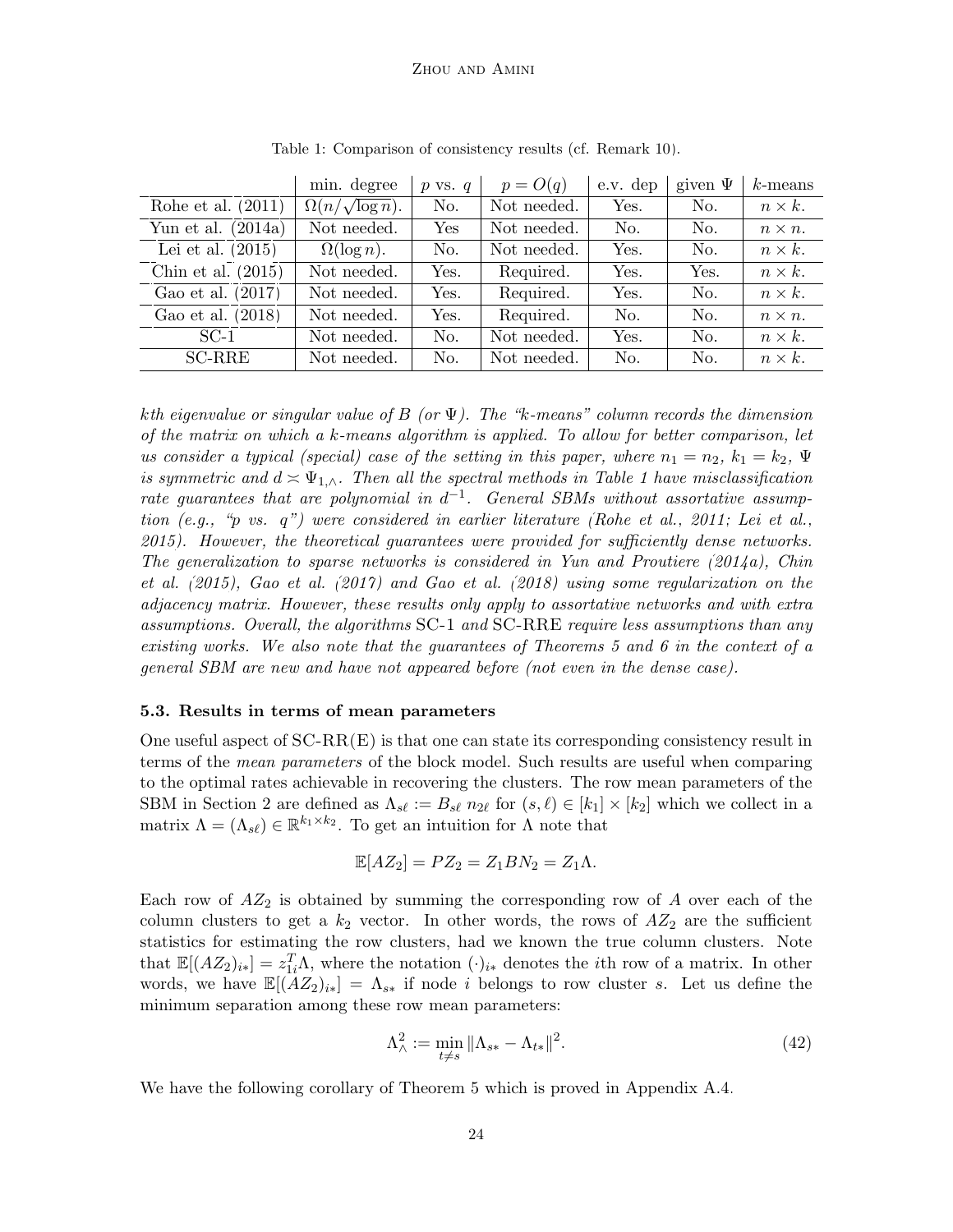**Corollary** 4 Assume that  $\pi_{r,\wedge} := \min_t \pi_{rt} \geq (\beta_r k_r)^{-1}$  for  $r = 1, 2$ , and let  $k = \min\{k_1, k_2\}$ and  $\alpha = n_2/n_1$ . Consider the spectral algorithm SC-RR given in Algorithm [3.](#page-18-1) Assume that for a sufficiently small  $C_1 > 0$ ,

<span id="page-24-3"></span>
$$
\beta_1 \beta_2 k k_1 k_2 \alpha \frac{\|\Lambda\|_{\infty}}{\Lambda_{\Lambda}^2} \le C_1 (1+\kappa)^{-2}.
$$
\n(43)

Then, under the SBM model of Section [2,](#page-3-1) w.h.p.,

$$
\overline{\mathrm{Mis}}(\mathcal{P}_{\kappa}(A_{re}^{(k)}), P) \leq C_1^{-1} (1+\kappa)^2 \beta_2 k k_2 \alpha \frac{\|\Lambda\|_{\infty}}{\Lambda_{\wedge}^2}.
$$

We note that the exact same result as Corollary [4](#page-23-0) holds for SC-RRE assuming the kmeans step uses an isometry invariant algorithm as discussed in Section [5.](#page-17-0) We refer to [Zhou](#page-46-5) [and Amini](#page-46-5) [\(2018\)](#page-46-5) for an application of this result in constructing optimal clusterings in the bipartite setting.

# <span id="page-24-0"></span>6. Extensions

#### <span id="page-24-1"></span>6.1. Clusters on one side only

The bipartite setting allows for the case where only one side has clusters. Assume that  $A \sim \text{Ber}(P)$  in the sense of [\(5\)](#page-4-2) and, for example, only side 2 has  $k_2$  clusters. Then we can model the problem as  $P$  having  $k_2$  distinct columns. However, within columns we do not require any block constant structure, i.e., the  $k_2$  distinct columns of P are general vectors in  $[0,1]^{n_1}$ . This problem can be considered a special case of the SBM model discussed in Section [2](#page-3-1) where  $k_1 = n_1$ : We recall that  $P = \bar{Z}_1 \bar{B} \bar{Z}_2^T$  where  $\bar{Z}_1$  is an orthogonal matrix of dimension  $n_1 \times k_1$ , hence  $\bar{Z}_1 = I_{n_1}$ . All the consistency results of the paper thus hold, where we set  $k_1 = n_1$ .

#### <span id="page-24-2"></span>6.2. More clusters than rank

One of the unique features of the bipartite setting relative to the symmetric one is the possibility of having more clusters on one side of the network than the rank of the connectivity matrix. In the notation established so far, this is equivalent to  $k_1 > k = \min\{k_1, k_2\}$ . Let us first examine the performance of SC-1. Recall the SVD of  $\bar{B} = U_{\psi} \Sigma V_{\psi}^{T}$ , as given in Lemma [1.](#page-4-1) In contrast to the case  $k_1 = k$ , where the singular vector matrix  $U_{\psi}$  has no effect on the results (cf. Theorem [4\)](#page-17-1), in the case  $k_1 > k$ , these singular vectors play a role. Recall that  $U_{\psi}$  is a  $k_1 \times k$  orthogonal matrix, i.e.,  $U_{\psi} \in \mathbb{O}^{k_1 \times k}$ . For a matrix  $k_1 \times k_1$  matrix M, and index set  $\mathcal{I} \subset [k_1]$ , let  $M_{\mathcal{I}}$  be the principal sub-matrix of M on indices  $\mathcal{I} \times \mathcal{I}$ . We assume the following incoherence condition:

<span id="page-24-5"></span>
$$
\max_{\mathcal{I} \subset [k_1]: |\mathcal{I}| = 2} \| (U_{\psi} U_{\psi}^T - I_{k_1})_{\mathcal{I}} \|_{\text{op}} \le 1 - \rho_1,\tag{44}
$$

<span id="page-24-4"></span>for some  $\rho_1 \in (0,1]$ . Letting  $u_s^T$  be the sth row of  $U_{\psi}$ , for  $s \in [k_1]$ , we note that  $(U_{\psi}U_{\psi}^T)_{st} =$  $\langle u_s, u_t \rangle$ , that is,  $U_{\psi} U_{\psi}^T$  is the Gram matrix of the vectors  $u_s, s \in [k_1]$ . We have the following extension of Theorem [4:](#page-17-1)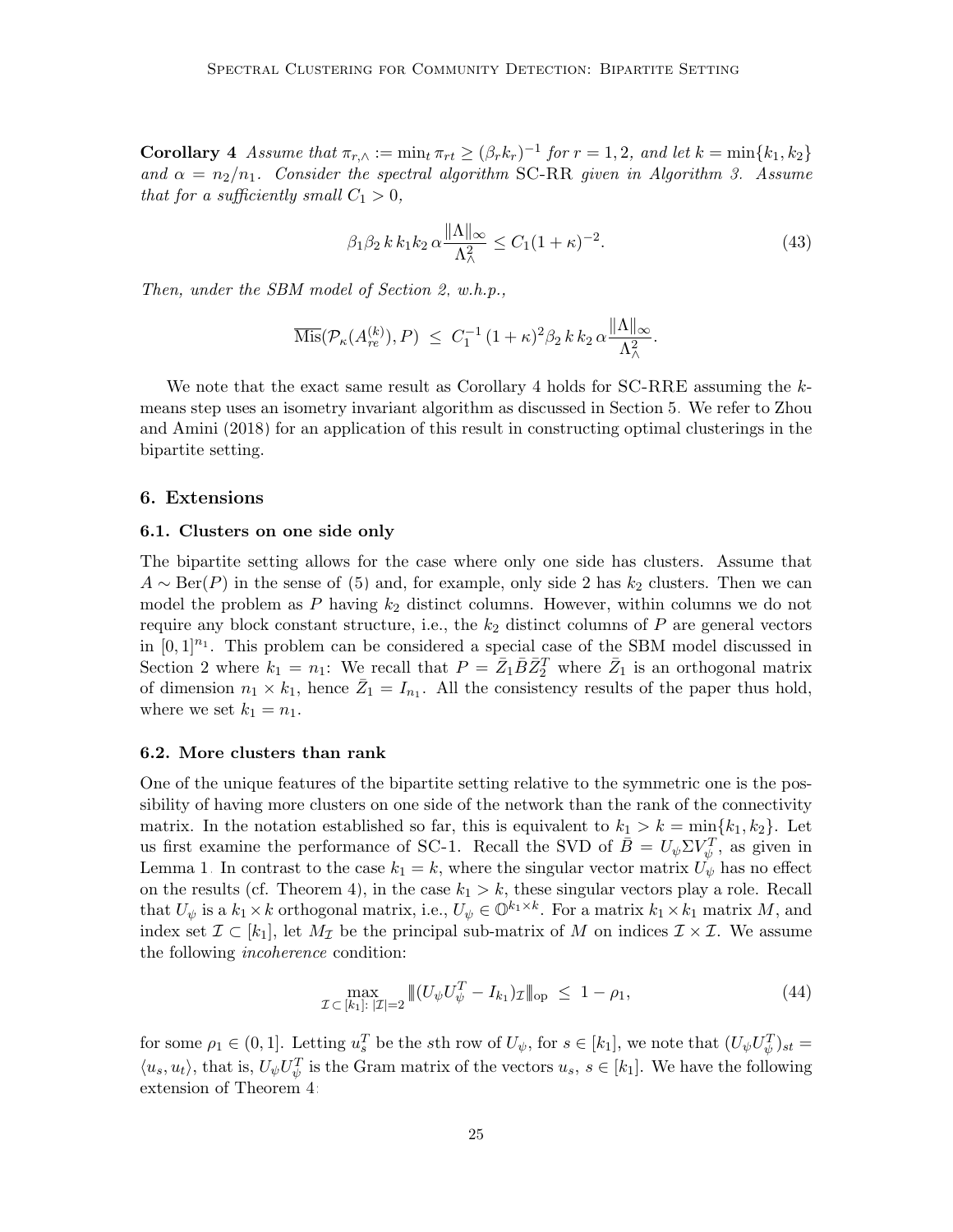<span id="page-25-2"></span>Algorithm 5 SC-RRE for sub-Gaussian noise

- 1: Obtain  $A^{(k)} = \hat{Z}_1 \hat{\Sigma} \hat{Z}_2^T$ , the k-truncated SVD of A.
- 2: Output  $\mathscr{K}(\hat{Z}_1\hat{\Sigma})$  where  $\mathscr{K}$  is an isometry-invariant  $\kappa$ -approximate  $k$ -means algorithm.

Theorem 7 Consider the spectral algorithm SC-1 given in Algorithm [2.](#page-18-0) Assume that for a sufficiently small  $C > 0$ ,

<span id="page-25-1"></span>
$$
kd\,\sigma_k^{-2} \le C(1+\kappa)^{-2}\rho_1.
$$

Then, under the SBM model of Section [2,](#page-3-1) w.h.p.,

$$
\overline{\text{Mis}}(\mathcal{P}_{\kappa}(\hat{Z}_1), \bar{Z}_1) \lesssim (1+\kappa)^2 \beta_1 \left(\frac{k}{\rho_1 k_1}\right) \left(\frac{d}{\sigma_k^2}\right). \tag{45}
$$

The theorem is proven in Appendix [A.5.](#page-37-0) The factor  $k/(k_1\rho_1) = k_2/(k_1\rho_1)$  in [\(45\)](#page-25-1) is the price one pays for the asymmetry of the number of communities, when applying SC-1. (Recall that  $k := \min\{k_1, k_2\} = k_2$  by assumption.) Note that increasing  $k_1$  decreases  $k/k_1$ , and at the same time, often increases  $\rho_1$  since it is harder to have many nearly orthogonal unit vectors in low dimensions.

**Remark 11** It is interesting to note that in contrast to SC-1, the consistency results for  $SC-RR(E)$  do not need any modification for the case where the number of clusters is larger than the rank. In other words, the same Theorems [5](#page-19-0) and [6](#page-22-1) hold regardless of whether  $k_1 = k$  or  $k_1 > k$ , though the difficulty of the latter case will be reflected implicitly *via a reduction in*  $\Psi_{1,\wedge}^2$  *and*  $\widetilde{\Psi}_{1,\wedge}^2$ .

#### <span id="page-25-0"></span>6.3. General sub-Gaussian case

The analysis presented so far for network clustering problems can be extended to general sub-Gaussian similarity matrices. Consider a random matrix A with block constant mean

$$
P := \mathbb{E}[A] = Z_1 B Z_2^T,\tag{46}
$$

as defined in [\(4\)](#page-4-0), and where  $Z_r$ ,  $r = 1, 2$  are again membership matrices. However, here A is not necessarily an adjacency matrix. We assume that  $A_{ij}$  are sub-Gaussian random variables independent across  $(i, j) \in [n_1] \times [n_2]$  and let  $\sigma := \max_{i,j} ||A_{ij} - \mathbb{E}A_{ij}||_{\psi_2}$ . We recall that a univariate random variable  $X$  is called sub-Gaussian if its sub-Gaussian norm is finite [\(Vershynin, 2018\)](#page-46-7):

$$
||X||_{\psi_2} := \inf\{t > 0 : \mathbb{E}\exp(X^2/t^2) \le 2\} < \infty
$$
\n(47)

Note that we do not assume  $A_{ij}$  and  $A_{i'j'}$  to have the same distribution or the same sub-Gaussian norm even if  $Z_{1i} = Z_{1i'}$  and  $Z_{2j} = Z_{2j'}$ .

<span id="page-25-3"></span>Adapting Algorithm [4](#page-22-0) to the general sub-Gaussian case, we have Algorithm [5](#page-25-2) with the following performance guarantee: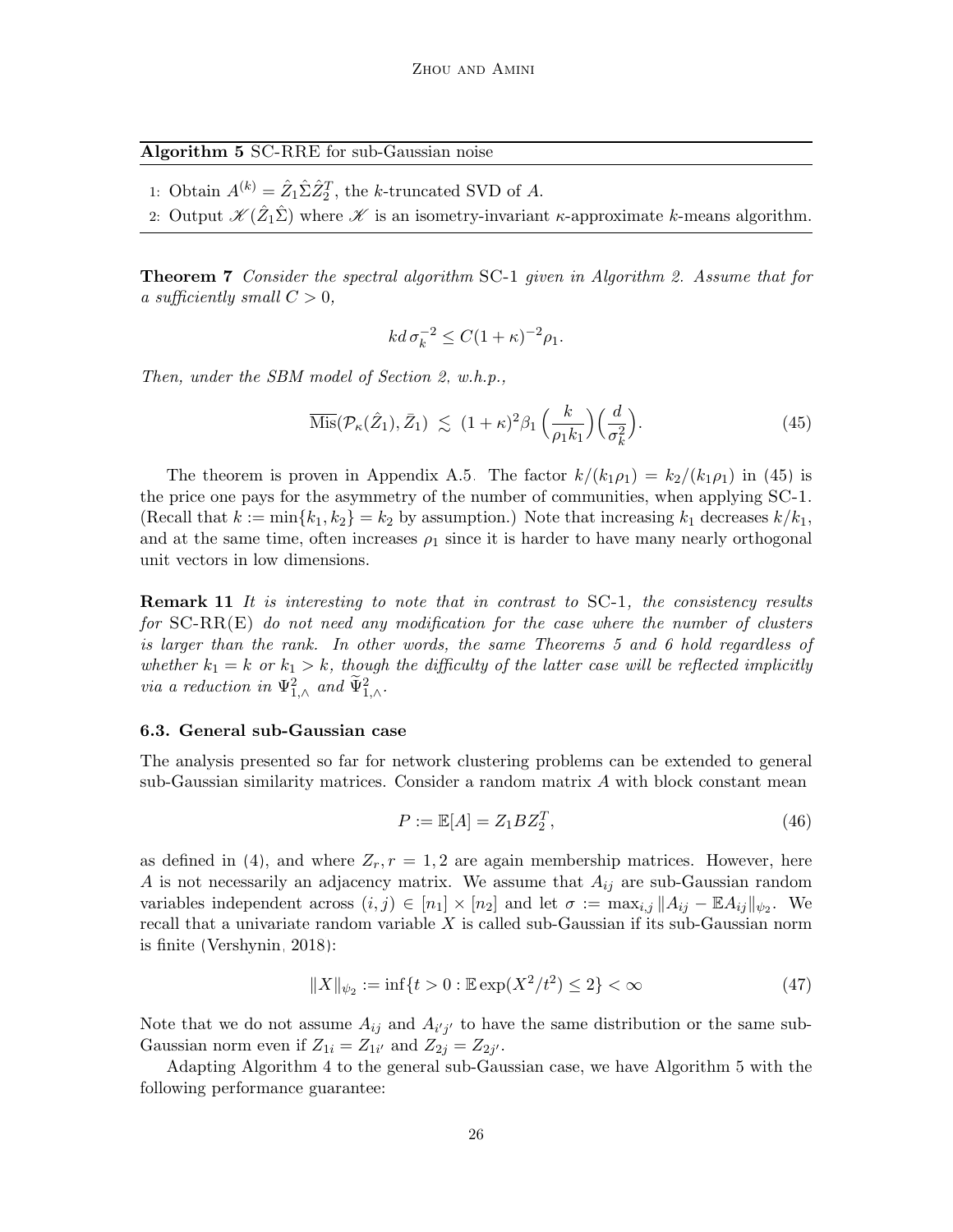**Theorem 8** Let  $B_{1,\wedge}$  and  $B_{1,\wedge}$  be defined as in [\(35\)](#page-19-3) with  $\Psi$  replaced with B and let

$$
\bar{n} := (n_1^{-1} + n_2^{-1})^{-1}.
$$

Consider the spectral algorithm for sub-Gaussian noise given in Algorithm [5.](#page-25-2) Assume that for a sufficiently small  $C_1 > 0$ ,

$$
\frac{\sigma^2}{\bar{n}}k\,\tilde{B}_{1,\wedge}^{-2} \le C_1(1+\kappa)^{-2}.\tag{48}
$$

Then, under the model defined in this section,

$$
\overline{\mathrm{Mis}}(\mathscr{K}(\hat{Z}_1\hat{\Sigma}), P) \leq C_1^{-1} (1+\kappa)^2 \Big(\frac{\sigma^2}{\bar{n}} \frac{k}{B_{1,\wedge}^2}\Big).
$$

with probability at least  $1 - 2e^{-(n_1+n_2)}$ .

See Appendix [A.6](#page-38-0) for the proof. Consider the typical case where the number of clusters k and the separation between them,  $B_{1,\wedge}^2$ , remains fixed as  $\bar{n} \to \infty$ . Then,  $\sigma^2/\bar{n}$  plays the role of the signal-to-noise ratio (SNR) for the clustering problem and as long as  $\sigma^2/\bar{n} = o(1)$ , Algorithm [5](#page-25-2) is consistent in recovering the clusters. Of course, there are other conditions under which we have consistency, e.g., cluster separation quantity  $B_{1,\wedge}^2$  could go to zero, and k could grow as well (as  $\bar{n} \to \infty$ ) and as long as  $\sigma^2/\bar{n} = o(B_{1,\wedge}^2/k)$  the algorithm remains consistent.

#### <span id="page-26-0"></span>6.4. Inhomogeneous random graphs

Up to now, we have stated consistency results for the SBM of Section [2.](#page-3-1) SBM is often criticized for having constant expected degree for nodes in the same community, in contrast to degree variation observed in real networks. (Although, SBM in the sparse regime  $d = O(1)$ ) can still exhibit degree variation within a community, since the node degrees will be roughly Poi(d) distributed, showing little concentration around their expectations unless  $d \to \infty$ . The popular remedy is to look at the degree-corrected block model (DC-SBM) [\(Karrer and](#page-44-10) [Newman, 2011;](#page-44-10) [Zhao et al., 2012;](#page-46-8) [Gao et al., 2018\)](#page-44-7). Instead, we consider the more general inhomogeneous random graph model (IRGM) (Söderberg, 2002; Bollobás et al., 2007) which might be more natural in practice, since it does not impose the somewhat parametric restrictions of DC-SBM on the mean matrix.

We argue that consistency results for the spectral clustering can be extended to a general inhomogeneous random graph (IRGM) model  $A \sim \text{Ber}(P)$ , assuming that the mean matrix can be well-approximated by a block structure. Let us consider a scaling as before:

<span id="page-26-2"></span><span id="page-26-1"></span>
$$
P := \frac{P^0}{\sqrt{n_1 n_2}}, \quad \text{and take} \quad d = \sqrt{\frac{n_2}{n_1}} \| P^0 \|_{\infty}.
$$
 (49)

Note that  $P \in [0,1]^{n_1 \times n_2}$  is a not assumed to have any block structure. However, we assume that there are membership matrices  $Z_r \in \mathbb{H}_{n_r,k_r}$ ,  $r = 1,2$  such that P over the blocks defined by  $Z_1$  and  $Z_2$  is approximately constant. Let

$$
\widetilde{B}_{st} := \frac{1}{n_{1s}n_{2t}} \sum_{ij} P_{ij}(Z_1)_{is}(Z_2)_{jt}, \quad s \in [k_1], \ t \in [k_2]
$$
\n
$$
(50)
$$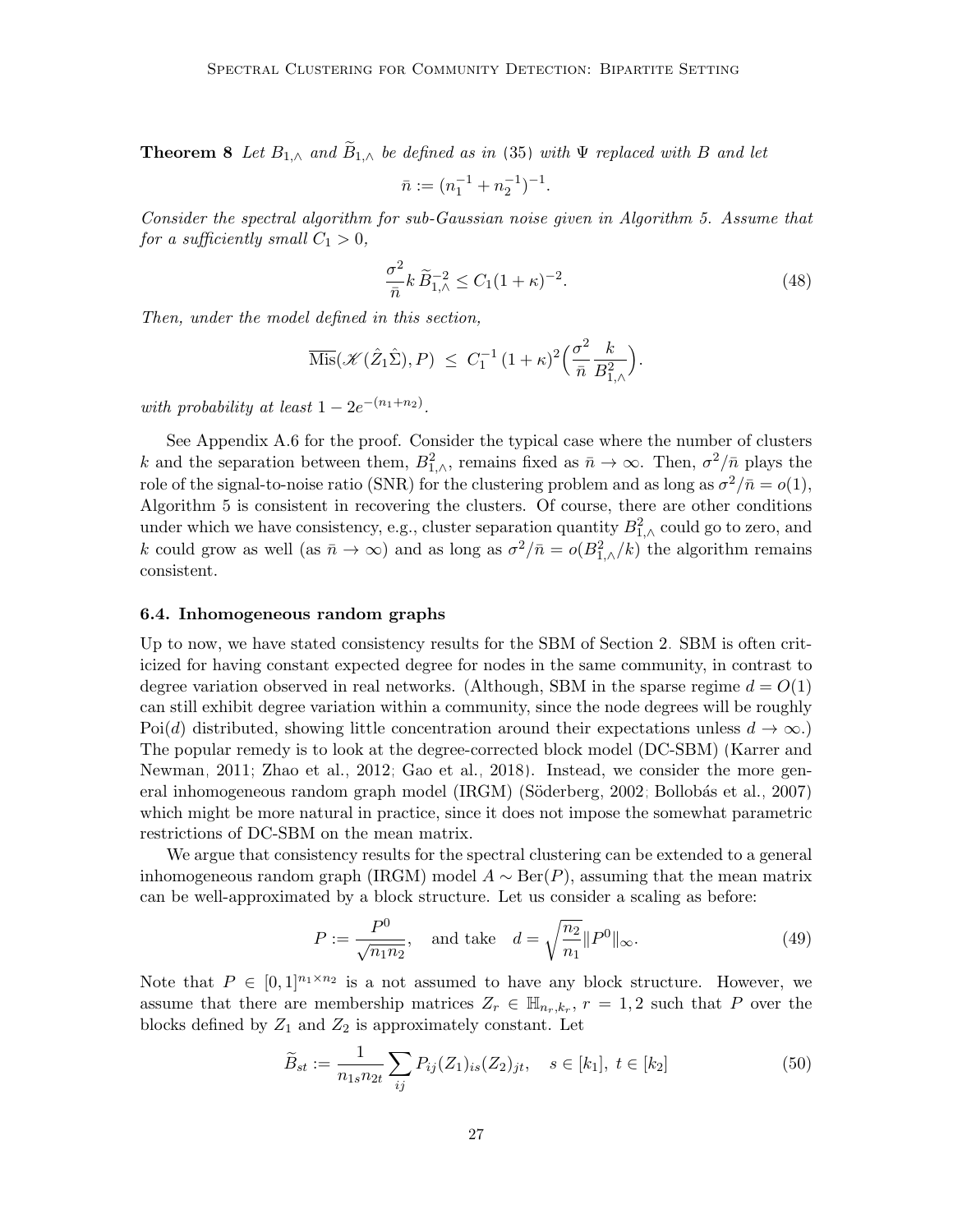be the mean (or average) of P over these blocks, and let  $\widetilde{B} = (\widetilde{B}_{st}) \in [0,1]^{k_1 \times k_2}$ . Compactly,  $\widetilde{B} = N_1^{-1}Z_1^T P Z_2 N_2^{-1}$ , in the notation established in Section [2.](#page-3-1) We can define the SBM approximation of  $P$  as

<span id="page-27-0"></span>
$$
\widetilde{P} := Z_1 \widetilde{B} Z_2^T = \overline{Z}_1 \overline{Z}_1^T P \overline{Z}_2 \overline{Z}_2^T = \Pi_1 P \Pi_2,\tag{51}
$$

recalling  $\bar{Z}_r = Z_r N_r^{-1/2}$  and introducing the notation  $\Pi_r = \bar{Z}_r \bar{Z}_r^T$ . Note that  $\Pi_r$  is a rank  $k_r$  projection matrix. According to [\(51\)](#page-27-0), the map  $P \mapsto \Pi_1 P \Pi_2$  takes a (mean) matrix to its SBM approximation relative to  $Z_1$  and  $Z_2$ . We can thus define a similar approximation to  $P^0$ ,

$$
\widetilde{P}^0 := \Pi_1 P^0 \Pi_2, \quad \text{noting that} \quad \widetilde{P} = \frac{\widetilde{P}^0}{\sqrt{n_1 n_2}}.
$$

In order to retain the qualitative nature of the consistency results, the deviation of each entry  $P_{ij}^0$  from its block mean  $(\tilde{P}^0)_{ij}$  should not be much larger than  $(\tilde{P}^0)_{ij}^{1/2}$ . In fact, we allow for a potentially larger deviation, assuming that:

<span id="page-27-1"></span>
$$
\frac{1}{\sqrt{n_1 n_2}} \| P^0 - \tilde{P}^0 \|_F \le C_0 \sqrt{d},\tag{52}
$$

<span id="page-27-2"></span>for some constant  $C_0 > 0$  and a satisfying [\(49\)](#page-26-1). The key is the following concentration result:

**Proposition 2** Assume that  $A \sim \text{Ber}(P)$  as in [\(5\)](#page-4-2), with  $n_1 \leq n_2$ , and let  $A_{re}$  be obtained from A by the regularization procedure in Theorem [2,](#page-14-1) with  $d' = d$  as given in [\(49\)](#page-26-1). Let  $\tilde{P}$  be as defined in [\(51\)](#page-27-0), and assume that it satisfies [\(52\)](#page-27-1). Then, with probability at least  $1-n_2^{-c}$ ,

<span id="page-27-3"></span>
$$
\|A_{re} - \widetilde{P}\|_{op} \le c_2 \sqrt{d}.\tag{53}
$$

Proposition [2](#page-27-2) provides the necessary concentration bound required in Step 1 of the analysis outlined in Section [3.1.](#page-6-1) In other words, bound [\(53\)](#page-27-3) replaces [\(8\)](#page-6-3) by guaranteeing a similar order of deviation for  $A_{\text{re}}$  around P instead of P. Thus, all the results of the paper follow under an IRGM with a mean matrix satisfying [\(52\)](#page-27-1), with the modification that the connectivity matrix and all the related quantities (such as  $\sigma_k, \Psi_{1,\wedge}^2$  and so on) are now based on  $\widetilde{B}$ , the connectivity matrix of the corresponding approximate SBM, as given in [\(50\)](#page-26-2).

#### 6.4.1. Graphon clustering

As a concrete example of the application of Proposition [2,](#page-27-2) let us consider a problem which we refer to as graphon clustering. For simplicity, consider the case  $n_1 = n_2 = n$ . Let  $\rho_0$ :  $[0,1]^2 \to \mathbb{R}_+$  be a bounded measurable function, and let  $X_1, \ldots, X_n, Y_1, \ldots, Y_n \sim \text{Unif}([0,1])$ be an i.i.d. sample. Assume that

<span id="page-27-4"></span>
$$
A_{ij} | \{X_{i'}\}, \{Y_{j'}\} \sim \text{Bern}\big(\rho_0(X_i, Y_j)/n\big), \tag{54}
$$

independently over  $i, j = 1, ..., n$ . Consider two partitions of the unit interval:  $\biguplus_{s=1}^{k_1} I_s =$  $\biguplus_{t=1}^{k_2} J_t = [0,1]$  where  $I_s$  and  $J_t$  are (unknown) measurable sets. Let  $\Psi \in [0,1]^{k_1 \times k_2}$  and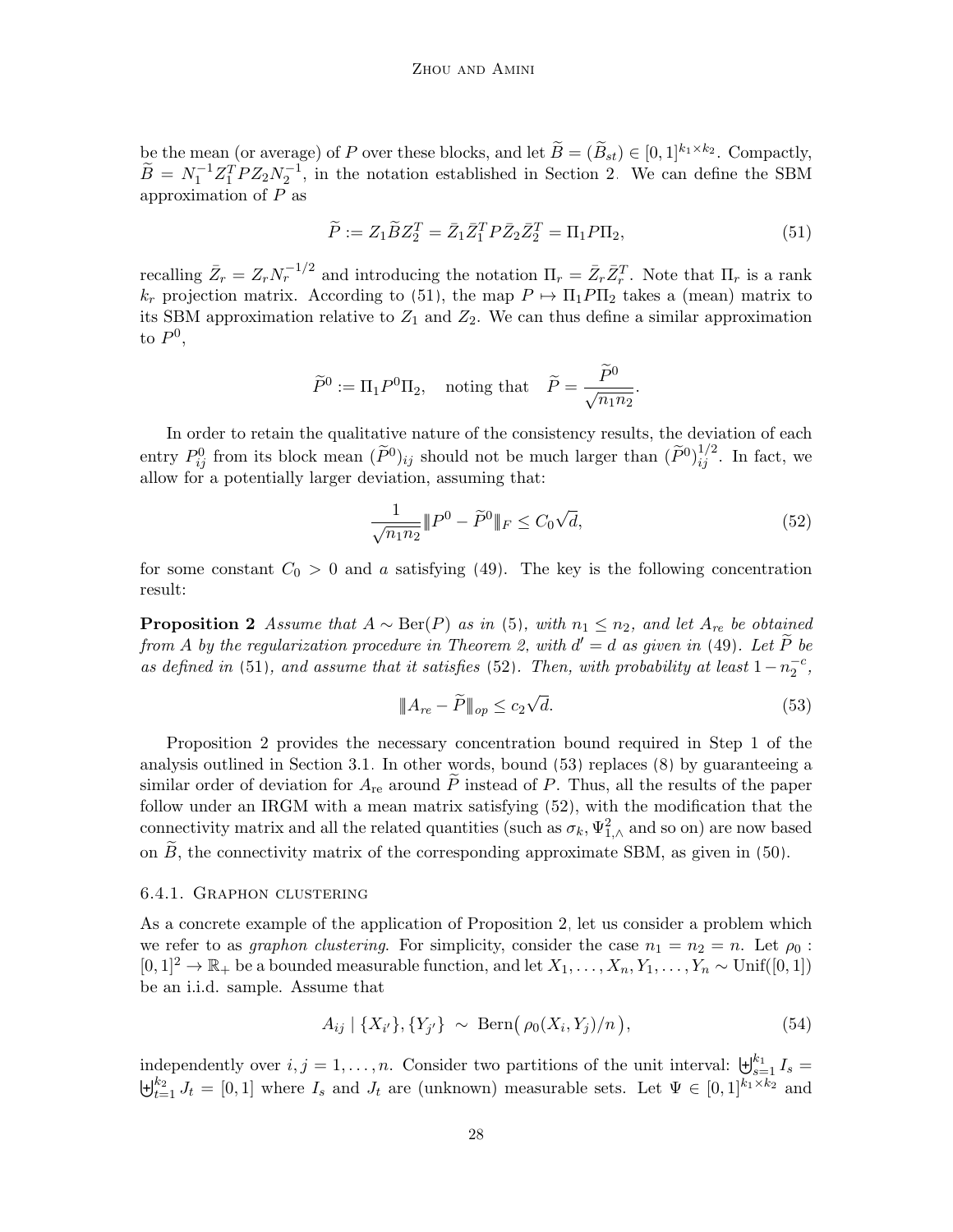consider the block-constant function  $\tilde{\rho}_0$  on  $[0, 1]^2$  defined by

<span id="page-28-0"></span>
$$
\widetilde{\rho}_0 := \sum_{s=1}^{k_1} \sum_{t=1}^{k_2} \Psi_{st} 1_{I_s \times J_t},\tag{55}
$$

where  $1_{I_s\times J_t}(x,y)=1_{I_s}(x)1_{J_t}(y)$  is the indicator of the set  $I_s\times J_t$ . Whenever  $\rho_0$  has a block constant approximation such as  $\tilde{\rho}_0$ , we can consider  $I_s$  and  $J_t$  as defining implicit (true) clusters over nodes. More precisely, row node i belongs to community s if  $1\{X_i \in I_s\}$  and similarly for the column labels. Note that none of  $\{X_i\}$ ,  $\{Y_i\}$ ,  $\{I_s\}$  and  $\{J_t\}$  are observed. One can ask whether we can still recover these implicit clusters given an instance of A.

<span id="page-28-1"></span>**Proposition 3** Assume that there exists a function  $\tilde{\rho}_0$  of the form [\(55\)](#page-28-0), such that

<span id="page-28-2"></span>
$$
\|\tilde{\rho}_0 - \rho_0\|_{L^4} = o(\sqrt{d})\tag{56}
$$

Consider normalized mean matrices  $P^0$  and  $\widetilde{P}^0$  with entries,  $P_{ij}^0 = \rho_0(X_i, Y_j)$  and  $\widetilde{P}_{ij}^0 = \widetilde{\rho}_0(X_i, Y_j)$  $\widetilde{\rho}_0(X_i, Y_j)$ . Then, with high probability  $||P^0 - \widetilde{P}^0||_F \le n\sqrt{d}$ .

Proposition [3](#page-28-1) shows that a fourth moment bound of the form [\(56\)](#page-28-2) is enough to guarantee [\(52\)](#page-27-1) and as a consequence the result of Proposition [2.](#page-27-2) In order to apply the results of the paper, we require that [\(56\)](#page-28-2) holds with  $d = ||\rho_0||_{\infty}$ . Then, all the consistency results of the paper follow with  $\Psi$  replaced by that from [\(55\)](#page-28-0), and regularization Algorithm [1](#page-16-0) replaced with that of Theorem [2.](#page-14-1)

For example, with  $\sigma_k$  as defined in Section [2](#page-3-1) (using  $\Psi$  from [\(55\)](#page-28-0) in forming B), Theorem [4](#page-17-1) gives a misclassification rate at most  $O(d/\sigma_k^2)$  for recovering the labels  $1\{X_i \in I_s\}$  by the SC-1 algorithm. In typical cases, it is plausible to have  $\sigma_k^2 \approx d^2$  (cf. Remark [3\)](#page-8-1), hence a misclassification rate of  $O(1/d) = o(1)$  as  $d \to \infty$ . Proposition [3](#page-28-1) is an illustrative example, and one can obtain other conditions by assuming more about the deviation  $\tilde{\rho}_0 - \rho_0$ , such as boundedness.

**Remark 12** We note that graphon clustering problem considered above is different from what is typically called graphon estimation. In the latter problem, under a model of the form [\(54\)](#page-27-4), one is interested in recovering the mean matrix  $\mathbb{E}[A]$  or  $\rho_0$  in the MSE sense. This problem has been studied extensively in recent years, often under the assumption of smoothness of  $\rho_0$ , for maximum likelihood SBM approximation [\(Airoldi et al., 2013;](#page-42-2) [Olhede](#page-45-13) [and Wolfe, 2014;](#page-45-13) [Gao et al., 2015;](#page-44-11) [Klopp et al., 2017\)](#page-44-12) and spectral truncation [\(Xu, 2017\)](#page-46-9). The graphon clustering problem, as far as we know, has not been considered before and is concerned with recovering the underlying clusters, assuming that such true clusters exist. We only need the existence of a block constant approximation  $\tilde{\rho}_0$ , over the true clusters (of the form (55)) that estiglies  $\|\tilde{\rho}_0\|$  and  $\|\tilde{\rho}_0\|$  for  $d = \|\tilde{\rho}_0\|$ . Then our results (of the form [\(55\)](#page-28-0)) that satisfies  $\|\widetilde{\rho}_0 - \rho_0\|_{L^4} = o(\sqrt{d})$  for  $d = \|\widetilde{\rho}_0\|_{\infty}$ . Then our results<br>implicitly imply that the underlying clusters are identifiable and consistently reserved by implicitly imply that the underlying clusters are identifiable and consistently recovered by spectral approaches. Note that we do not impose any explicit smoothness assumption on  $\rho$ and there is no lower bound requirement on d (such as  $d = \Omega(\log n)$  in [Xu](#page-46-9) [\(2017\)](#page-46-9)).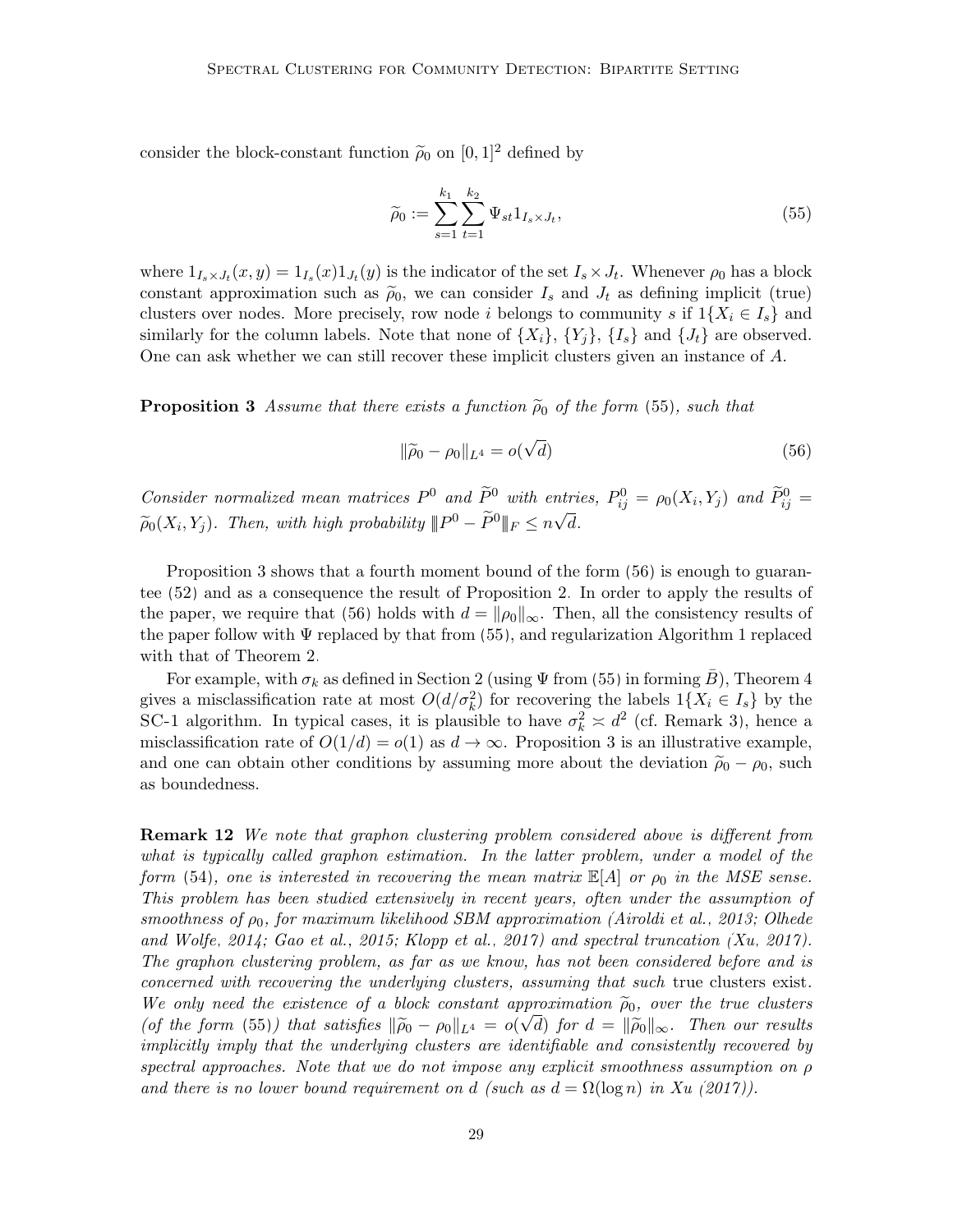<span id="page-29-1"></span>

Figure 2: (a) NMI plots for SC-RRE algorithm with degree regularization Algorithm [1](#page-16-0) for various values of  $\tau = 1, 1.2, 1.4$  and  $\infty$ . (b) Relative operator norm error between the adjacency matrix and its expectation, with data-driven and oracle  $(d_{\text{max}})$  regularization as well as no regularization.

# <span id="page-29-0"></span>7. Simulations

We now present some simulation results showing the performance of the data-driven regularization of Section [4.1.](#page-15-4) We sample from the bipartite SBM model with connectivity matrix

<span id="page-29-2"></span>
$$
B = \sqrt{\frac{\log(n_1 n_2)}{n_1 n_2}} B_0, \quad \text{where} \quad B_0 = \frac{1}{2} \begin{bmatrix} 6 & 1 & 1 & 1 \\ 1 & 6 & 1 & 1 \\ 1 & 1 & 6 & 1 \end{bmatrix}, \tag{57}
$$

for which  $\Psi = \sqrt{\log(n_1 n_2)}B_0$  as in [\(4\)](#page-4-0). We let  $n_1 = n_0 k_1$  and  $n_2 = n_0 k_2$ , and we vary  $n_0$ . Note that  $k_1 = 3$  and  $k_2 = 4$ . We measure the performance using the normalized mutual information (NMI) between the true and estimated clusters. The NMI belongs to the interval  $[0, 1]$  and is monotonically increasing with clustering accuracy. We consider Algorithm [1](#page-16-0) with regularization parameter  $\tau = 1, 1.2, 1.4$  and  $\infty$ , where  $\tau = \infty$  corresponds to no regularization. Although we have established theoretical guarantees for  $\tau = 3$ , this constant is not optimal and any scalar  $\approx 1$  might perform well.

In this model, the key parameter  $d = \sqrt{n_2/n_1} ||\Psi||_{\infty} \sim \sqrt{\log n_0}$  as  $n_0 \to \infty$ . In other In this model, the key parameter  $u = \sqrt{n_2/n_1} ||\Psi||_{\infty} \sim \sqrt{\log n_0}$  as  $n_0 \to \infty$ . In other words, the maximum expected degree of the network scales as  $\sqrt{\log n_0}$  which is enough for the consistency of spectral clustering; in fact, results in Section [5](#page-17-0) predict a misclassification rate of  $O(d^{-1}) = O((\log n_0)^{-1/2})$  for various spectral algorithms discussed in this paper.

Figure [2\(](#page-29-1)a) shows the NMI plots as a function of  $n_0$  for the SC-RRE algorithm with the regularization scheme of Algorithm [1.](#page-16-0) In the k-means step, we have used kmeans $++$ which as described in Remark [8](#page-13-3) satisfies the approximation property of Section [3.3](#page-11-0) with  $\kappa = O(\log(k_1 \wedge k_2)) = O(1)$  in this case. The results are averaged over 15 replicates. The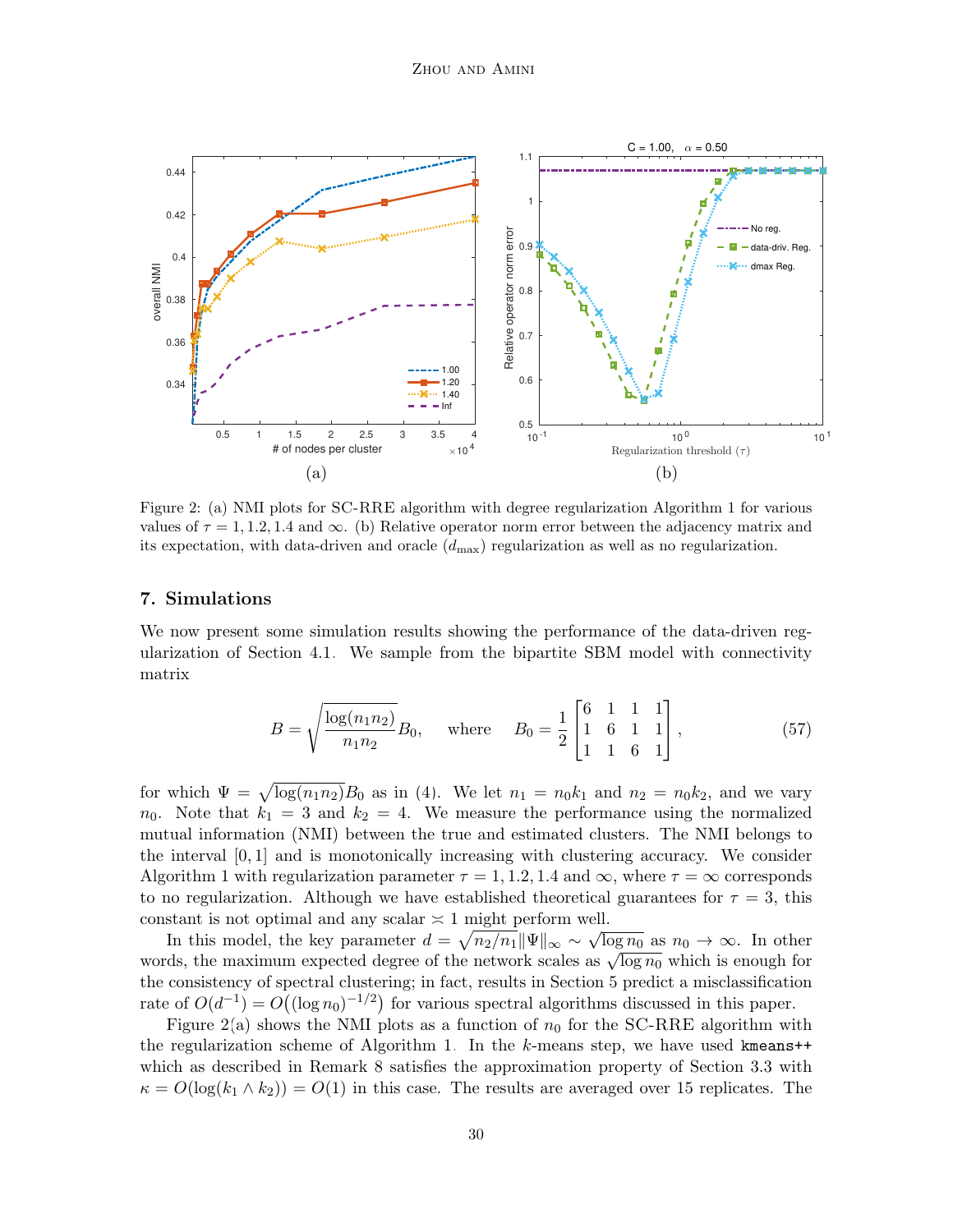plots clearly show that the regularization considerably boosts the performance of spectral clustering for model [\(57\)](#page-29-2).

Figure [2\(](#page-29-1)b) shows the relative operator norm error between the (regularized) adjacency matrix and its expectation, i.e.,  $||A_{\text{re}} - \mathbb{E}A||_{\text{op}}/||\mathbb{E}A||_{\text{op}}$  with and without regularization  $(A_{\text{re}} = A)$ . The plots correspond to the same SBM model with  $n_0 = 500$  (and the results are averaged over 3 replicates). For the regularization, we consider both the oracle where the degrees are truncated to  $\tau d_{\text{max}}$  and  $\tau d_{\text{max}}'$  for the rows and columns (see Section [4.1](#page-15-4)) for the definitions of these quantities) as well as the data-driven one that truncates as in Algorithm [1.](#page-16-0) The plots show the relative error as a function of  $\tau$  and we see that the regularization clearly improves the concentration. We also note that the behavior of the data-driven truncation closely follows that of the oracle as predicted by Theorem [3.](#page-16-1)

The code is available at [\(Zhou and Amini, 2018\)](#page-46-10).

# Acknowledgement

We thank Zahra S. Razaee, Jiayin Guo and Yunfeng Zhang for helpful discussions. We are also grateful to the referees for their constructive suggestions.

# Appendix A. Proofs

# A.1. Proofs of Section [3.2](#page-9-2)

**Proof** [Proof of Lemma [3\]](#page-10-1) Let  $\overline{W}$  and  $\widehat{W}$  be the W of Lemma [2\(](#page-9-4)a) for  $P^{\dagger}$  and  $A_{\text{re}}^{\dagger}$ , respectively. Let us also write  $\bar{W}_1$  and  $\widehat{W}_1$  for the  $(n_1 + n_2) \times k$  matrices obtained by taking the submatrices of  $\overline{W}$  and  $\widehat{W}$  on columns  $1, \ldots, k$ . We have

$$
\bar{W}_1 = \frac{1}{\sqrt{2}} \begin{pmatrix} \bar{Z}_1 U_\psi \\ \bar{Z}_2 V_\psi \end{pmatrix}, \quad \widehat{W}_1 = \frac{1}{\sqrt{2}} \begin{pmatrix} \hat{Z}_1 \\ \hat{Z}_2 \end{pmatrix}.
$$

Note that  $\overline{W}_1, \widehat{W}_1 \in \mathbb{O}^{(n_1+n_2)\times k}$ . Let  $\Pi_{\overline{W}_1}$  be the (orthogonal) projection operator, projecting onto Im( $\bar{W}_1$ ), i.e., the column span of  $\bar{W}_1$ , and similarly for  $\Pi_{\widehat{W}_1}$ . We have

$$
\|\Pi_{\widehat{W}_1} - \Pi_{\bar{W}_1}\|_{\text{op}} \le \frac{2}{2\sigma_k} \|A_{\text{re}}^{\dagger} - P^{\dagger}\|_{\text{op}}
$$
 (Symmetric DK and Lemma 2(d))  

$$
= \frac{1}{\sigma_K} \|(A_{\text{re}} - P)^{\dagger}\|_{\text{op}}
$$
 (Linearity of dilation)  

$$
= \frac{1}{\sigma_K} \|A_{\text{re}} - P\|_{\text{op}}
$$
 (Lemma 2(b)).

The next step is to translate the operator norm bound on spectral projections into a Frobenius bound. The key here is the bound on the rank of spectral deviations which leads to a as bound. The key here is the bound on the rank or spectral deviations which leads to  $\sqrt{n_1 + n_2}$ , when translating from operator norm to Frobenius:

$$
\min_{Q \in \mathbb{O}^{k \times k}} \|\widehat{W}_1 - \bar{W}_1 Q\|_F \le \|\Pi_{\widehat{W}_1} - \Pi_{\bar{W}_1}\|_F \qquad \text{(By Lemma 8 in Appendix C)}
$$
\n
$$
\le \sqrt{2k} \|\Pi_{\widehat{W}_1} - \Pi_{\bar{W}_1}\|_{\text{op}} \qquad (\text{rank}(\Pi_{\widehat{W}_1} - \Pi_{\bar{W}_1}) \le 2k)
$$
\n
$$
\le \frac{\sqrt{2k}}{\sigma_k} \|A_{\text{re}} - P\|_{\text{op}}.
$$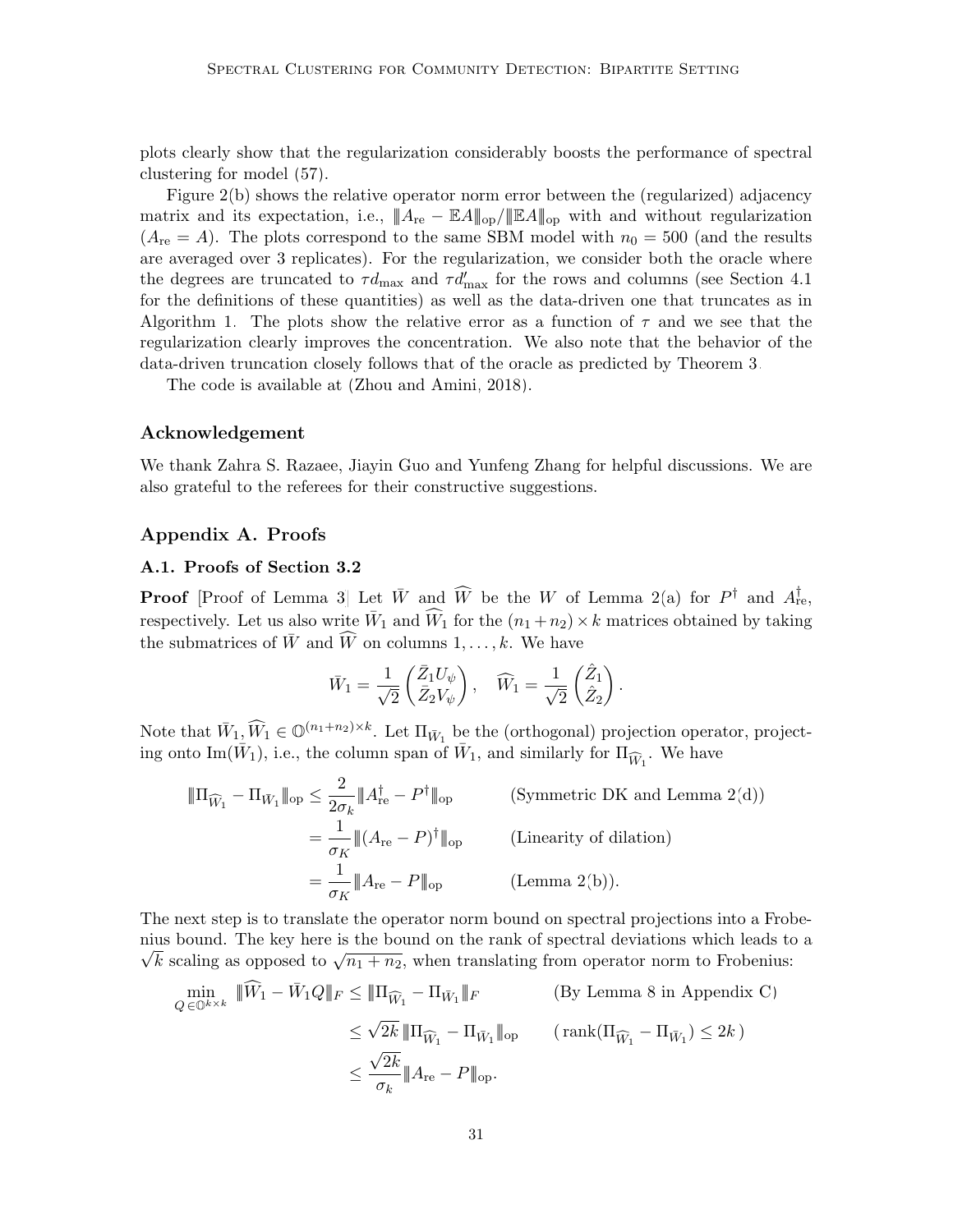Since  $2\|\widehat{W}_1 - \bar{W}_1Q\|_F^2 = \|\hat{Z}_1 - \bar{Z}_1U_\psi Q\|_F^2 + \|\hat{Z}_2 - \bar{Z}_2V_\psi Q\|_F^2$ , we obtain the desired result after combining with [\(8\)](#page-6-3).

# <span id="page-31-0"></span>A.2. Proofs of Section [4](#page-14-0)

Let us start with a relatively well-known concentration inequality:

**Proposition 4 (Prokhorov)** Let  $S = \sum_i X_i$  for independent centered variables  $\{X_i\}$ , each bounded by  $c < \infty$  in absolute value a.s. and suppose  $v \ge \sum_i \mathbb{E}X_i^2$ , then

$$
\mathbb{P}(S > vt) \le \exp[-vh_c(t)], \quad t \ge 0, \quad \text{where } h_c(t) := \frac{3}{4c}t \log\left(1 + \frac{2c}{3}t\right). \tag{58}
$$

Same bound holds for  $\mathbb{P}(S < -vt)$ .

We often apply this result with  $c = 1$ . We note that for any  $u \geq \frac{2}{3}$  $\frac{2}{3}\alpha$  any  $\alpha > 0$ ,

<span id="page-31-2"></span>
$$
h_1(\alpha u) \ge \frac{3}{4}\alpha u \log\left(\frac{2}{3}\alpha u\right) \ge \frac{3}{4}\alpha u \log u^2 \ge \frac{3}{2}\alpha u \log u. \tag{59}
$$

Proof [Proof of Lemma [4\]](#page-16-2) We first note that

<span id="page-31-3"></span>
$$
\mathbb{P}(D_i - d_i > vt) \le \exp(-vh_1(t)), \quad \forall v \ge d_i, \ t \ge 0,
$$
\n(60)

$$
\mathbb{P}(D_i - d_i < -vt) \le \exp(-vh_1(t)), \quad \forall v \ge d_i, \ t \ge 0. \tag{61}
$$

**Lower bound.** Let  $Y_i = 1\{D_i < d_{\text{max}}/2\}$ . Without loss of generality, assume that cluster 1 achieves the maximum in the definition of  $d_{\text{max}}$  (i.e.,  $t^* = 1$ ), and fix i such that  $z_{1i} = 1$ . We have  $d_i = d_{\text{max}}$ , hence applying [\(61\)](#page-31-1) with  $v = d_i = d_{\text{max}}$  and  $t = 1/2$ ,

<span id="page-31-4"></span><span id="page-31-1"></span> $\mathbb{P}(D_i < d_{\text{max}}/2) \leq \exp(-d_{\text{max}}/10),$ 

using  $h_1(1/2) = 0.2157 > 1/10$ . Let  $q := \exp(-d_{\max}/10)$  so that  $\mathbb{E}Y_i \leq q$ . By assumption  $d_{\text{max}} \geq \bar{d}$  is sufficiently large that  $q \leq 1/4$ . We then have

$$
\mathbb{P}(D_{(\lfloor n_1/\overline{D}\rfloor)} < d_{\max}/2) \le \mathbb{P}\Big(\sum_{i=1}^{n_1} 1\{D_i \ge d_{\max}/2\} \le n_1/\overline{D}\Big) \le \mathbb{P}\Big(\sum_{i:z_{1i}=1} 1\{D_i \ge d_{\max}/2\} \le n_1/\overline{D}\Big)
$$
\n
$$
= \mathbb{P}\Big(\sum_{i:z_{1i}=1} Y_i > n_{11} - n_1/\overline{D}\Big)
$$
\n
$$
\le \mathbb{P}\Big(\sum_{i:z_{1i}=1} Y_i > n_{11} - 2n_1/\overline{d}\Big) + \mathbb{P}\Big(\overline{D} < \frac{\overline{d}}{2}\Big) =: T_1 + T_2
$$

For the first term we have

$$
T_1 \leq \mathbb{P}\Big(\sum_{i:z_{1i}=1} (Y_i - \mathbb{E}Y_i) > n_{11}(1-q) - 2n_1/\bar{d}\Big).
$$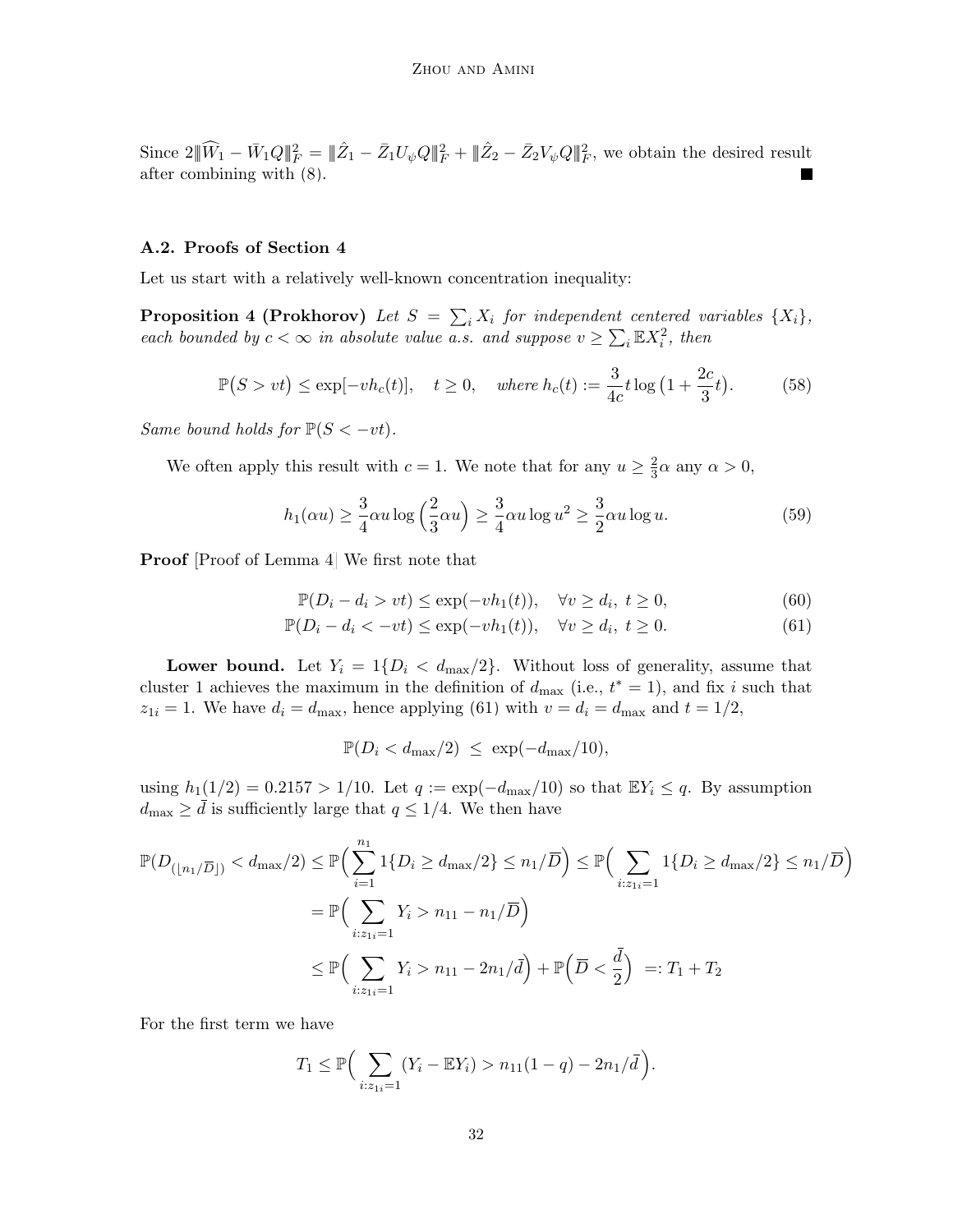By assumptions  $n_{11} \ge n_1/(\beta k_1)$  and  $\beta k_1/\bar{d} \le 1/8$ , we have  $n_{11}(1-q) - 2n_1/\bar{d} \ge n_{11}/2$ . Taking  $c = 1$ ,  $v = n_{11}q$ ,  $t = 1/(2q)$  in Proposition [4,](#page-31-2) we have  $vt = n_{11}/2$  and  $t \ge 2$ 

$$
T_1 \le \mathbb{P}\Big(\sum_{i:\,z_{1i}=1} (Y_i - \mathbb{E}Y_i) > n_{11}/2\Big) \le \exp\Big(-n_{11} q \, h_1\big(\frac{1}{2q}\big)\Big) \\
\le \exp\Big(-c_1 \, n_{11} d_{\max}\Big) \le e^{-3n_1/5}
$$

where we have applied [\(59\)](#page-31-3) with  $\alpha = 1/2$  and  $u = 1/q = e^{d_{\text{max}}/10}$  to get

$$
q h_1(\frac{1}{2q}) \geq q \frac{3}{2} \frac{1}{2q} \log(1/q) = \frac{3}{40} d_{\text{max}}
$$

and  $n_{11}d_{\text{max}} \geq n_1d_{\text{max}}/(\beta k_1) \geq 8n_1$  since  $\beta k_1/d_{\text{max}} \leq \beta k_1/\bar{d} \leq 1/8$  by assumption.

For the second term  $T_2$ , we note that  $n_1(\overline{D}-\overline{d})=\sum_{i,j}(A_{ij}-\mathbb{E}A_{ij})$ . Applying Propo-sition [4](#page-31-2) with  $v = n_1 \bar{d}$  and  $t = 1/2$ , we have

$$
T_2 = \mathbb{P}\Big(n_1(\overline{D} - \overline{d}) < -n_1\overline{d}/2\Big) \le \exp(-n_1\overline{d}/10) \le e^{-n_1/5}.\tag{62}
$$

using  $h_1(1/2) \ge 1/10$  and  $\bar{d} \ge 2$ .

**Upper bound.** For any  $\in [n_1]$ , applying [\(60\)](#page-31-4) with  $v = d_{\text{max}} \ge d_i$ , and  $t = 1/2$ , we have

<span id="page-32-1"></span> $\mathbb{P}(D_i > 3d_{\text{max}}/2) \leq \exp(-d_{\text{max}}/10).$ 

Let  $Z_i = 1\{D_i > 3d_{\text{max}}/2\}$  and note that  $\mathbb{E}Z_i \leq q = \exp(-d_{\text{max}}/10)$ , as in the case of the lower bound. Then,

$$
\mathbb{P}\Big(D_{\left(\lfloor n_1/\overline{D}\rfloor\right)} > \frac{3}{2}d_{\max}\Big) \le \mathbb{P}\Big(\sum_{i=1}^{n_1} Z_i \ge \frac{n_1}{\overline{D}} - 1\Big) \\
\le \mathbb{P}\Big(\sum_{i=1}^{n_1} Z_i \ge \frac{2n_1}{3\overline{d}} - 1\Big) + \mathbb{P}\Big(\overline{D} > \frac{3\overline{d}}{2}\Big) =: T_1' + T_2'.
$$

Using assumption  $n_1/\bar{d} \geq 2$ , we have  $2n_1/(3\bar{d}) - 1 \geq n_1/(6\bar{d}) \geq n_1/(6d_{\max})$ , hence

$$
T_1' \le \mathbb{P}\Big(\sum_{i=1}^{n_1} (Z_i - \mathbb{E}Z_i) \ge \frac{n_1}{6d_{\max}} - n_1 q\Big) =: T_1'' \tag{63}
$$

We claim that if  $d_{\text{max}} \geq 1$ , then for any  $\gamma \geq 1$ ,

$$
f(\gamma) := \mathbb{P}\Big(\sum_{i=1}^{n_1} (Z_i - \mathbb{E}Z_i) \ge \frac{n_1}{\gamma d_{\text{max}}}\Big) \le e^{-3n_1/(20\gamma)}.
$$
 (64)

To see this, taking  $c = 1$ ,  $v = n_1q$ ,  $t = 1/(\gamma q d_{\text{max}})$  in Proposition [4,](#page-31-2) we have

<span id="page-32-0"></span>
$$
f(\gamma) \le \exp\left(-n_1q h_1\left(\frac{1}{\gamma qd_{\max}}\right)\right).
$$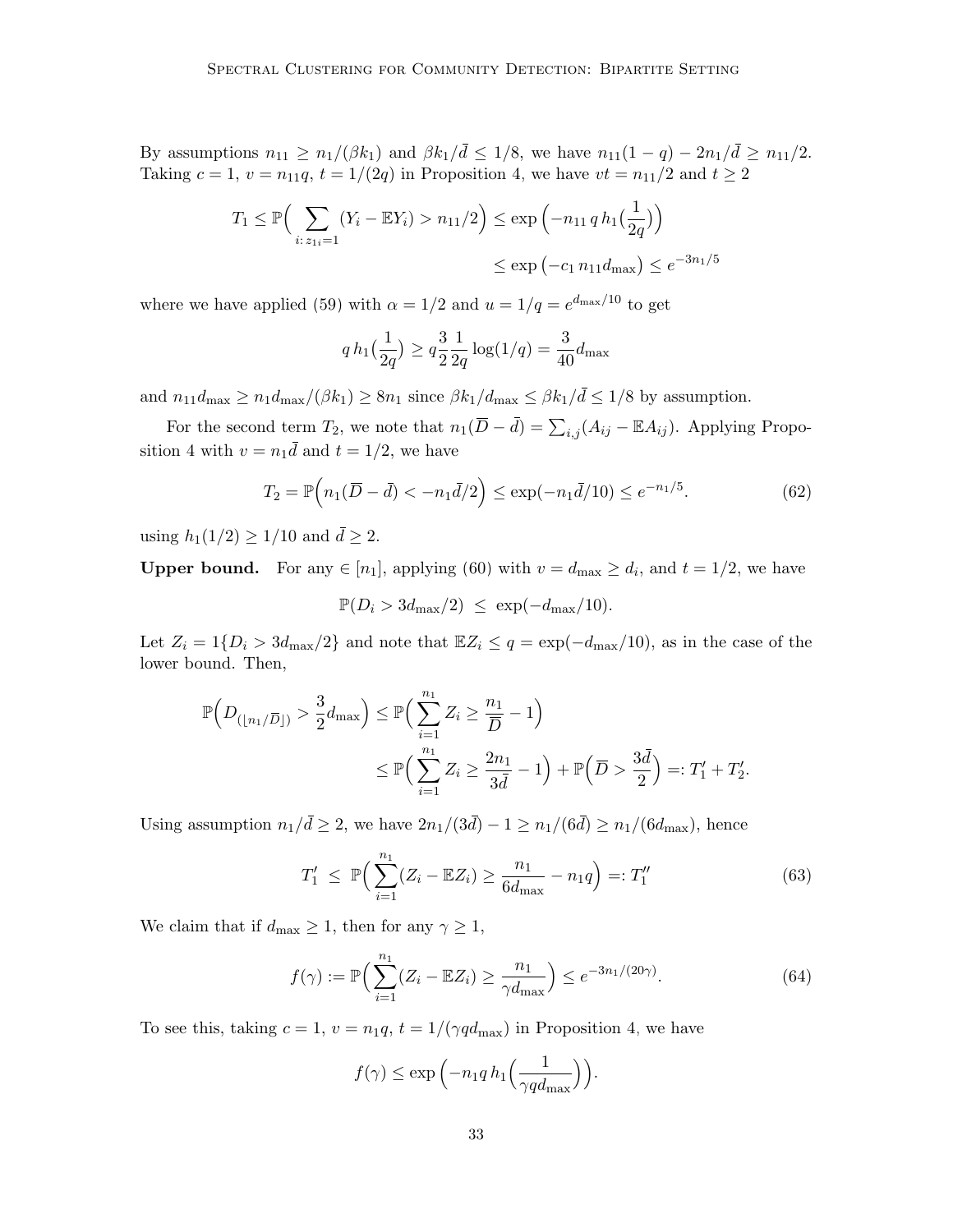Applying [\(59\)](#page-31-3) with  $\alpha = 1/(\gamma d_{\text{max}})$  and  $u = 1/q = e^{d_{\text{max}}/10}$ , noting that  $u \ge (2/3)\alpha$ ,

$$
q h_1\left(\frac{1}{\gamma qd_{\max}}\right) \ge q \frac{3}{2} \frac{1}{\gamma qd_{\max}} \log(1/q) = \frac{3}{20\gamma}
$$

showing [\(64\)](#page-32-0).

Going back to bounding  $T''_1$ , for sufficiently large  $d_{\text{max}}$ , we have  $1/(6d_{\text{max}}) - q \geq$  $1/(12d_{\text{max}})$ . Hence, we can apply [\(64\)](#page-32-0) with  $\gamma = 12$  to conclude,  $T''_1 \leq e^{-n_1/80}$ . For  $T'_2$ , by the same argument as in [\(62\)](#page-32-1), we have  $T_2 \le e^{-n_1/5}$ .

**Proof of part (b).** From the lower bound, we have that  $3D_{\left(\lfloor n_1/\overline{D}\rfloor\right)} > \frac{3}{2}$  $\frac{3}{2}d_{\text{max}}$  on an event A with probability  $\mathbb{P}(\mathcal{A}) \geq 1 - 2e^{-n_1/80}$ . Then,

$$
W_i := 1\{D_i > 3D_{(\lfloor n_1/\overline{D} \rfloor)}\} \le 1\{D_i > 3d_{\text{max}}/2\} = Z_i, \text{ on } \mathcal{A}.
$$

Hence,  $|i: D_i > 3D_{\left(\lfloor n_1/\overline{D}\rfloor\right)}\rceil = \sum_i W_i$  and

$$
\mathbb{P}\Big(\Big\{\sum_{i=1}^{n_1} W_i > \frac{10n_1}{d}\Big\} \cap \mathcal{A}\Big) \le \mathbb{P}\Big(\sum_{i=1}^{n_1} Z_i > \frac{10n_1}{d}\Big) = \mathbb{P}\Big(\sum_{i=1}^{n_1} (Z_i - \mathbb{E}Z_i) > \frac{10n_1}{d} - n_1q\Big).
$$

Since  $d_{\max} \ge n_2 ||P||_{\infty}/(\beta k_2) = d/(\beta k_2)$ , and  $\beta k_2 \le \overline{d}/8 \le d_{\max}/8$  we have  $d_{\max}^2 \ge 8d$ . Recalling that  $q = e^{-d_{\text{max}}/10}$ 

$$
qd = (qd_{\text{max}}^2)(d/d_{\text{max}}^2) \le 1/8. \tag{65}
$$

<span id="page-33-0"></span>ш

for  $d_{\text{max}} \geq 90$ . We have

$$
\frac{10n_1}{d}-n_1q\geq \frac{9n_1}{d}\geq \frac{9n_1}{d_{\max}}\frac{1}{\beta k_2}
$$

hence we can apply [\(64\)](#page-32-0) with  $\gamma = \beta k_2/9$  to obtain

$$
\mathbb{P}\Big(\sum_{i=1}^{n_1} W_i > \frac{10n_1}{d}\Big) \le \exp\Big(-\frac{27n_1}{20\beta k_2}\Big).
$$

The proof is complete.

**Proof** [Proof of Lemma [5\]](#page-16-3) The proof of part (a) follows exactly as in the case of row degrees establishing the result with probability at least  $1 - 3e^{-n/80}$ . For part (b), we have by the same argument as in the case of row degrees

$$
\mathbb{P}\Big(|j: D'_j > 3D'_{(\lfloor n_2/\overline{D'}\rfloor)}| > \frac{10n_2}{d}\Big) \leq \mathbb{P}\Big(\sum_{j=1}^{n_2} (Z'_j - \mathbb{E}Z'_j) > \frac{10n_2}{d} - n_2q'\Big) + \mathbb{P}(\mathcal{A}'^c)
$$
  
 :=  $T_3 + \mathbb{P}(\mathcal{A}'^c)$ 

where  $A'$  is defined similar to  $A$  for column variables and is controlled similarly. We also have  $q' := \exp(-d'_{\text{max}}/10)$ .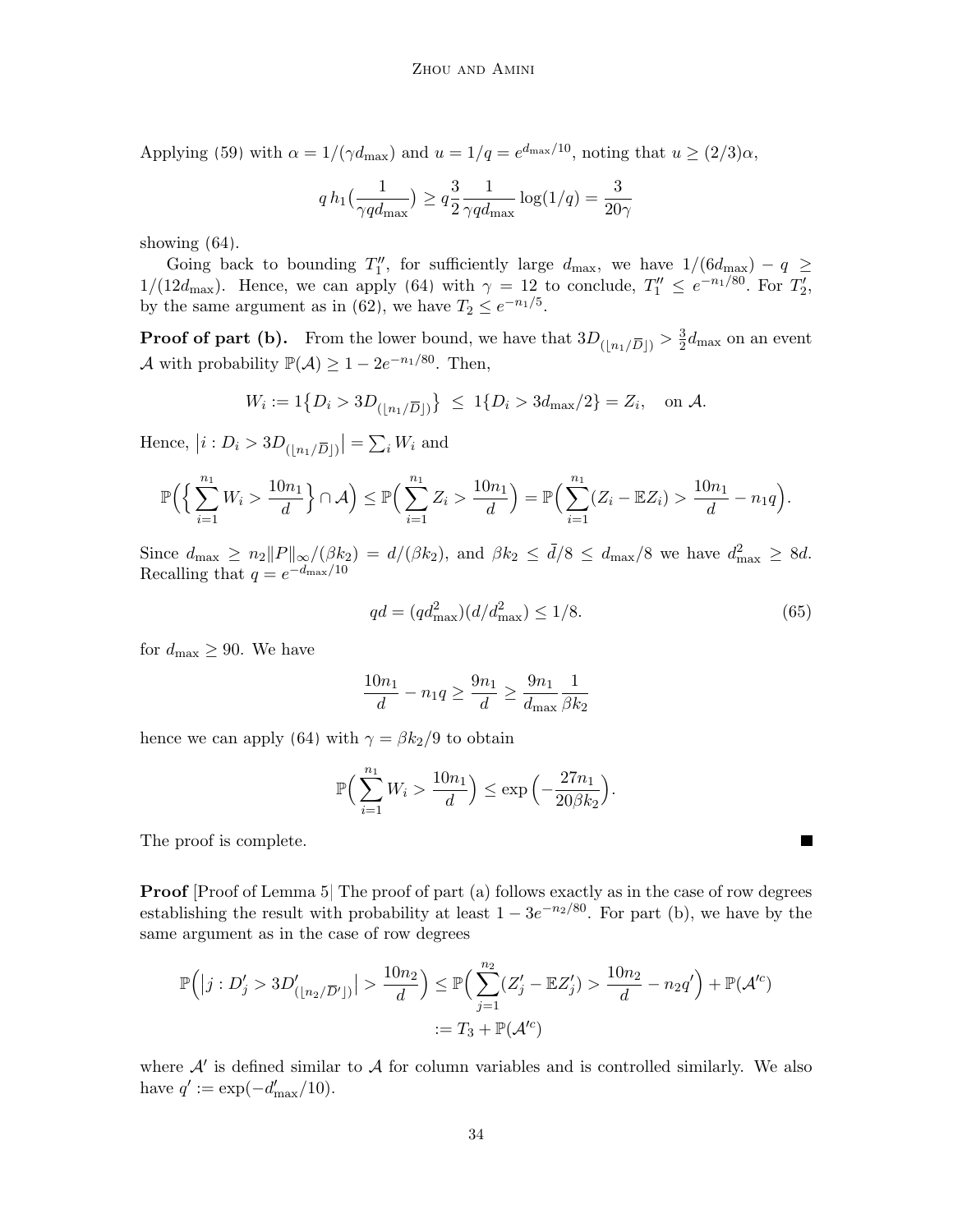To simplify notation, let  $\alpha := n_2/n_1 \geq 1$ . We have  $d'_{\text{max}} \geq n_1 ||P||_{\infty}/(\beta k_1) = d/(\alpha \beta k_1)$ , recalling  $d = n_2 ||P||_{\infty}$ . By assumption,  $\bar{d} \geq 8\beta k_1 \alpha^2$ . Since  $n_1 \bar{d} = \sum_{ij} p_{ij} = n_2 \bar{d}'$ , that is,  $\bar{d} = \alpha \bar{d}'$ , we obtain  $\beta k_1 \leq \bar{d}/(8\alpha^2) = \bar{d}'/(8\alpha) \leq d'_{\text{max}}/(8\alpha)$ . It follows that  $(d'_{\text{max}})^2 \geq 8d$ which is similar to what we had for the rows; hence,  $q'd \leq 1/8$  as long as  $d'_{\text{max}} \geq 90$ (see [\(65\)](#page-33-0)), which is true since  $d'_{\text{max}} \ge \bar{d}' = \bar{d}/\alpha \ge \bar{d}/\alpha^2 \ge 90$  by assumption. Then,

$$
\frac{10n_2}{d} - n_2 q' \ge \frac{9n_2}{d} \ge \frac{9n_2}{d'_{\text{max}}} \frac{1}{\alpha \beta k_1}.
$$

Therefore, applying the column counterpart of [\(64\)](#page-32-0) with  $\gamma = \alpha \beta k_1/9$ ,

$$
T_3 \le \exp\left(-\frac{27n_2}{20\alpha\beta k_1}\right) = \exp\left(-\frac{27n_1}{20\beta k_1}\right).
$$

The proof is complete.

### A.3. Proofs of Section [3.3](#page-11-0)

**Proof** [Proof of Corollary [1\]](#page-13-1) Using [\(21\)](#page-12-4), we have  $d_F(X^*, \tilde{X}) \leq (1 + \kappa)\varepsilon$  for any  $\tilde{X} \in \mathcal{P}_{\kappa}(\hat{X})$ . We now apply Proposition [1](#page-13-0) to  $X^*$  and  $\widetilde{X}$ , both k-means matrices, with  $(1 + \kappa)\varepsilon$  in place of ε.

**Proof** [Proof of Proposition [1\]](#page-13-0) The proof follows the argument in [\(Lei et al., 2015,](#page-45-5) Lemma 5.3) which is further attributed to [Jin](#page-44-9) [\(2015\)](#page-44-9). Let  $\mathcal{C}_r$  denote the rth cluster of X, having center  $q_r = q_r(X)$ . We have  $|\mathcal{C}_r| = n_r$ . Let  $x_i^T$  and  $\widetilde{x}_i^T$  be the *i*th row of X and  $\widetilde{X}$ , respectively, and let

$$
T_r := \{ i \in \mathcal{C}_r : d(\widetilde{x}_i, q_r) < c_r \delta_r \} = \{ i \in \mathcal{C}_r : d(\widetilde{x}_i, x_i) < c_r \delta_r \}
$$

using  $x_i = q_r$  for all  $i \in \mathcal{C}_r$  which holds by definition. Let  $S_r = \mathcal{C}_r \setminus T_r$ . Then,

$$
|S_r|c_r^2 \delta_r^2 \le \sum_{i \in S_r} d(\widetilde{x}_i, x_i)^2 \le \varepsilon^2 \implies \frac{|S_r|}{|\mathcal{C}_r|} \le \frac{c_r^{-2} \varepsilon^2}{n_r \delta_r^2} < 1. \tag{66}
$$

where we have used assumption (b). It follows that  $S_r$  is a proper subset of  $\mathcal{C}_r$ , that is,  $T_r$ is nonempty for all  $r \in [k]$ .

Next, we argue that if two elements belong to different  $T_r$ ,  $r \in [k]$ , they have different labels according to X. That is,  $i \in T_r$ ,  $j \in T_\ell$  for  $r \neq \ell$  implies  $\widetilde{x}_i \neq \widetilde{x}_j$ . Assume otherwise, that is,  $\widetilde{x}_i = \widetilde{x}_j$ . Then, by triangle inequality and  $c_r + c_\ell \leq 1$ ,

$$
d(q_k, q_\ell) \le d(q_k, \widetilde{x}_i) + d(q_\ell, \widetilde{x}_j) < c_r \delta_r + c_\ell \delta_\ell \le \max\{\delta_r, \delta_\ell\}
$$

contradicting [\(23\)](#page-13-4). This shows that  $\widetilde{X}$  has at least k labels, since all  $T_r$  are nonempty, hence exactly k labels, since  $\widetilde{X} \in \mathbb{M}_{n,m}^k$  by assumption.

Finally, we argue that if two elements belong to the same  $T_r$ , they have the same label according to  $X$ . This immediately follows from the previous step since otherwise there will

<span id="page-34-0"></span>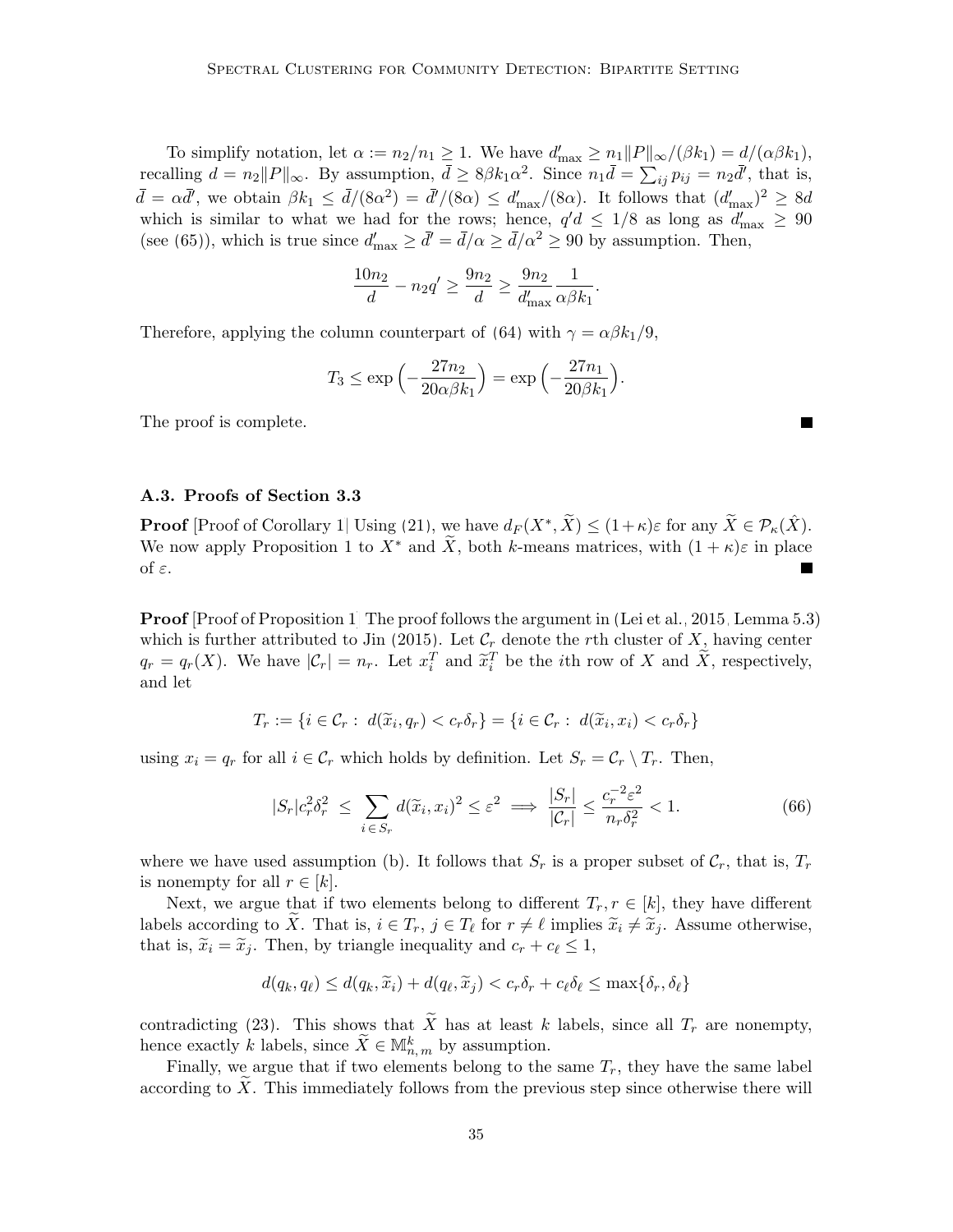be at least  $k+1$  labels. Thus, we have shown that, for all  $r \in [k]$ , the labels in each  $T_r$  are in the same cluster according to both  $X$  and  $X$ , that is, they are correctly classified. The misclassification rate over cluster  $\mathcal{C}_r$  is then  $\leq |S_r|/|\mathcal{C}_r|$  which establishes the result in view of [\(66\)](#page-34-0).

#### <span id="page-35-0"></span>A.4. Proofs of Section [5](#page-17-0)

**Proof** [Proof of Theorem [4\]](#page-17-1) Going through the three-step plan of analysis in Section [3,](#page-6-0) we observe that  $(8)$  holds for  $A_{\text{re}}$  by Theorem [2,](#page-14-1) and  $(9)$  holds by Lemma [3.](#page-10-1) We only need to verify conditions of Corollary [1,](#page-13-1) so that  $\kappa$ -approximate k-means operator  $\mathcal{P}_{\kappa}$  satisfies bound [\(10\)](#page-7-1) of the k-means step. As in the proof of Theorem [1,](#page-7-0)  $X^* = \overline{Z}_1 O \in \mathbb{R}^{n_1 \times k}$ , where  $\bar{Z}_1 \in \mathbb{O}^{n_1 \times k_1}$  and  $O := U_{\psi} Q \in \mathbb{O}^{k_1 \times k}$ . Clearly,  $X^*$  has exactly k distinct rows (recalling  $k = k_1$ ). Furthermore, using the calculation in the proof of Theorem [1,](#page-7-0)

$$
n_{1t} \, \delta_t^2 = n_{1t} \min_{s: \, s \neq t} (n_{1t}^{-1} + n_{1s}^{-1}) = \min_{s: \, s \neq t} (1 + \frac{n_{1t}}{n_{1s}}) \ge 1.
$$

Recalling that  $\varepsilon^2 = C_2^2 k d / \sigma_k^2$ , as long as

$$
4(1+\kappa)^{2}\varepsilon^{2} = 4C_{2}^{2}(1+\kappa)^{2} k d/\sigma_{k}^{2} < 1 \le n_{1t} \delta_{t}^{2}
$$

condition (b) of Corollary [1](#page-13-1) holds and  $P_{\kappa}$  satisfies [\(10\)](#page-7-1) with  $c = 4(1 + \kappa)^2$  as in [\(26\)](#page-13-2). The rest of the proof follows as in Theorem [1.](#page-7-0)

**Proof** [Proof of Lemma [6\]](#page-18-3) Throughout the proof, let  $\|\cdot\| = \|\cdot\|_{\text{op}}$  be the operator norm. Recall that  $P = \mathbb{E} A$  is the mean matrix itself, and let  $\Delta_{\text{re}} := A_{\text{re}} - P$ . By Weyl's theorem on the perturbation of singular values,  $|\sigma_i(A_{\rm re}) - \sigma_i(P)| \leq ||\Delta_{\rm re}||$  for all i. Since  $\sigma_{k+1}(P) = 0$ (see [\(7\)](#page-5-1)), we have  $\sigma_{k+1}(A_{\rm re}) \leq \|\Delta_{\rm re}\|$ , hence

$$
\|A_{\rm re}^{(k)} - P\| \le \|A_{\rm re}^{(k)} - A_{\rm re}\| + \|\Delta_{\rm re}\|
$$
 (triangle inequality)  
=  $\sigma_{k+1}(A_{\rm re}) + \|\Delta_{\rm re}\|$  (by (33))  
 $\le 2\|\Delta_{\rm re}\|$  (Weyl's theorem).

Thus, in terms of the operator norm, we lose at most a constant in going from  $A_{\text{re}}$  to  $A_{\text{re}}^{(k)}$ . However, we gain a lot in Frobenious norm deviation. Since  $A_{\text{re}}$  is full-rank in  $\alpha_{\text{re}}$ . However, we gain a for in Frobemous norm deviation. Since  $A_{\text{re}}$  is fun-raint in general, the best bound on  $\Delta_{\text{re}}$  based on its operator norm is  $||\Delta_{\text{re}}||_F \leq \sqrt{n} \sqrt{||\Delta_{\text{re}}||}$  where  $n_{\wedge} = \min\{n_1, n_2\}$ . On the other hand, since  $A_{\text{re}}^{(k)} - P$  is of rank  $\leq 2k$ , we get

$$
|\!|\!| A^{(k)}_{\rm re} - P |\!|\!|_F \leq \sqrt{2k} |\!|\!| A^{(k)}_{\rm re} - P |\!|\!| \leq 2 \sqrt{2k} |\!|\!| \Delta_{\rm re} |\!|\!|.
$$

 $\blacksquare$ 

Combining with [\(8\)](#page-6-3), that is,  $||\Delta_{\text{re}}|| \leq C$ √ d, we have the result.

 $k$ 

**Proof** [Proof of Theorem [5\]](#page-19-0) We only need to calculate  $\delta(P) = \delta_{\wedge}(P)$  the minimum center separation of P viewed as an element of  $\mathbb{M}_{n_1,n_2}^{k_1}$ . Recall that

$$
P = \bar{Z}_1 \bar{B} \bar{Z}_2^T = Z_1 N_1^{-1/2} (\bar{N}_1^{1/2} \Psi \bar{N}_1^{1/2}) \bar{Z}_2^T = n_1^{-1/2} Z_1 \Psi \bar{N}_1^{1/2} \bar{Z}_2^T.
$$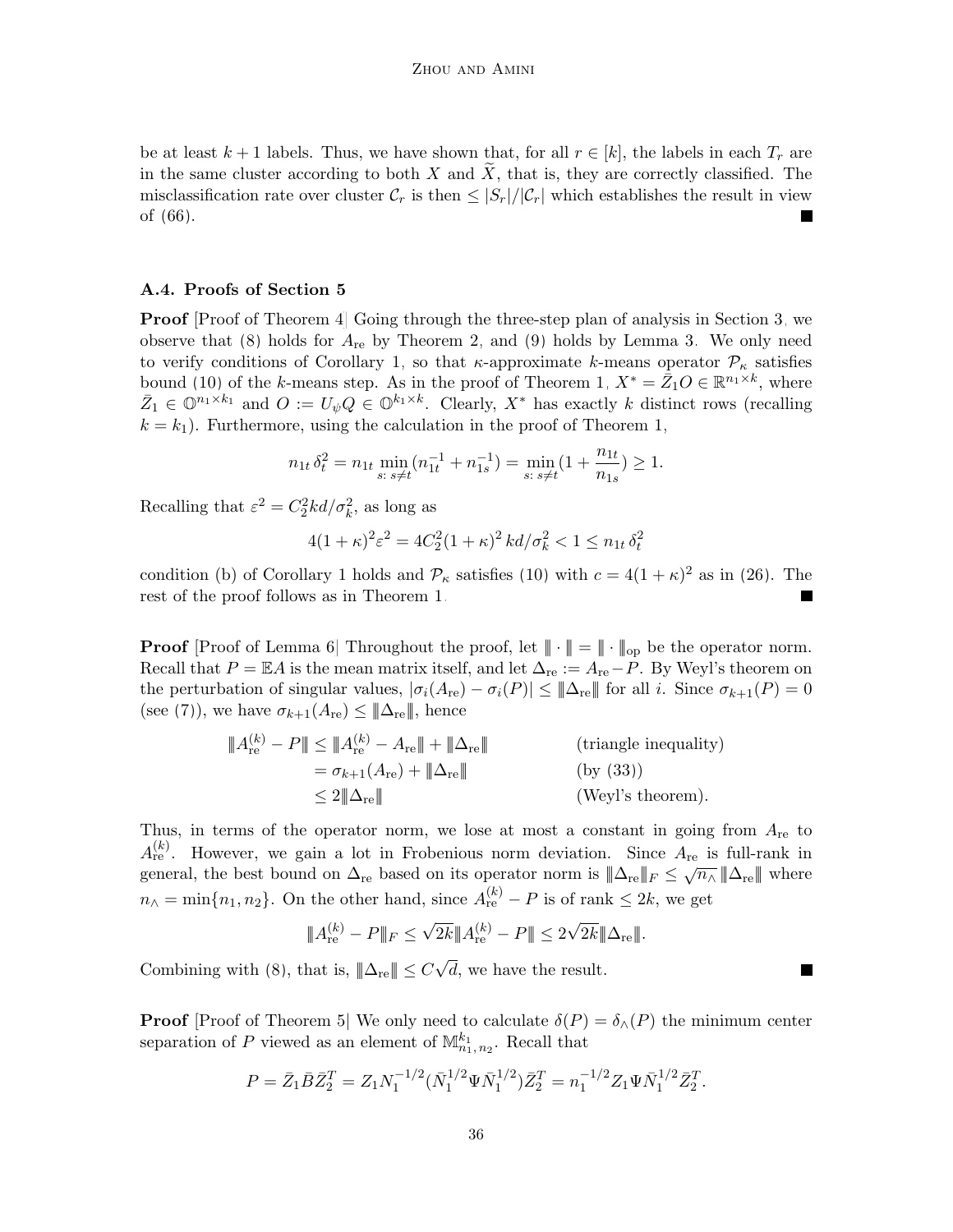Let  $e_s$  be the sth standard basis vector of  $\mathbb{R}^{k_1}$ . Unique rows of  $P$  are  $q_s^T := n_1^{-1/2}$  $\bar{\gamma}_1^{-1/2}e_s^T(\Psi\bar{N}_2^{1/2}$  $\frac{1/2}{2})\bar{Z}_2^T$ for  $s \in [k_1]$ . We have

$$
||q_s - q_t||_2^2 = n_1^{-1} ||\bar{Z}_2 \bar{N}_2^{1/2} \Psi^T(e_s - e_t)||_2^2
$$
  
=  $n_1^{-1} ||\bar{N}_2^{1/2} \Psi^T(e_s - e_t)||_2^2 = n_1^{-1} \sum_{\ell=1}^{k_2} \pi_{2\ell} (\Psi_{s\ell} - \Psi_{t\ell})^2.$ 

It follows that  $\delta^2(P) = \min_{t \neq s} ||q_s - q_t||_2^2 = n_1^{-1} \Psi_{1,\wedge}^2$ . We apply Corollary [1,](#page-13-1) with  $X^* = P$ and  $\hat{X} = A_{\text{re}}^{(k)}$ , taking  $\varepsilon^2 = 8C^2kd$  according to Lemma [6.](#page-18-3) Condition (b) of the corollary holds if

$$
32C^{2}(1+\kappa)^{2}kd = 4(1+\kappa)^{2}\varepsilon^{2} < n_{1t} \delta_{t}^{2}(P) = \pi_{1t} \min_{s:\ s \neq t} \sum_{\ell=1}^{k_{2}} \pi_{2\ell}(\Psi_{s\ell} - \Psi_{t\ell})^{2}
$$

for all  $t \in [k_1]$ , which is satisfied under assumption [\(37\)](#page-19-2). Corollary [1,](#page-13-1) and specifically [\(26\)](#page-13-2) gives the desired bound on misclassification rate  $\leq 4(1+\kappa)^2 \varepsilon^2/(n_1 \delta^2(P)).$ 

**Proof** [Proof of Theorem [6\]](#page-22-1) Recall that  $A_{\text{re}}^{(k)} = \hat{Z}_1 \hat{\Sigma} \hat{Z}_2^T$  is the k-truncated SVD of  $A_{\text{re}}$ . Let  $X^{(1)} = \hat{Z}_1 \hat{\Sigma}$  and  $X^{(2)} = A_{\text{re}}^{(k)}$ , and let  $(x_i^{(1)})$  $\binom{1}{i}$ <sup>T</sup> and  $\binom{x_i^{(2)}}{i}$  $i^{(2)}$ )<sup>T</sup> be their *i*th rows, respectively. Then,

$$
||x_2^{(i)} - x_2^{(j)}|| = ||\hat{Z}_2(x_1^{(i)} - x_1^{(j)})||_2 = ||x_1^{(i)} - x_1^{(j)}||_2, \quad \forall i \neq j,
$$

using  $\hat{Z}_2 \in \mathbb{O}^{n_2 \times k}$  and [\(1\)](#page-3-4). Isometry-invariance of  $\mathscr{K}$  implies  $\overline{\text{Mis}}(\mathscr{K}(\hat{Z}_1 \hat{\Sigma}), \mathscr{K}(A_{\text{re}}^{(k)})) = 0$ . Since  $\overline{\text{ Mis}}$  is a pseudo-metric on k-means matrices, using the triangle inequality, we get

$$
\overline{\text{ Mis}}\left(\mathscr{K}(\hat{Z}_{1}\hat{\Sigma}), P\right) \le \overline{\text{ Mis}}\left(\mathscr{K}(\hat{Z}_{1}\hat{\Sigma}), \mathscr{K}(A_{\text{re}}^{(k)})\right) + \overline{\text{ Mis}}\left(\mathscr{K}(A_{\text{re}}^{(k)}), P\right) \n= \overline{\text{ Mis}}\left(\mathscr{K}(A_{\text{re}}^{(k)}), P\right).
$$

(In fact, using the triangle inequality in the other direction, we conclude that the two sides are equal.) The result now follows from Theorem [5.](#page-19-0)

Proof [Proof of Corollary [4\]](#page-23-0) We have

$$
\|\Lambda_{s*} - \Lambda_{t*}\|^2 = \sum_{\ell=1}^{k_2} n_{2\ell}^2 (B_{s\ell} - B_{t\ell})^2 = \sum_{\ell=1}^{k_2} \frac{n_{2\ell}^2}{n_1 n_2} (\Psi_{s\ell} - \Psi_{t\ell})^2 = \alpha \sum_{\ell=1}^{k_2} \pi_{2\ell}^2 (\Psi_{s\ell} - \Psi_{t\ell})^2
$$

where we have used  $\alpha := n_2/n_1$ . Recall from [\(42\)](#page-23-3) that  $\Lambda^2_{\wedge} := \min_{t \neq s} ||\Lambda_{s*} - \Lambda_{t*}||^2$ . It follows that  $\alpha^{-1}\Lambda_{\wedge}^2 \leq \Psi_{1,\wedge}^2$ , using  $\pi_{2,\ell} \leq 1$ . We also have  $\widetilde{\Psi}_{1,\wedge}^2 \geq \pi_{1,\wedge} \Psi_{1,\wedge}^2 \geq \pi_{1,\wedge} \alpha^{-1}\Lambda_{\wedge}^2$ . Recalling the definition of a from [\(8\)](#page-6-3), and using  $\Psi_{s\ell} = (\sqrt{n_1 n_2}/n_{2\ell})\Lambda_{s\ell}$ , we h

$$
d=\sqrt{\frac{n_2}{n_1}}\|\Psi\|_\infty\leq \sqrt{\frac{n_2}{n_1}}\frac{\sqrt{n_1n_2}}{n_{2,\wedge}}\|\Lambda\|_\infty=\frac{1}{\pi_{2,\wedge}}\|\Lambda\|_\infty\leq \beta_2k_2\|\Lambda\|_\infty.
$$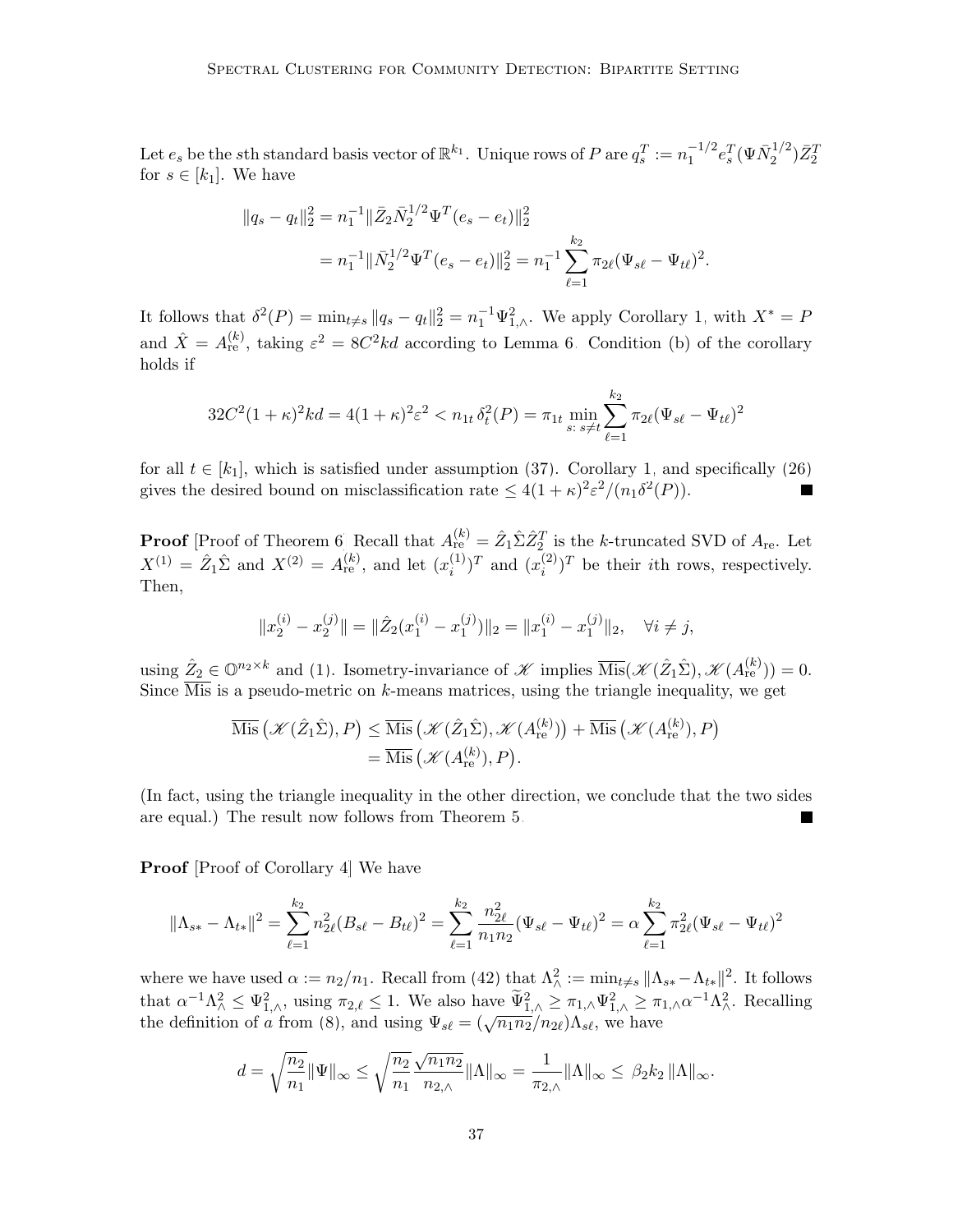Hence,  $kd\Psi_{1,\wedge}^{-2} \leq k \beta_2 k_2 \|\Lambda\|_{\infty} (\alpha^{-1}\Lambda_{\wedge}^2)^{-1} = \beta_2 k k_2 \alpha \|\Lambda\|_{\infty} \Lambda_{\wedge}^{-2}$  which is the desired bound. We also note that

$$
kd\widetilde{\Psi}_{1,\wedge}^{-2}\leq kd\pi_{1,\wedge}^{-1}\Psi_{1,\wedge}^{-2}\leq\left(\beta_{1}k_{1}\right)kd\Psi_{1,\wedge}^{-2}
$$

which combined with the previous bound shows that the required condition [\(43\)](#page-24-3) in the statement is enough to satisfy [\(37\)](#page-19-2).

# <span id="page-37-0"></span>A.5. Proof of Theorem [7](#page-24-4)

As in the proof of Theorem [4,](#page-17-1) we only need to verify conditions of Corollary [1,](#page-13-1) with  $X^* = \bar{Z}_1 U_{\psi} Q \in \mathbb{R}^{n_1 \times k}$ , so that *κ*-approximate *k*-means operator  $\mathcal{P}_{\kappa}$  satisfies bound [\(10\)](#page-7-1) of the k-means step. Recall that  $\bar{Z}_1 \in \mathbb{O}^{n_1 \times k_1}$ ,  $U_{\psi} \in \mathbb{O}^{k_1 \times k}$  and  $Q \in \mathbb{O}^{k \times k}$ . Clearly,  $X^*$  has exactly  $k_1$  distinct rows,  $u_s^T Q$ ,  $s \in [k_1]$ . Furthermore,

$$
\delta^2 := \delta^2 \langle \bar{Z}_1 U_{\psi} Q \rangle = \delta^2 \langle \bar{Z}_1 U_{\psi} \rangle = \min_{(t,s):\, t \neq s} \| n_{1t}^{-1/2} u_t - n_{1s}^{-1/2} u_s \|_2^2
$$

where the second equality is by [\(1\)](#page-3-4). Letting  $\|\cdot\| = \|\cdot\|_2$ , and  $x = \pi_{1t}^{-1/2}$  $\frac{-1}{1t}$  and  $y = \pi \frac{-1}{1s}$  $\frac{1}{1s}$  for simplicity, and  $z = (x, -y) \in \mathbb{R}^2$ , we have

$$
n_1 ||n_{1t}^{-1/2} u_t - n_{1s}^{-1/2} u_s||^2 = ||\pi_{1t}^{-1/2} u_t - \pi_{1s}^{-1/2} u_s||^2
$$
  
=  $|| (u_t - u_s) (\int_{-y}^x) ||^2$   
=  $z^T (U_\psi U_\psi^T) z$ , (where  $\mathcal{I} = \{t, s\}$ ),  
=  $||z||^2 - z^T (I_{k_1} - U_\psi U_\psi^T) z^T$ .

Since  $I_{k_1} - U_{\psi} U_{\psi}^T$  is positive semidefinite, using [\(44\)](#page-24-5), we have

$$
0 \le z^T (I_{k_1} - U_{\psi} U_{\psi}^T)_{\mathcal{I}} z^T \le (1 - \rho_1) \|z\|^2,
$$

hence,  $n_1 \| n_{1t}^{-1/2}$  $\frac{-1/2}{1t}u_t - n\frac{-1/2}{1s}$  $\int_{1s}^{-1/2} u_s \|^2 \ge \rho_1 \|z\|^2 = \rho_1(\pi_{1t}^{-1} + \pi_{1s}^{-1}).$  It follows by [\(A1\)](#page-7-1),

$$
(n_1\delta^2)^{-1} \le \frac{1}{\rho_1} \max_{t \neq s} (\pi_{1t}^{-1} + \pi_{1s}^{-1})^{-1} \le \frac{1}{\rho_1} \left(\frac{\beta_1}{2k_1}\right).
$$

We also have

$$
n_{1t} \, \delta_t^2 = n_{1t} \, \min_{s: \, s \neq t} \| n_{1t}^{-1/2} u_t - n_{1s}^{-1/2} u_s \|_2^2 \, \geq \, \rho_1 \big( 1 + \frac{\pi_{1t}}{\pi_{1s}} \big) \, \geq \, \rho_1.
$$

We obtain, with  $\varepsilon^2 = C_2^2 k d / \sigma_k^2$  and  $O = U_{\psi} Q$ ,

$$
\overline{\text{ Mis}}(\mathcal{K}(\hat{Z}_1), \bar{Z}_1) = \overline{\text{ Mis}}(\mathcal{K}(\hat{Z}_1), \bar{Z}_1 O) \leq \frac{\varepsilon^2}{n_1 \delta^2} \leq \frac{\beta_1}{\rho_1} \frac{k}{k_1} \frac{d}{\sigma_k^2}
$$

as long as  $4(1+\kappa)^2(n_{1t}\delta_t^2)^{-1}\varepsilon^2 = 4C_2^2(1+\kappa)^2\rho_1^{-1}kd/\sigma_k^2 < 1$ , to guarantee that condition (b) of Corollary [1](#page-13-1) holds, so that  $P_{\kappa}$  satisfies [\(10\)](#page-7-1) with  $c = 4(1 + \kappa)^2$  as in [\(26\)](#page-13-2). The proof is complete.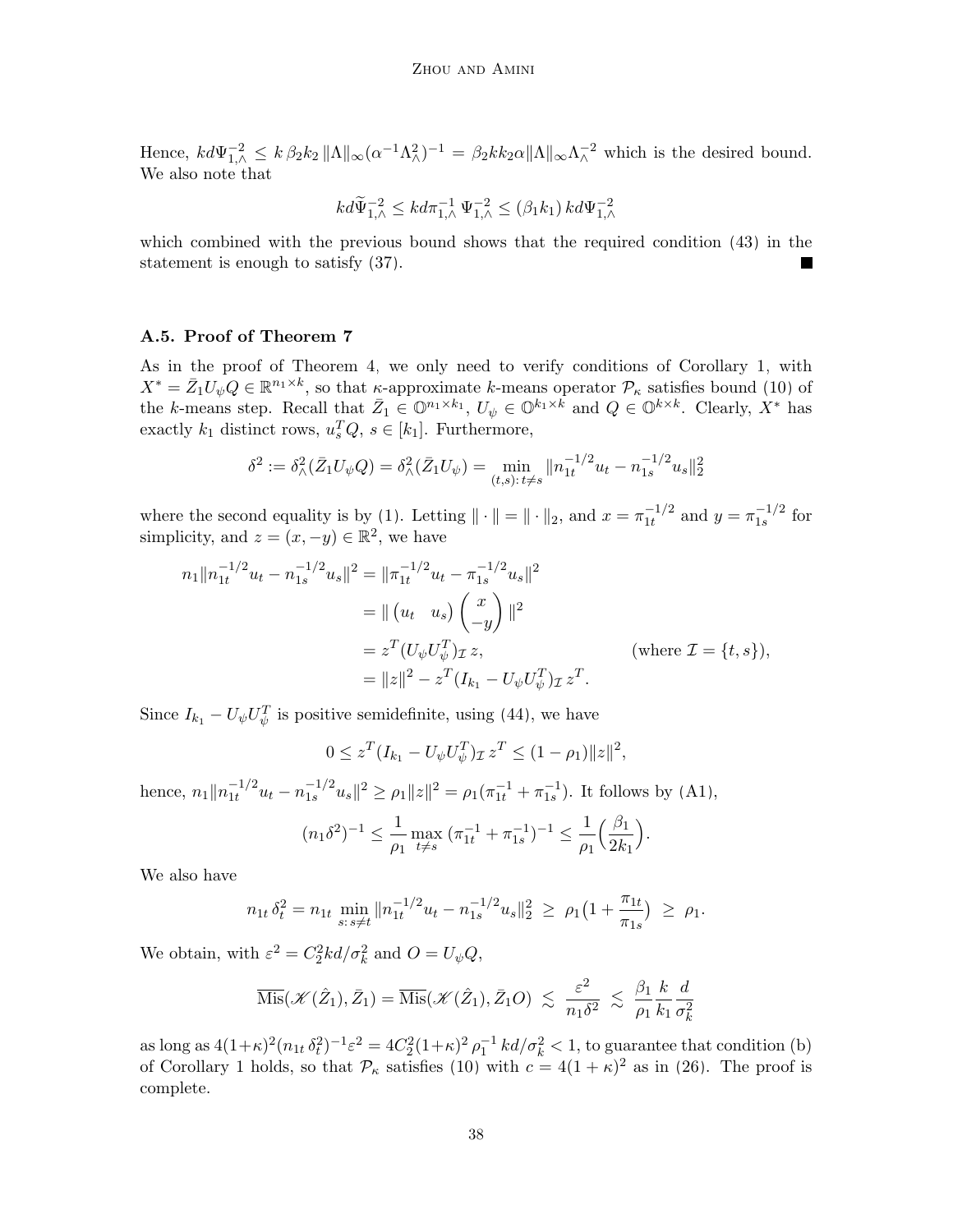# <span id="page-38-0"></span>A.6. Proof of Theorem [8](#page-25-3)

The following concentration result for sub-Gaussian random matrices is well-known [\(Ver](#page-46-7)[shynin, 2018\)](#page-46-7):

<span id="page-38-1"></span>**Lemma 7** Let  $A \in \mathbb{R}^{n_1 \times n_2}$  have independent sub-Gaussian entries, and  $\sigma = \max_{i,j} ||A_{ij} - \sigma_{ij}||$  $\mathbb{E} A_{ij} \|_{\psi_2}$ . Then for any  $t > 0$ , we have

$$
\|A - \mathbb{E}A\|_{op} \le C\,\sigma(\sqrt{n_1} + \sqrt{n_2} + t),\tag{67}
$$

with probability at least  $1 - 2 \exp(-t^2)$ .

Let  $t = \sqrt{n_1} + \sqrt{n_2}$  in Lemma [7,](#page-38-1) then  $||A - \mathbb{E}A||_{op} \leq 2C\sigma(\sqrt{n_1} + \sqrt{n_2})$  with probability Let  $t = \sqrt{n_1 + \sqrt{n_2}}$  in Lemma 1, then  $||A - \mathbb{E}A||_{op} \ge 2C\sigma(\sqrt{n_1 + \sqrt{n_2}})$  with probability<br>at least  $1 - 2e^{-(n_1+n_2)}$ . We thus have the concentration bound [\(8\)](#page-6-3) with  $\sqrt{d} = 2\sigma(\sqrt{n_1 + \sqrt{n_2}})$  $\sqrt{n_2}$ ). The proof of Theorem [5](#page-19-0) goes through and the result follows by replacing d with the upper bound  $d \leq 4\sigma^2(n_1+n_2)$ , and replacing  $\Psi_{1,\wedge}^2$  and  $\widetilde{\Psi}_{1,\wedge}^2$  with  $n_1n_2B_{1,\wedge}^2$  and  $n_1n_2\widetilde{B}_{1,\wedge}^2$ , respectively.

### A.7. Proofs of Section [6.4](#page-26-0)

**Proof** [Proof of Proposition [2\]](#page-27-2) We have with the given probability,

$$
||A_{\text{re}} - \tilde{P}||_{\text{op}} \le ||A_{\text{re}} - P||_{\text{op}} + ||P - \tilde{P}||_{\text{op}}
$$
  
\n
$$
\le C\sqrt{d} + \frac{1}{\sqrt{n_1 n_2}} ||P^0 - \tilde{P}^0||_{\text{op}}
$$
  
\n
$$
\le C\sqrt{d} + \frac{1}{\sqrt{n_1 n_2}} ||P^0 - \tilde{P}^0||_F \le (C_0 + C)\sqrt{d}
$$

where we have used Theorem [2](#page-14-1) to bound the first term using  $d' = d = \sqrt{n_2/n_1} ||P^0||_{\infty} =$  $n_2||P||_{\infty}$ . The last inequality uses assumption [\(52\)](#page-27-1). The proof is complete.

#### **Proof** [Proof of Proposition [3\]](#page-28-1)

Letting  $f(x, y) := [\rho_0(x, y) - \tilde{\rho}_0(x, y)]^2$ ,

$$
||P^{0} - \widetilde{P}^{0}||_{F}^{2} = \sum_{i=1}^{n} \sum_{j=1}^{n} f(X_{i}, Y_{j}) = \sum_{j \in \mathbb{Z}_{n}} \sum_{i \in \mathbb{Z}_{n}} f(X_{i}, Y_{i+j}),
$$

where  $\mathbb{Z}_n = \mathbb{Z}/n\mathbb{Z}$  is  $\{1, \ldots, n\}$  viewed as a cyclic group of order n. We have

$$
\mathbb{E}[f(X_1, Y_1)^2] = ||f||_{L^2}^2 = ||\rho_0 - \widetilde{\rho}_0||_{L^4}^4 = o(d^2)
$$

and  $\mathbb{E}[f(X_1, Y_1)] = ||f||_{L^1} \le ||f||_{L^2} = o(d)$ . Note that  $\{f(X_i, Y_j) : i, j \in \mathbb{Z}_n\}$  are not independent, however, for each  $j \in \mathbb{Z}_n$ ,  $\{f(X_i, Y_{i+j}) : i \in \mathbb{Z}_n\}$  are i.i.d.. Let  $Z_j :=$  $\sum_{i\in\mathbb{Z}_n} f(X_i,Y_{i+j}).$  By independence,

$$
\text{var}(Z_j) = n \, \text{var}(f(X_1, Y_1)) \le n \|f\|_{L^2}^2.
$$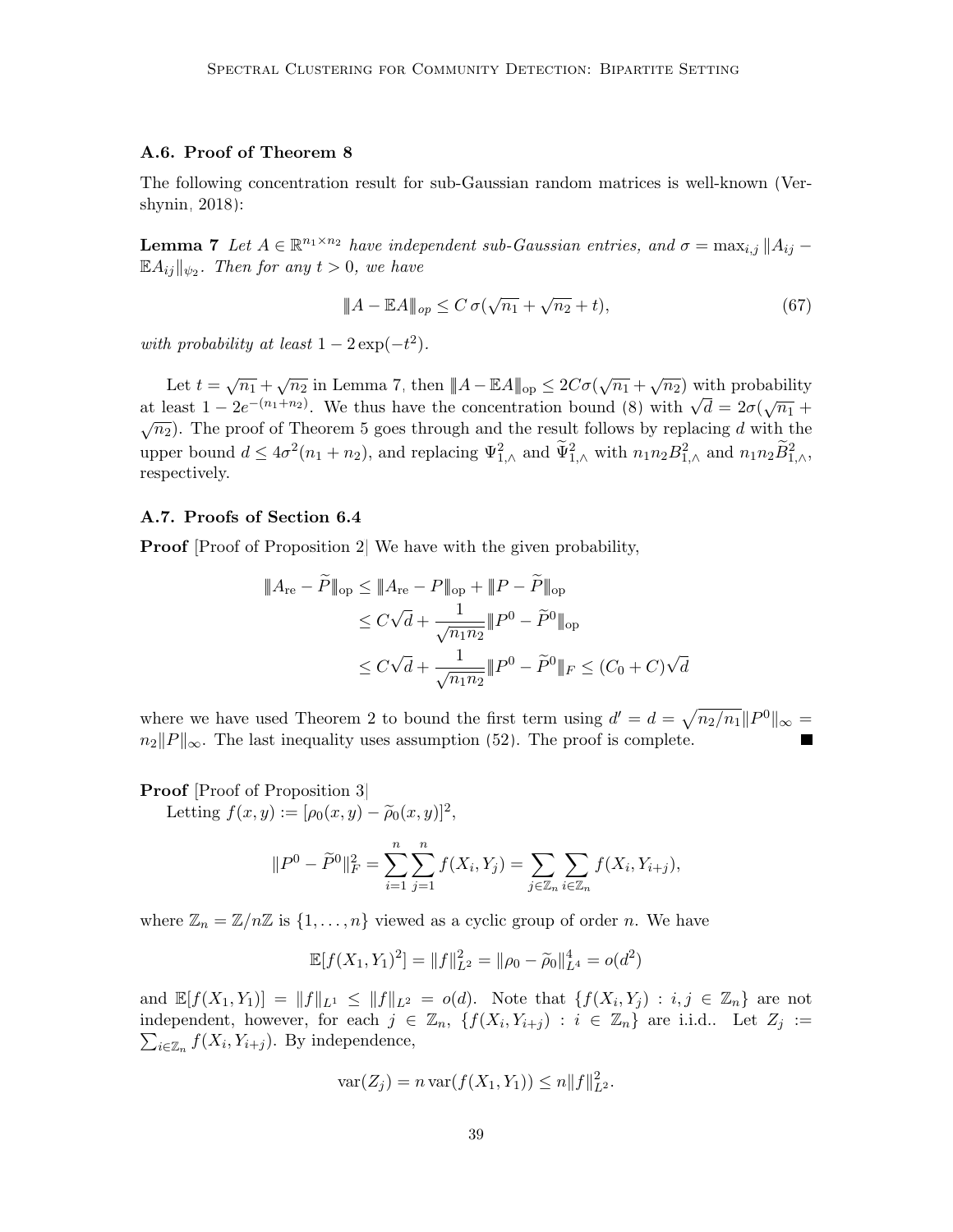Since  $\mathbb{E}Z_j = n||f||_{L^1}$ , by the Chebyshev inequality, for any  $j \in \mathbb{Z}_n$ ,

$$
\mathbb{P}(Z_j \ge nd) = \mathbb{P}(Z_j - \mathbb{E}Z_j \ge nd - n||f||_{L^1})
$$
  
 
$$
\le \frac{n||f||_{L^2}^2}{(na - n||f||_{L^1})^2} = \frac{1}{n} \frac{o(d^2)}{(d - o(d))^2} = o\left(\frac{1}{n}\right).
$$

It follows that  $\mathbb{P}(\|P^0 - \tilde{P}^0\|_F^2 \ge n^2d) \le \sum_{j\in\mathbb{Z}_n} \mathbb{P}(Z_j \ge nd) \le n o(n^{-1}) = o(1).$ 

#### <span id="page-39-0"></span>Appendix B. Alternative algorithm for the  $k$ -means step

In this appendix, we present a simple general algorithm that can be used in the  $k$ -means step, replacing the  $\kappa$ -approximate k-means solver used throughout the text. The algorithm is based on the ideas in [Gao et al.](#page-44-4) [\(2017\)](#page-44-4) and [Yun and Proutiere](#page-46-4) [\(2014b\)](#page-46-4), and the version that we present here acheives the misclassification bound  $\varepsilon^2/(n\delta^2)$  needed in Step 3 of the analysis (Section [3.1\)](#page-6-1) without necessarily optimizing the  $k$ -means objective function. We present the results using the terminology of the k-means matrices (with rows in  $\mathbb{R}^d$ ) introduced in Section [3.3,](#page-11-0) although the algorithm and the resulting bound work for data points in any metric space.

Let  $X \in \mathbb{M}_{n,m}^k$  be a k-means matrix and let us denote its centers, i.e. distinct rows, as  ${q_r(X), r \in [k]}$ . As in Definition [2,](#page-12-0) we write  $\delta_r(X)$  and  $n_r(X)$  for the rth cluster center separation and size, respectively, and  $\delta_{\wedge}(X) = \min_r \delta_r(X)$  and  $n_{\wedge} = \min_r n_r(X)$ . Assume that we have an estimate  $\hat{X} \in \mathbb{R}^{n \times d}$  of X, and let us write  $d(i, j) := d(\hat{x}_i, \hat{x}_j), i, j \in [n]$  for the pairwise distances between the rows of  $\ddot{X}$ .

Algorithm [6](#page-40-0) which is a variant of the one presented in [Gao et al.](#page-44-4) [\(2017\)](#page-44-4), takes these pairwise distances and outputs cluster estimates  $\widehat{C}_1, \ldots, \widehat{C}_k \subset [n]$ , after k recursive passes through the data. A somewhat more sophisticated version of this algorithm appears in [Yun](#page-46-4) [and Proutiere](#page-46-4) [\(2014b\)](#page-46-4), where one also repeats the process for  $i = 1, \ldots, \log n$  and radii  $R_i = iR_1$  in an outer loop, producing clusters  $\hat{C}_r^{(i)}$ ,  $r \in [k]$ ; one then picks, among these log n possible clusterings, the one that minimizes the k-means objective. The variant in [Yun and](#page-46-4) [Proutiere](#page-46-4) [\(2014b\)](#page-46-4) also leaves no unlabeled nodes by assigning the unlabeled to the cluster whose estimated center is closest. In the rest of this section, we will focus on the simple version presented in Algorithm [6](#page-40-0) as this is enough to establish our desired bound. The following theorem provides the necessary guarantee:

<span id="page-39-1"></span>**Theorem 9** Consider the cluster model above and let  $n_r = n_r(X)$ ,  $n_\wedge = n_\wedge(X)$  and  $\delta_\wedge =$  $\delta_{\wedge}(X)$ . Assume that we have approximate data  $\hat{x}_1, \ldots, \hat{x}_n$  such that  $\sum_{i=1}^n d(x_i, \hat{x}_i)^2 \leq \varepsilon^2$ . In addition, assume that for some  $\gamma \in (0,1)$  and  $\beta \geq 1$ :

(i)  $n_r \leq \beta n_\wedge$  for all  $r \in [k]$  (Clusters are  $\beta$ -balanced.),

- (ii)  $\frac{2\varepsilon}{\sqrt{\gamma n_\wedge}} < \frac{\delta_\wedge}{3}$  $\frac{\partial \wedge}{\partial 3}$  ( $\varepsilon^2$  small enough compared to  $n_{\wedge} \delta_{\wedge}^2$ .),
- (iii)  $\xi\beta + \gamma < 1 \gamma$  where  $\xi := \gamma/(1 \gamma)$ . (Gamma small enough relative to  $\beta$ .)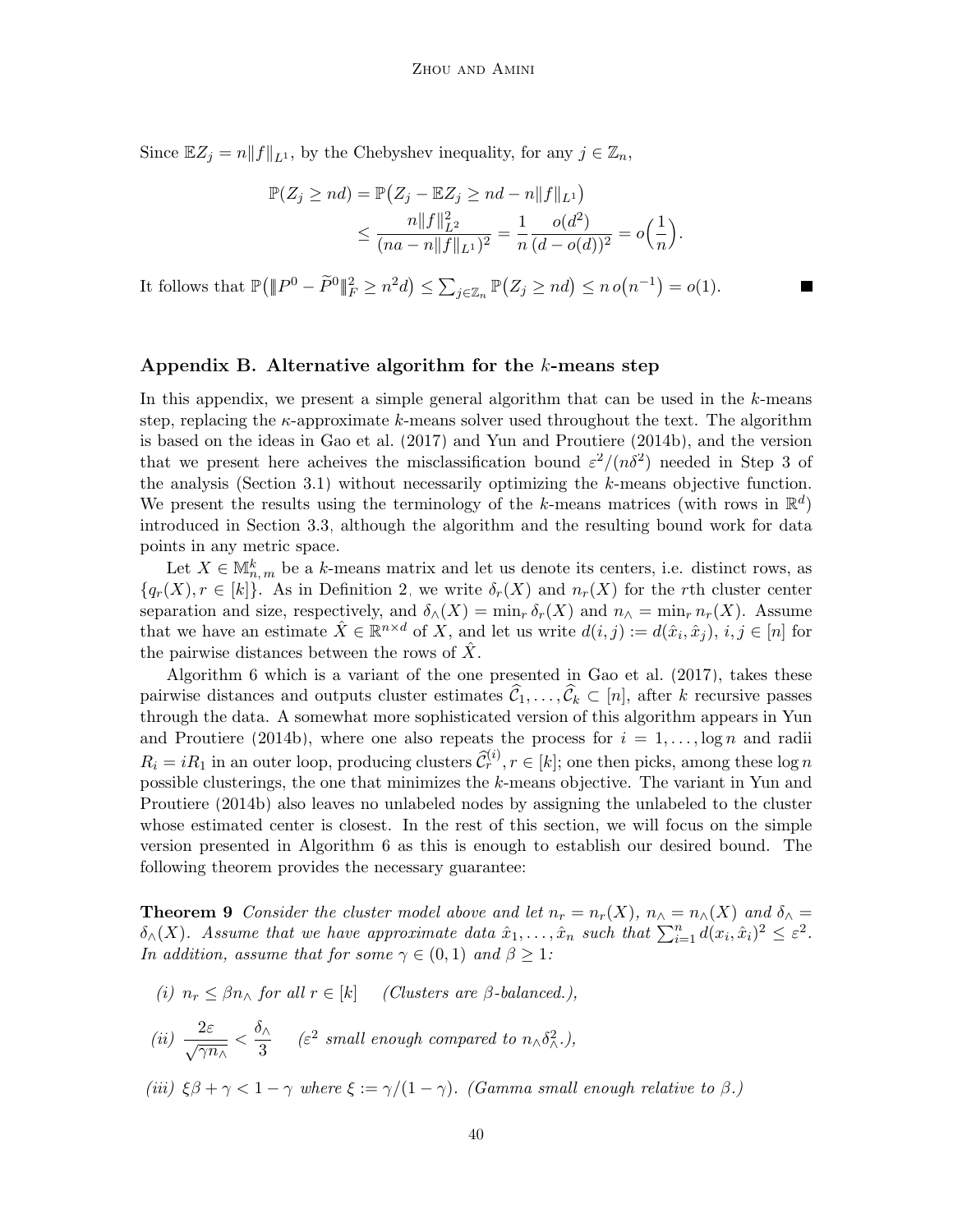<span id="page-40-0"></span>Algorithm  $6$  *k*-means replacement

**Input:** Pairwise distance  $d(i, j)$ ,  $i, j \in [n]$  and radius  $\rho$ . 1:  $S \leftarrow [n]$ 2: for  $r = 1, \ldots, k$  do 3: For every  $i \in S$ , let  $B_d(i; \rho) := \{j \in S : d(i, j) \leq \rho\}.$ 4: Pick  $i_0 \in S$  that maximizes  $i \mapsto |B_d(i; \rho)|$ . 5: Let  $\mathcal{C}_r = B_d(i_0; \rho)$ .<br>6:  $S \leftarrow S \setminus \widehat{\mathcal{C}}_r$ .  $S \leftarrow S \setminus \widehat{\mathcal{C}}_r.$ 7: end for **Output:** Return clusters  $\widehat{C}_r : 1, \ldots, k$  and output remaining S as unlabeled.

Let  $M_n(\rho)$  be the (average) misclassification rate of Algorithm [6](#page-40-0) with input radius  $\rho$ . Then,

$$
M_n(\rho) \leq \frac{8\varepsilon^2}{n\rho^2}, \quad \forall \rho \in \Big[\frac{2\varepsilon}{\sqrt{\gamma n_\wedge}}, \frac{\delta_\wedge}{3}\Big).
$$

Applying the algorithm with  $\rho \geq \alpha \delta_{\Lambda}$  for  $\alpha < 1/3$  we obtain the misclassication bound  $c_{\alpha} \epsilon^2/(n\delta_{\alpha}^2)$  where  $c_{\alpha} = 8/\alpha^2$ . Thus, Algorithm [6](#page-40-0) with a proper choice of the radius  $\rho$ satisfies the desired bound  $(10)$  of the k-means step.

**Proof** [Proof of Theorem [9\]](#page-39-1) The proof follows the argument in [Gao et al.](#page-44-4) [\(2017\)](#page-44-4). As in the proof of Proposition [1,](#page-13-0) let  $\mathcal{C}_r$  denote the rth cluster of X, having center  $q_r = q_r(X)$ . We have  $|\mathcal{C}_r| = n_r$ . Let  $x_i$  and  $\hat{x}_i$  be the *i*th row of X and  $\hat{X}$ , respectively, and let

$$
T_r := \{ i \in \mathcal{C}_r : d(\hat{x}_i, q_r) < \rho/2 \} = \{ i \in \mathcal{C}_r : d(\hat{x}_i, x_i) < \rho/2 \}
$$

using  $x_i = q_r$  for all  $i \in \mathcal{C}_r$  which holds by definition.  $\{T_r\}$  are disjoint and clearly  $T_r \subset \mathcal{C}_r$ . Let  $T := \biguplus_r T_r$ , a disjoint union, and  $T^c = [n] \setminus T$ . We have

$$
|T^{c}|\rho^{2}/4 \leq \sum_{i \in T^{c}} d(\hat{x}_{i}, x_{i})^{2} \leq \varepsilon^{2} \implies |T^{c}| \leq 4\varepsilon^{2}/\rho^{2}.
$$
 (68)

As a consequence of assumption (ii) and our choice of  $\rho$ , we have  $4\varepsilon^2/(n_{\Lambda}\rho^2) \leq \gamma$ , hence

$$
|T_r| = |\mathcal{C}_r| - |\mathcal{C}_r \setminus T_r| \geq |\mathcal{C}_r| - |T^c| \geq n_\wedge \left(1 - \frac{4\varepsilon^2}{n_\wedge \rho^2}\right) \geq n_\wedge (1 - \gamma) \tag{69}
$$

for all  $r \in [k]$ . On the other hand,  $|T^c| \leq \gamma n_{\wedge}$ . In particular, combining the two estimates

<span id="page-40-2"></span><span id="page-40-1"></span>
$$
|T^{c}| \leq \xi |T_{r}|, \quad \forall r \in [k]
$$
\n
$$
(70)
$$

where  $\xi = \gamma/(1-\gamma)$ . These size estimates will be used frequently in the course of the proof.

Recall that  $d(i, j) := d(\hat{x}_i, \hat{x}_j), i, j \in [n]$ , the collection of pairwise distances between the data points  $\hat{x}_1, \ldots, \hat{x}_n$ . Thus, with some abuse of notation,  $(i, j) \mapsto d(i, j)$  defines a pseudometric on [n] (and a proper metric if  $\{\hat{x}_i\}$  are distinct). For any two subsets  $A, B \subset [n]$  we write  $d(A, B) = \inf \{d(i, j) : i \in A, j \in B\}$ . For any  $i \in [n]$ , let  $d(i, A) = d(\{i\}, A)$ .

We say that node  $i_0$  is near T if  $d(i_0, T) \leq \rho$ , i.e.,  $i_0$  belongs to the  $\rho$ -enlargement of T. Similarly, we say that  $i_0$  is near  $T_r$  if  $d(i_0, T_r) \leq \rho$  and far from  $T_r$  otherwise. Note that  $i_0$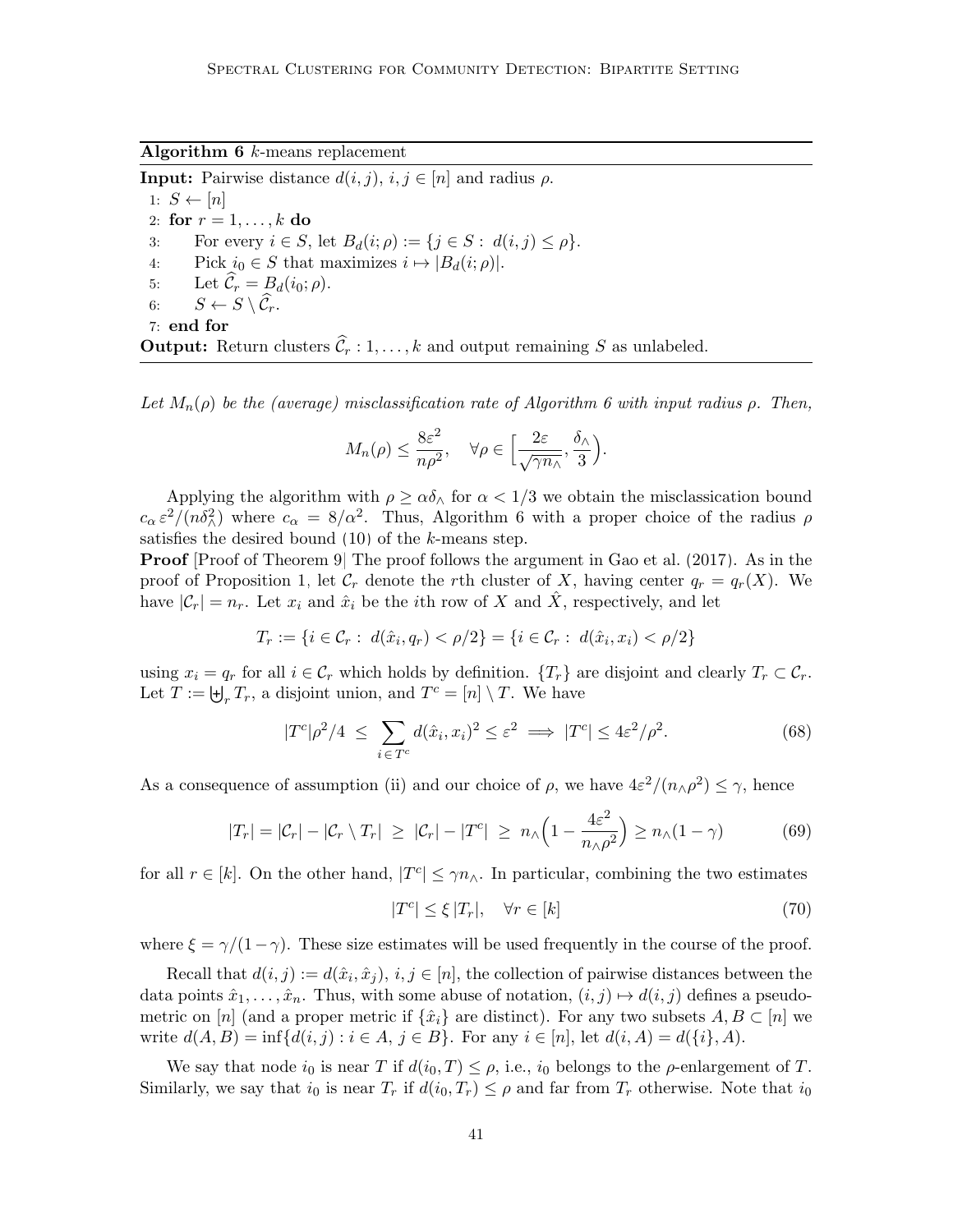can be near at most one of  $T_r$ ,  $r \in [k]$ . This is since  $d(T_r, T_\ell) \ge \delta_{\wedge} - \rho$  for  $r \ne \ell$ , and we are assuming  $\delta_0 > 3\rho$ . In fact,  $i_0$  is near T iff  $i_0$  is near exactly one of  $T_r$ ,  $r \in [k]$ .

To understand Algorithm [6,](#page-40-0) let us assume that we are at some iteration of the algorithm and we are picking the center  $i_0$  and the corresponding cluster  $\hat{\mathcal{C}} := \{j : d(j, i_0) \leq \rho\}$ . One of the following happens:

- (a) We pick the new center  $i_0 \in T_r$  for some r, in which case  $\hat{C}$  will include the entire  $T_r$ , none of  $T_{\ell}, \ell \neq r$ , and perhaps some of  $T_c$ . That is,  $\widehat{C} \supset T_r$  and  $\widehat{C} \cap T_{\ell} = \emptyset$  for  $\ell \neq r$ .
- (b) We pick  $i_0$  near  $T_r$  for some r. In this case,  $|\widehat{C}| \geq |T_r|$ , otherwise any member of  $T_r$ would have created a bigger cluster by part (a) above. Now,  $\hat{C}$  cannot contain any of  $T_{\ell}, \ell \neq r$ , because  $i_0$  is far from those if it is near  $T_r$ . Hence,  $\widehat{\mathcal{C}} \subset T_r \cup T^c$ . Since  $|T^{c}| \leq \xi |T_{r}|$  by [\(70\)](#page-40-1), and  $|\widehat{C}| \geq |T_{r}|$ , we have  $|\widehat{C} \cap T_{r}| \geq (1 - \xi)|T_{r}|$ . That is,  $\widehat{C}$  contains a large fraction of  $T_r$ .

If either of the two cases above happen, we say that  $T_r$  is depleted, otherwise it is intact. If  $T_r$  is depleted, it will not be revisited in future iterations, as long as other intact  $T_\ell, \ell \neq r$ exist. To see this, first note that  $|T_r \cap \hat{C}^c| \leq \xi |T_r| \leq \xi \beta n_\wedge$ , using assumption (i). Taking  $i_0$ on or near  $T_r$  in a future iteration will give us a cluster of size at most  $(\xi \beta + \gamma)n_0 < (1 - \gamma)n_0$ (by assumption (iii)) which is less that  $|T_{\ell}|$  for an intact cluster.

To simplify notation, if either of (a) and (b) happen, i.e., we pick cluster center  $i_0$  near  $T_r$  for some r, we name the corresponding cluster  $\hat{\mathcal{C}}_r$ . This is to avoid carrying around a permutation of cluster labels different than the original one, and is valid since each  $T_r$  is visited at most once by the above argument. (In fact, each is visited exactly once, as we argue below.) That last possibility is

(c) We pick  $i_0$  far from any  $T_r$ , that is  $d(i_0, T) > \rho$ . This gives  $\widehat{C} \subset T^c$ , hence  $|\widehat{C}| \leq |T^c| \leq$  $\gamma n_{\wedge} < (1 - \gamma)n_{\wedge} \leq |T_{\ell}|$  for any intact  $T_{\ell}$ . Thus as along as there are intact  $T_{\ell}$ , this case does not happen.

The above argument gives the following picture of the evolution of the algorithm: At each step  $t = 1, \ldots, k$ , we pick  $i_0$  near  $T_r$  for some previously unvisited r, making it depleted, creating estimated cluster  $\hat{\mathcal{C}}_r$  and proceeding to the next iteration. After the k-th iteration all  $T_{\ell}, \ell \in [k]$  will be depleted. We have  $|\widehat{C}_r| \geq |T_r|$ , and  $\widehat{C}_r \subset T_r \cap T^c$  for all  $r \in [k]$ .

By construction  $\{\mathcal{C}_\ell\}$  are disjoint. Let  $\mathcal{C} := \biguplus_{\ell \in [k]} \mathcal{C}_\ell$ , and note that  $|\mathcal{C}| \geq |T|$  hence  $|\widehat{C}^c| \leq |T^c|$ . Since  $\widehat{C}_{\ell} \cap T_r = \emptyset$  for  $\ell \neq r$ , we have  $T_r \subset \bigcap_{\ell \neq r} \widehat{C}_{\ell}^c$ , hence  $T_r \cap \widehat{C}_r^c \subset \widehat{C}^c$ . All the misclassified or unclassified nodes produced by the algorithm are contained in  $\left[\bigcup_r (T_r \cap$  $(\hat{C}_r^c)$  ∪  $T^c$  which itself is contained in  $\hat{C}^c \cup T^c$ . Hence, the misclassification rate is bounded above by

$$
\frac{1}{n}|\widehat{\mathcal{C}}^c \cup T^c| \leq \frac{1}{n}(|\widehat{\mathcal{C}}^c|+|T^c|) \leq \frac{2}{n}|T^c| \leq \frac{8\varepsilon^2}{n\rho^2}.
$$

where we have used [\(68\)](#page-40-2). The proof is complete.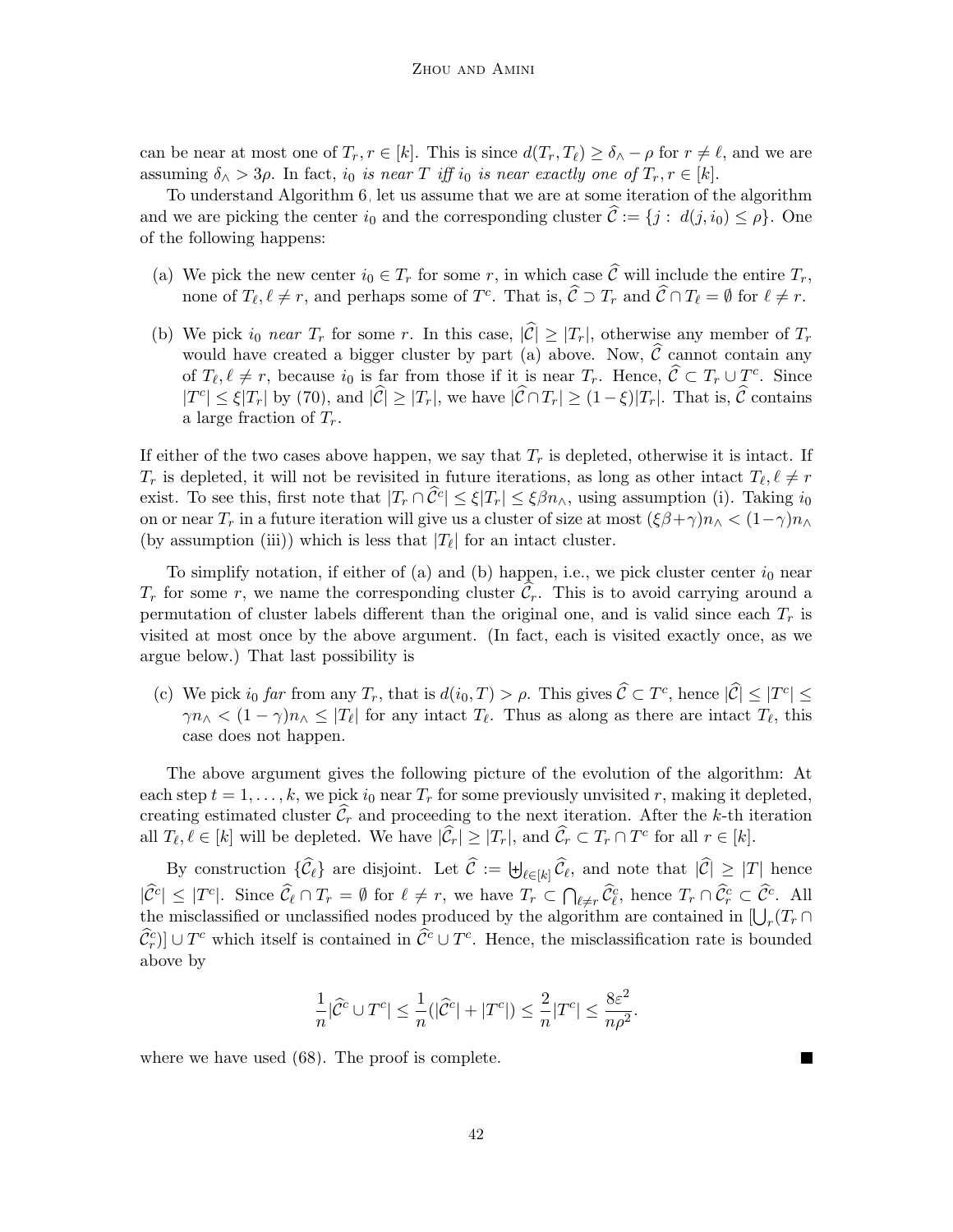Remark 13 The last part of the argument can be made more transparent as follows: Each  $\widehat{\mathcal{C}}_r$  consists of two disjoint part,  $\widehat{\mathcal{C}}_r \cap T_r$  and  $\widehat{\mathcal{C}}_r \cap T^c$ . We have  $|\widehat{\mathcal{C}}_r \cap T^c| \geq |T_r \setminus \widehat{\mathcal{C}}_r|$  (equivalent to  $|\hat{\mathcal{C}}_r| \geq |T_r|$ ). Then,

$$
\sum_{k}|T_{r}\setminus \widehat{\mathcal{C}}_{r}|\leq \sum_{r}|\widehat{\mathcal{C}}_{r}\cap T^{c}|=|\widehat{\mathcal{C}}\cap T^{c}|\leq |T^{c}|
$$

and total misclassifications are bounded by  $\sum_{k} |T_r \setminus \widehat{C}_r| + |T^c|$ .

# <span id="page-42-4"></span>Appendix C. Auxiliary lemmas

<span id="page-42-3"></span>**Lemma 8** Let  $Z, Y \in \mathbb{O}^{n \times k}$  and let  $\Pi_Z = ZZ^T$  and  $\Pi_Y = YY^T$  be the corresponding projection operators. We have

$$
\min_{Q \,\in\, \mathbb{O}^{k \times k}} \|Z - YQ\|_F \ \leq \ \|\Pi_Z - \Pi_Y\|_F.
$$

**Proof** We first note that  $\|\Pi_Z\|_F^2 = \text{tr}(\Pi_Z^2) = \text{tr}(\Pi_Z) = k$  (since projections are idempotent), and  $||Z||_F^2 = \text{tr}(Z^T Z) = \text{tr}(\Pi_Z) = k$ . Let  $Z^T Y = U \Sigma V^T$  be the SVD of  $Z^T Y$  where  $U, V \in \mathbb{O}^{k \times k}$  and  $\Sigma = \text{diag}(\sigma_1, \ldots, \sigma_k) \succeq 0$ . Then, using the change of variable  $O = V^TQU$ ,

$$
\frac{1}{2} \min_{Q} \|Z - YQ\|_{F}^{2} = k - \max_{Q} \text{tr}(Z^{T}YQ)
$$

$$
= k - \max_{Q \in \mathbb{Q}^{k \times k}} \text{tr}(\Sigma Q) = k - \| \Sigma \|_{*},
$$

where  $\|\Sigma\|_* = \sum_i \sigma_i$  is the nuclear norm of  $\Sigma$ . To see the last equality, we note that since O is orthogonal, we have  $|O_{ii}| \le 1$  for all i, hence  $\max_O \text{tr}(\Sigma O) \le \max_{\forall i, |O_{ii}| \le 1} \sum_i \sigma_i O_{ii} = \sum_i \sigma_i$ by the duality of  $\ell_1$  and  $\ell_{\infty}$  norms and  $\sigma_i \geq 0$ . The equality is achieved by  $O = I_k$ . On the other hand

$$
\frac{1}{2} \|\Pi_Z - \Pi_Y\|_F^2 = k - \text{tr}(\Pi_Z \Pi_Y) = k - \|Z^T Y\|_F^2 = k - \|\Sigma\|_F^2.
$$

Since  $||\sum||_{op} = ||Z^T Y||_{op} = ||Z||_{op} ||Y||_{op} \le 1$ , we have  $\sigma_i \le 1$  for all *i*. It follows that  $||\sum||_F^2 \le ||\sum||_*$  completing the proof.

# References

- <span id="page-42-0"></span>Emmanuel Abbe. Community detection and stochastic block models: recent developments. arXiv preprint arXiv:1703.10146, 2017.
- <span id="page-42-1"></span>Emmanuel Abbe, Jianqing Fan, Kaizheng Wang, and Yiqiao Zhong. Entrywise eigenvector analysis of random matrices with low expected rank. arXiv preprint arXiv:1709.09565, 2017.
- <span id="page-42-2"></span>Edo M Airoldi, Thiago B Costa, and Stanley H Chan. Stochastic blockmodel approximation of a graphon: Theory and consistent estimation. In Advances in Neural Information Processing Systems, pages 692–700, 2013.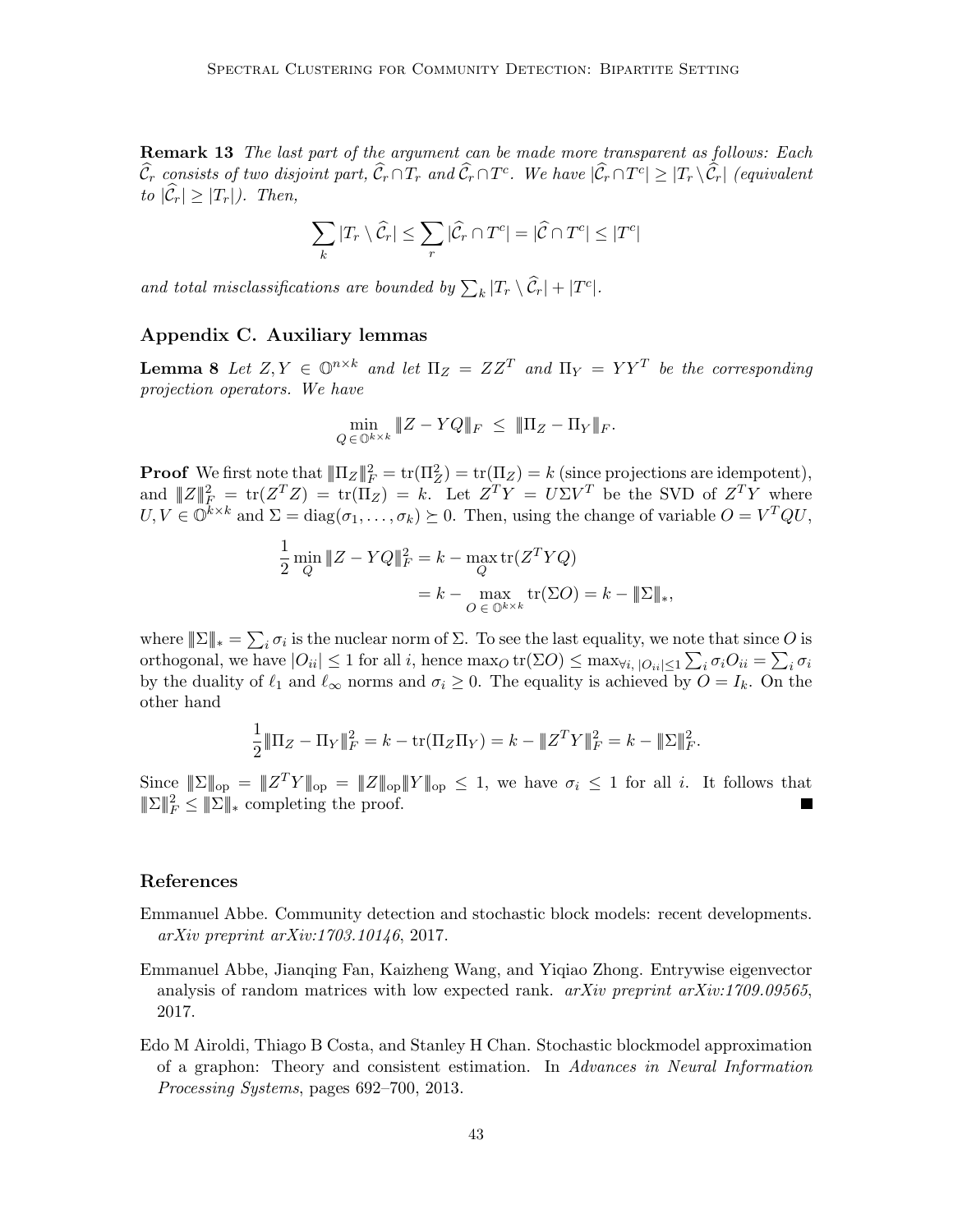- <span id="page-43-6"></span>Arash A Amini, Aiyou Chen, Peter J Bickel, Elizaveta Levina, et al. Pseudo-likelihood methods for community detection in large sparse networks. The Annals of Statistics, 41 (4):2097–2122, 2013.
- <span id="page-43-11"></span>David Arthur and Sergei Vassilvitskii. k-means + +: The advantages of careful seeding. In Proceedings of the eighteenth annual ACM-SIAM symposium on Discrete algorithms, pages 1027–1035. Society for Industrial and Applied Mathematics, 2007.
- <span id="page-43-2"></span>Sivaraman Balakrishnan, Min Xu, Akshay Krishnamurthy, and Aarti Singh. Noise thresholds for spectral clustering. In Advances in Neural Information Processing Systems, pages 954–962, 2011.
- <span id="page-43-7"></span>Afonso S Bandeira, Ramon Van Handel, et al. Sharp nonasymptotic bounds on the norm of random matrices with independent entries. The Annals of Probability, 44(4):2479–2506, 2016.
- <span id="page-43-10"></span>Rajendra Bhatia. Matrix analysis, volume 169. Springer Science & Business Media, 2013.
- <span id="page-43-8"></span>Peter J Bickel and Aiyou Chen. A nonparametric view of network models and newman– girvan and other modularities. Proceedings of the National Academy of Sciences, pages pnas–0907096106, 2009.
- <span id="page-43-4"></span>Norbert Binkiewicz, Joshua T. Vogelstein, and Karl Rohe. Covariate-assisted spectral clustering. pages 1–48, nov 2014. URL <http://arxiv.org/abs/1411.2158>.
- <span id="page-43-13"></span>Béla Bollobás, Svante Janson, and Oliver Riordan. The phase transition in inhomogeneous random graphs. Random Structures & Algorithms, 31(1):3–122, 2007.
- <span id="page-43-0"></span>Ravi B Boppana. Eigenvalues and graph bisection: An average-case analysis. In Foundations of Computer Science, 1987., 28th Annual Symposium on, pages 280–285. IEEE, 1987.
- <span id="page-43-9"></span>Joshua Cape, Minh Tang, and Carey E Priebe. On spectral embedding performance and elucidating network structure in stochastic block model graphs. *arXiv preprint* arXiv:1808.04855, 2018.
- <span id="page-43-3"></span>Kamalika Chaudhuri, Fan Chung, and Alexander Tsiatas. Spectral clustering of graphs with general degrees in the extended planted partition model. In *Conference on Learning* Theory, pages 35–1, 2012.
- <span id="page-43-12"></span>Yudong Chen and Jiaming Xu. Statistical-computational tradeoffs in planted problems and submatrix localization with a growing number of clusters and submatrices. The Journal of Machine Learning Research, 17(1):882–938, 2016.
- <span id="page-43-5"></span>Peter Chin, Anup Rao, and Van Vu. Stochastic block model and community detection in sparse graphs: A spectral algorithm with optimal rate of recovery. In Conference on Learning Theory, pages 391–423, 2015.
- <span id="page-43-1"></span>Amin Coja-Oghlan. Graph partitioning via adaptive spectral techniques. Combinatorics, Probability and Computing, 19(2):227–284, 2010.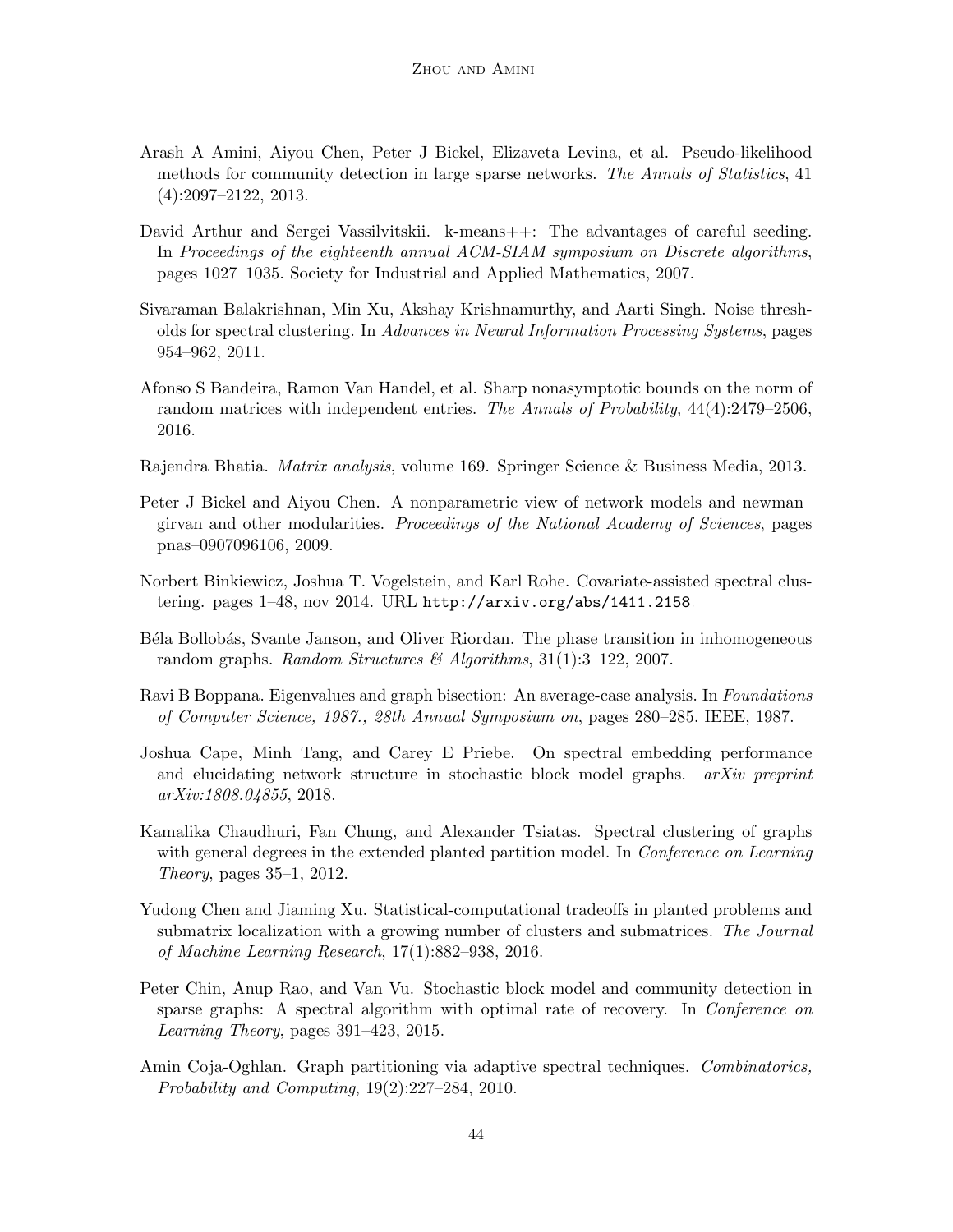- <span id="page-44-0"></span>Anirban Dasgupta, John Hopcroft, Ravi Kannan, and Pradipta Mitra. Spectral clustering by recursive partitioning. Algorithms–ESA 2006, pages 256–267, 2006.
- <span id="page-44-6"></span>Inderjit S Dhillon. Co-clustering documents and words using bipartite spectral graph partitioning. In Proceedings of the seventh ACM SIGKDD international conference on Knowledge discovery and data mining, pages 269–274. ACM, 2001.
- <span id="page-44-1"></span>Donniell E Fishkind, Daniel L Sussman, Minh Tang, Joshua T Vogelstein, and Carey E Priebe. Consistent adjacency-spectral partitioning for the stochastic block model when the model parameters are unknown. SIAM Journal on Matrix Analysis and Applications, 34(1):23–39, 2013.
- <span id="page-44-11"></span>Chao Gao, Yu Lu, Harrison H Zhou, et al. Rate-optimal graphon estimation. The Annals of Statistics, 43(6):2624–2652, 2015.
- <span id="page-44-4"></span>Chao Gao, Zongming Ma, Anderson Y Zhang, and Harrison H Zhou. Achieving optimal misclassification proportion in stochastic block models. The Journal of Machine Learning Research, 18(1):1980–2024, 2017.
- <span id="page-44-7"></span>Chao Gao, Zongming Ma, Anderson Y Zhang, Harrison H Zhou, et al. Community detection in degree-corrected block models. The Annals of Statistics, 46(5):2153–2185, 2018.
- <span id="page-44-5"></span>John A Hartigan. Direct clustering of a data matrix. Journal of the american statistical association, 67(337):123–129, 1972.
- <span id="page-44-9"></span>Jiashun Jin. Fast community detection by score. The Annals of Statistics, 43(1):57–89, 2015.
- <span id="page-44-2"></span>A Joseph and B Yu. Impact of regularization on Spectral Clustering. arXiv preprint arXiv:1312.1733, 2013. URL <http://arxiv.org/abs/1312.1733>.
- <span id="page-44-10"></span>B. Karrer and M. E. J. Newman. Stochastic blockmodels and community structure in networks. Phys. Rev. E, 83(1):016107, 2011.
- <span id="page-44-12"></span>Olga Klopp, Alexandre B Tsybakov, Nicolas Verzelen, et al. Oracle inequalities for network models and sparse graphon estimation. The Annals of Statistics, 45(1):316–354, 2017.
- <span id="page-44-3"></span>F. Krzakala, C. Moore, E. Mossel, J. Neeman, A. Sly, Lenka Zdeborová, and Pan Zhang. Spectral redemption in clustering sparse networks. Proceedings of the National Academy of Sciences of the United States of America, 110(52):20935–40, dec 2013. ISSN 1091- 6490. doi: 10.1073/pnas.1312486110. URL [http://www.pubmedcentral.nih.gov/](http://www.pubmedcentral.nih.gov/articlerender.fcgi?artid=3876200{&}tool=pmcentrez{&}rendertype=abstract) [articlerender.fcgi?artid=3876200{&}tool=pmcentrez{&}rendertype=abstract](http://www.pubmedcentral.nih.gov/articlerender.fcgi?artid=3876200{&}tool=pmcentrez{&}rendertype=abstract).
- <span id="page-44-8"></span>Amit Kumar, Yogish Sabharwal, and Sandeep Sen. A simple linear time (1+/spl epsiv/) approximation algorithm for k-means clustering in any dimensions. In Foundations of Computer Science, 2004. Proceedings. 45th Annual IEEE Symposium on, pages 454–462. IEEE, 2004.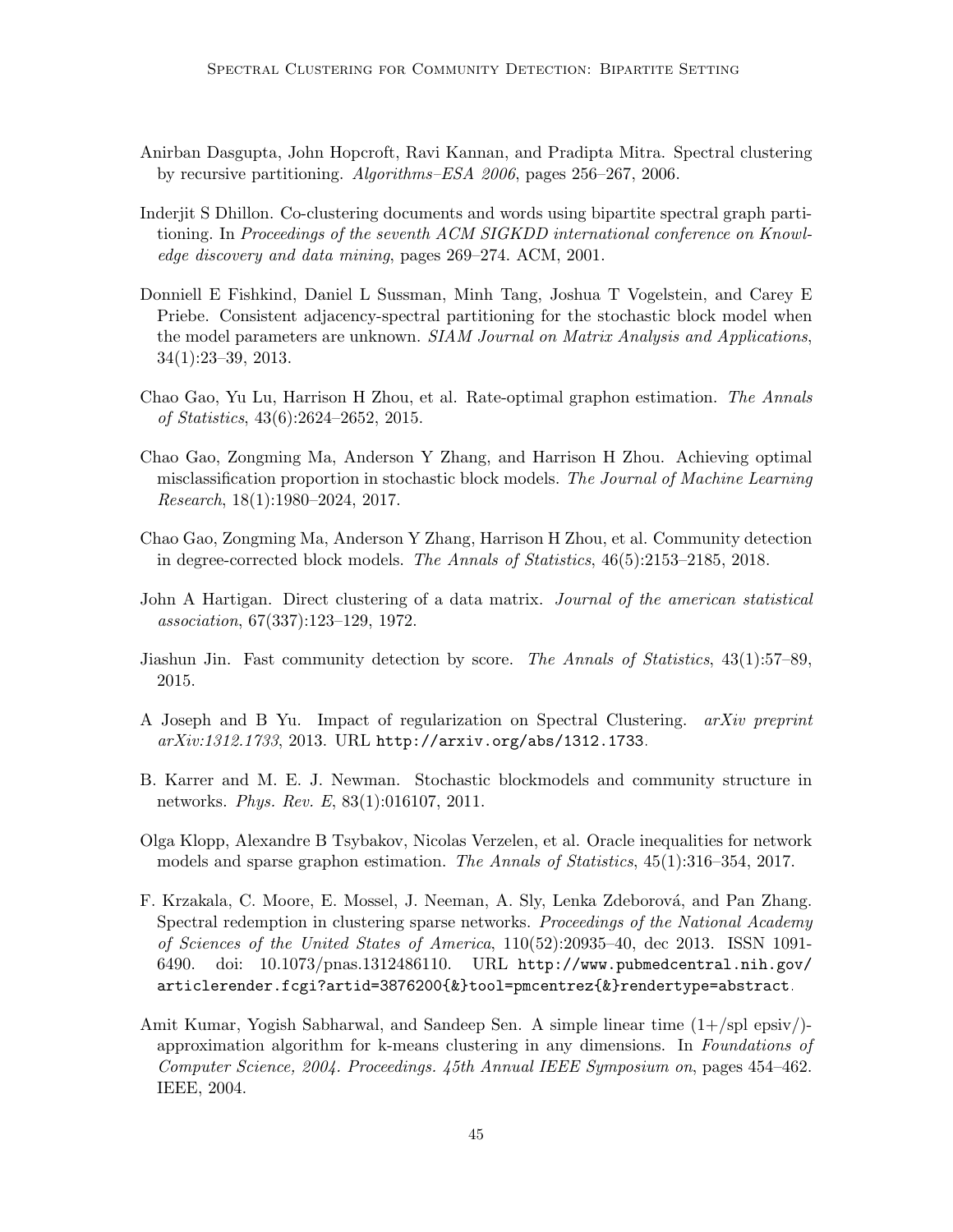- <span id="page-45-8"></span>C. M. Le, E. Levina, and R. Vershynin. Sparse random graphs: regularization and concentration of the Laplacian.  $arXiv$  preprint  $arXiv:1502.03049$ , feb 2015. doi: 10.1088/ 0264-9381/32/11/115009. URL [http://arxiv.org/abs/1502.0304http://arxiv.org/](http://arxiv.org/abs/1502.0304 http://arxiv.org/abs/1502.00304 http://arxiv.org/abs/1502.03049) [abs/1502.00304http://arxiv.org/abs/1502.03049](http://arxiv.org/abs/1502.0304 http://arxiv.org/abs/1502.00304 http://arxiv.org/abs/1502.03049).
- <span id="page-45-11"></span>Can M Le, Elizaveta Levina, and Roman Vershynin. Concentration and regularization of random graphs. Random Structures & Algorithms, 2017.
- <span id="page-45-5"></span>Jing Lei, Alessandro Rinaldo, et al. Consistency of spectral clustering in stochastic block models. The Annals of Statistics, 43(1):215–237, 2015.
- <span id="page-45-10"></span>Yu Lu and Harrison H Zhou. Statistical and computational guarantees of lloyd's algorithm and its variants. arXiv preprint arXiv:1612.02099, 2016.
- <span id="page-45-6"></span>Vince Lyzinski, Daniel L Sussman, Minh Tang, Avanti Athreya, Carey E Priebe, et al. Perfect clustering for stochastic blockmodel graphs via adjacency spectral embedding. Electronic Journal of Statistics, 8(2):2905–2922, 2014.
- <span id="page-45-1"></span>F. McSherry. Spectral partitioning of random graphs. In Proceedings 2001 IEEE International Conference on Cluster Computing, pages 529—-537. IEEE Comput. Soc, 2001. ISBN 0-7695-1116-3. doi: 10.1109/SFCS.2001.959929. URL [http://ieeexplore.ieee.](http://ieeexplore.ieee.org/lpdocs/epic03/wrapper.htm?arnumber=959929) [org/lpdocs/epic03/wrapper.htm?arnumber=959929](http://ieeexplore.ieee.org/lpdocs/epic03/wrapper.htm?arnumber=959929).
- <span id="page-45-0"></span>Andrew Y Ng, Michael I Jordan, and Yair Weiss. On spectral clustering: Analysis and an algorithm. In Advances in neural information processing systems, pages 849–856, 2002.
- <span id="page-45-13"></span>Sofia C Olhede and Patrick J Wolfe. Network histograms and universality of blockmodel approximation. Proceedings of the National Academy of Sciences, 111(41):14722–14727, 2014.
- <span id="page-45-4"></span>Tai Qin and Karl Rohe. Regularized spectral clustering under the degree-corrected stochastic blockmodel. In Advances in Neural Information Processing Systems, pages 3120–3128, 2013.
- <span id="page-45-7"></span>Karl Rohe and Bin Yu. Co-clustering for directed graphs; the stochastic co-blockmodel and a spectral algorithm. stat, 1050:10, 2012.
- <span id="page-45-3"></span>Karl Rohe, Sourav Chatterjee, Bin Yu, et al. Spectral clustering and the high-dimensional stochastic blockmodel. The Annals of Statistics, 39(4):1878–1915, 2011.
- <span id="page-45-12"></span>Bo Söderberg. General formalism for inhomogeneous random graphs. *Physical review E*, 66 (6):066121, 2002.
- <span id="page-45-9"></span>Liangjun Su, Wuyi Wang, and Yichong Zhang. Strong consistency of spectral clustering for stochastic block models. arXiv preprint arXiv:1710.06191, 2017.
- <span id="page-45-2"></span>D.-C. Tomozei and L. Massoulié. Distributed user profiling via spectral methods. In ACM SIGMETRICS Performance Evaluation Review, pages 383—-384, 2010. URL [http://www.i-journals.org/ssy/viewarticle.php?id=36http://arxiv.org/](http://www.i-journals.org/ssy/viewarticle.php?id=36 http://arxiv.org/abs/1109.3318 http://dl.acm.org/citation.cfm?id=1811098) [abs/1109.3318http://dl.acm.org/citation.cfm?id=1811098](http://www.i-journals.org/ssy/viewarticle.php?id=36 http://arxiv.org/abs/1109.3318 http://dl.acm.org/citation.cfm?id=1811098).